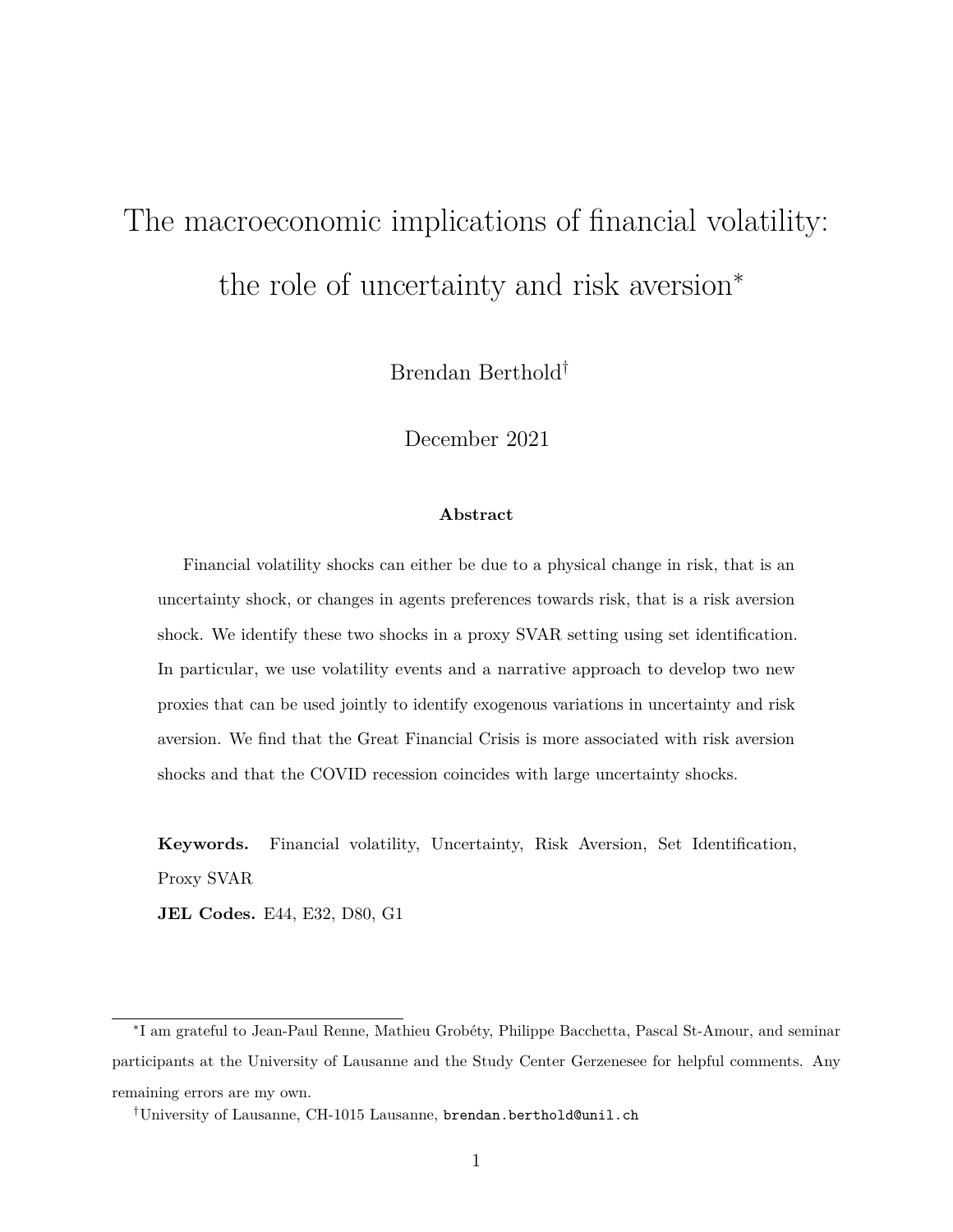# **1 Introduction**

Financial volatility is a central concept in finance and the study of its macroeconomic effects has attracted a lot of interest from the literature. The VIX and other popular risk neutral measures of financial volatility depend on both the physical risk in the economy and the compensation required by investors to bear this risk, that is a risk premium term. In the macroeconomic literature, the risk component is often referred to as "uncertainty"  $(Bloom (2014)).$  $(Bloom (2014)).$  $(Bloom (2014)).$  $(Bloom (2014)).$ <sup>[1](#page-0-0)</sup> On the other hand, the risk premium component is often associated with (stochastic) risk aversion (e.g. [Bekaert, Hoerova, and Lo Duca](#page-42-0) [\(2013\)](#page-42-0); [Drechsler and Yaron](#page-44-0) [\(2011\)](#page-44-0); [Bekaert, Engstrom, and Xu](#page-42-1) [\(2021\)](#page-42-1)). In this context, variations in expectations of financial volatility can stem from changes in uncertainty, risk aversion, or a combination of both. The aim of this paper is to identify both types of shocks in order to shed light on the fundamental drivers of financial volatility and to better understand their macroeconomic implications. Intuitively, we want to know whether the recessionary effect of volatility is either due to the *physical* change in risk or to sudden shifts in the investors' preferences towards risk? The answer to these questions is critical to improve our understanding of the interlinkages between financial markets and the real economy but also challenging in terms of identification because risk aversion and uncertainty are likely to be closely related.

So far, the literature has mostly studied the macroeconomic effect of uncertainty shocks without explicitly distinguishing between the two concepts. For instance, [Bekaert, Hoerova,](#page-42-0) [and Lo Duca](#page-42-0) [\(2013\)](#page-42-0) argue that it is not clear to which extent the results from the seminal paper of [Bloom](#page-43-1) [\(2009\)](#page-43-1) on the effect of uncertainty shocks reflect risk aversion rather than uncertainty shocks. We argue that this is an important shortcoming of existing evidences. For example, an increase in uncertainty is likely to affect risk aversion. Not controlling for

<sup>1</sup>Strictly speaking, risk is conceptually different than uncertainty as defined by Franck Knight. In his view, risk describes situations with a known probability distribution over a set of events; tossing a fair coin with outcome 1 and 2 is riskier than getting 1.5 with certainty. On the other hand, uncertainty is best understood as "peoples' inability to forecast the likelihood of events happening." For example, the number of coins ever produced by mankind is uncertain. This finer distinction is typically ignored in the literature such that uncertainty is best understood as a mixture of risk and "true" Knightian uncertainty [\(Bloom](#page-43-0) [\(2014\)](#page-43-0)).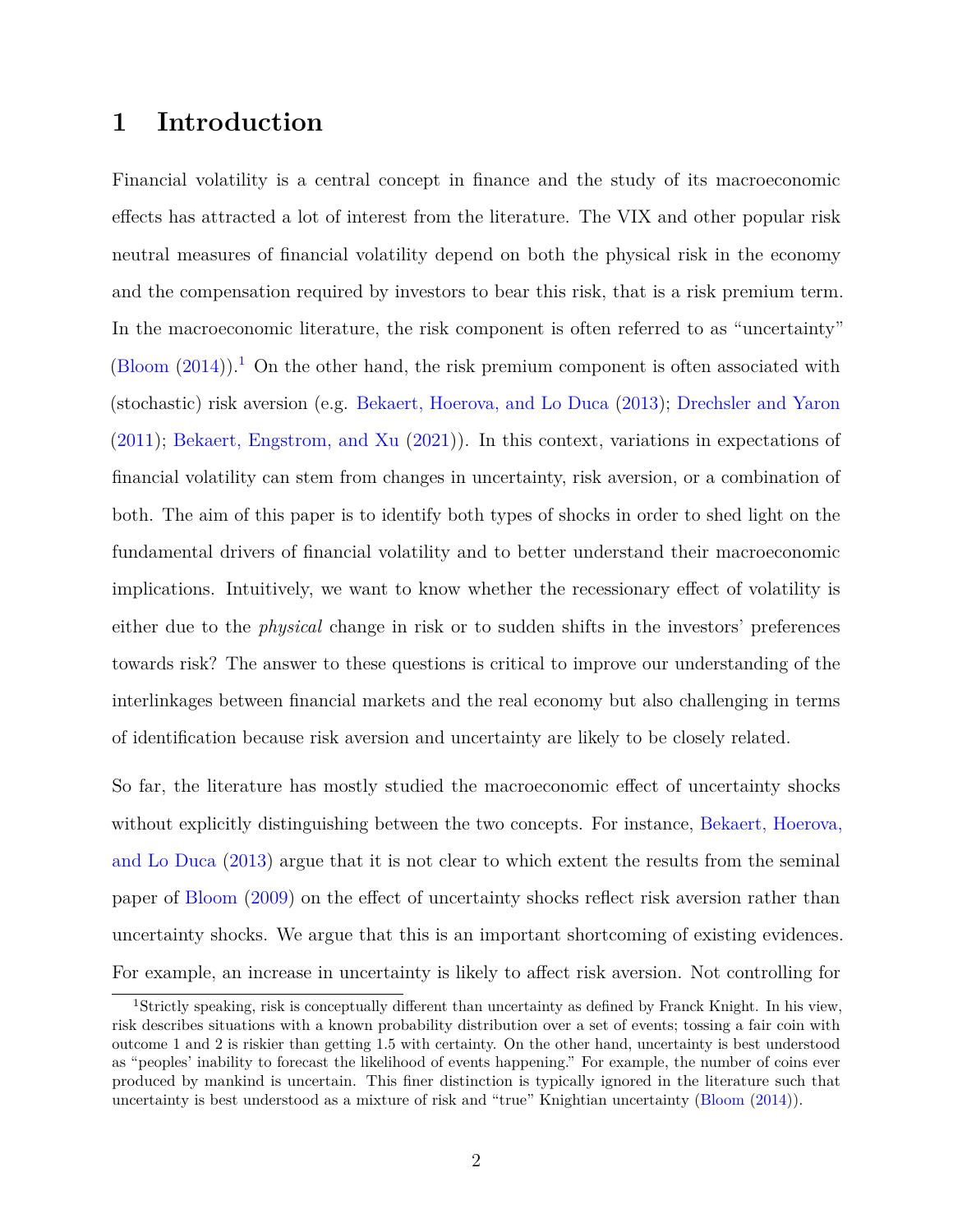changes in uncertainty when identifying risk aversion shocks may thus result in mistakenly interpreting variations in uncertainty as shocks to risk aversion. On the other hand, to the extent that market based measures of uncertainty are likely to depend on risk aversion through the risk premia, it is very likely that part of the identified uncertainty shocks actually reflect risk aversion rather than uncertainty. More generally, while it is generally well established that financial volatility can have real effects on the economy, the ultimate source of these fluctuations is less clear. Our paper aims to fill this gap.

The distinction, however, appears to be necessary because uncertainty and risk aversion are different concepts with potentially different implications. In particular, uncertainty relates to the agents' *perceptions* or *beliefs* about future risk in the economy. On the other hand, (aggregate) risk aversion refers to the marginal investor's *preferences* towards said risk. For instance, the recent COVID pandemic has generated an immense amount of risk by increasing the probabilities of extreme events; this corresponds to an uncertainty shock. At the same time, the pandemic may also have impacted the marginal investor's preferences towards risk; this corresponds to a risk aversion shock. The literature investigating the channels through which uncertainty can have real effects emphasize a real-option channel; when uncertainty rises, firms have higher incentives to delay investment or hiring in order to avoid a costly mistake. This type of mechanism dates back to [Bernanke](#page-43-2) [\(1983\)](#page-43-2) and was formally analysed in [Bloom](#page-43-1) [\(2009\)](#page-43-1). For risk aversion, the emphasis is often on financial channels, for example through increases in risk premia that raise the cost of equity finance and ultimately reduce investment and output (e.g. [Christiano, Motto, and Rostagno](#page-44-1) [\(2014\)](#page-44-1)).

The distinction between uncertainty and risk aversion shocks is challenging from an econometric perspective because both types of shocks are likely to be correlated. In particular, it is likely that there exist important feedback effects between uncertainty and risk aversion such that identifying exogenous variations in one or the other may reveal particularly difficult. The identification of these shocks is challenging because they are likely to be correlated. For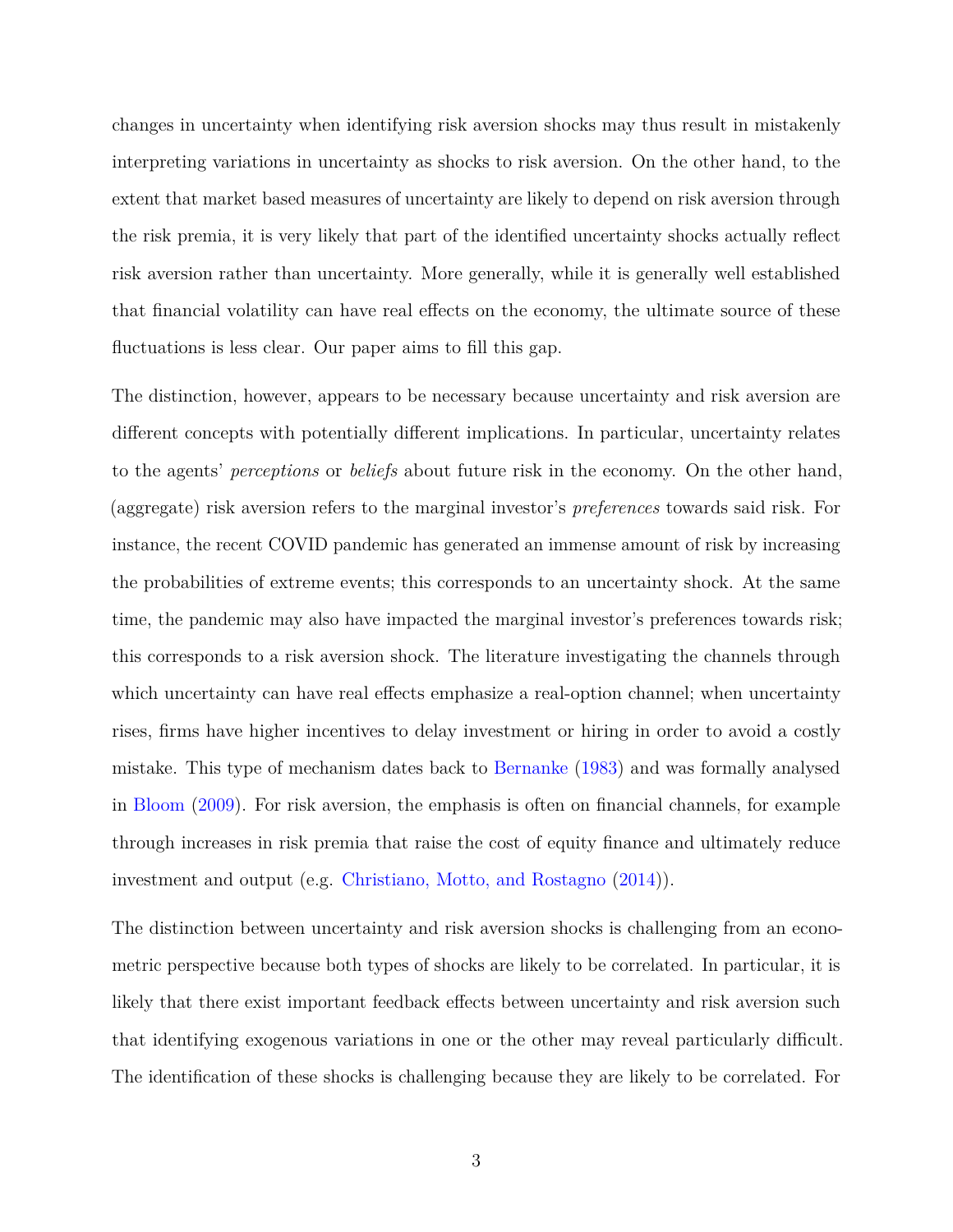instance, an important literature has documented how risk aversion can vary *endogenously* following variations in risk (e.g. [Heaton and Lucas](#page-45-0)  $(2000)$ ).<sup>[2](#page-0-0)</sup> Similarly, risk aversion could also affect the physical risk in the economy; in an Epstein-Zin world, the preference over the early resolution of risk can be affected by shifts in risk aversion, thereby impacting the uncertainty in the economy. The first contribution of this paper is to tackle this issue by relying on the set identification approach developed in [Piffer and Podstawski](#page-46-0) [\(2017\)](#page-46-0). Unlike traditional external instrument identification, set identification allows a given proxy to be correlated with more than one shock. In our context, set identification allows the uncertainty and risk aversion proxies to be correlated with both uncertainty and risk aversion shocks. Identification is then achieved by making the reasonable assumption that the uncertainty shock is more correlated with the uncertainty proxy than with the risk aversion proxy. Similarly, we require that the risk aversion shock is more correlated with the risk aversion proxy than with the uncertainty proxy. Given two valid proxies, the approach allows to set-identify uncertainty and risk aversion shocks with a minimal set of assumptions while remaining agnostic about the feedback effects between uncertainty and risk aversion. To the extent that these feedback effects are likely to be complex, having this flexibility appears as a key advantage of our approach.

The second contribution of this paper is to develop two new proxies that can be used to set-identify both types of shocks. Empirically, we isolate arguably exogenous variations in uncertainty and risk aversion using an event-study framework. Intuitively, we consider a variety of events that are likely to have coincided with important variations in volatility. These volatility events are selected such that they are independent from other macroeconomic shocks such that the variations that we observe can credibly be attributed to the event only. The usage of events to identify exogenous variations has long been used in the literature (e.g. [Kuttner](#page-46-1) [\(2001\)](#page-46-1); [Gürkaynak, Sack, and Swanson](#page-45-1) [\(2004\)](#page-45-1)). Uncertainty shocks are then defined

<sup>&</sup>lt;sup>2</sup>If preferences exhibit CRRA, then risk aversion is a decreasing and convex function of the endowment, which is a sufficient condition for risk aversion to increase with background risk [\(Eeckhoudt, Gollier, and](#page-44-2) [Schlesinger](#page-44-2) [\(1996\)](#page-44-2)).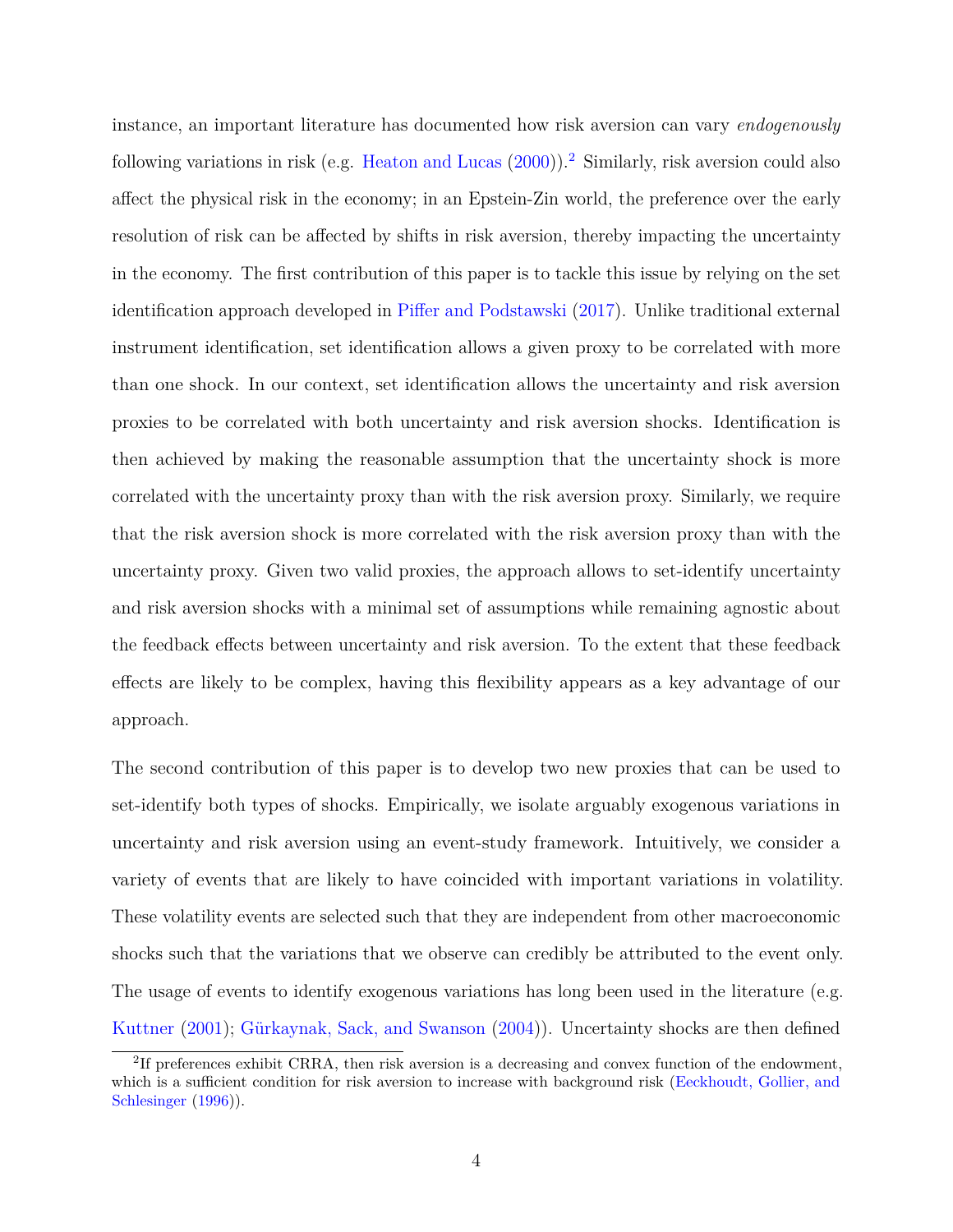as exogenous variations in the (physical) expected volatility of stock returns around these events and are recovered empirically using a slightly adjusted GARCH(1,1) model in the spirit of [Berger, Dew-Becker, and Giglio](#page-43-3) [\(2019\)](#page-43-3) with the VIX as the dependent variable. Risk aversion shocks are recovered empirically using the daily variations of the time-varying risk aversion measure developed in [Bekaert, Engstrom, and Xu](#page-42-1) [\(2021\)](#page-42-1). The two proxies are then built by summing up those high-frequency variations at the monthly frequency. Identification is achieved in a proxy SVAR using the two proxies as external instruments. The identifying assumptions are i) that the two proxies are exogenous with regards to other macroeconomic shocks (that is all shocks except uncertainty and risk aversion) and ii) that the uncertainty (risk aversion) shocks are more correlated with the uncertainty (risk aversion) proxy than with the other proxy. The key advantage of the set identification approach is that it allows to flexibly identify two types of shocks simultaneously without having to make an inadequate strict exogeneity assumption. More generally, our approach highlights how set identification in a proxy SVAR setting can be used to identify structural shocks for which it is difficult to find purely exogenous proxies and as such could open up new interesting research questions.

To test our framework, we estimate a proxy SVAR using monthly US data spanning 1992M2 to 2021M2 and set-identify financial uncertainty and risk aversion shocks using our two newly developed proxies. We find that set-identified financial uncertainty shocks lead to a significant decline in output and asset prices but appear to be relatively short-lived, in line with theoretical predictions (e.g. [Bloom et al.](#page-43-4) [\(2018\)](#page-43-4)) and recent empirical results (e.g. [Piffer](#page-46-0) [and Podstawski](#page-46-0) [\(2017\)](#page-46-0); [Ludvigson, Ma, and Ng](#page-46-2) [\(2021\)](#page-46-2)). Risk aversion shocks appear to be damaging to output and asset prices but are estimated less precisely. A forecast error variance decomposition suggests that uncertainty and risk aversion shocks are important drivers of both real and financial variables as they can explain significant shares of the variation in stock prices and output. Using historical decompositions, we find that risk aversion shocks can explain the dynamics around the Great Financial Crisis (GFC) while uncertainty does not appear to have played a major role. The result are consistent with the massive increase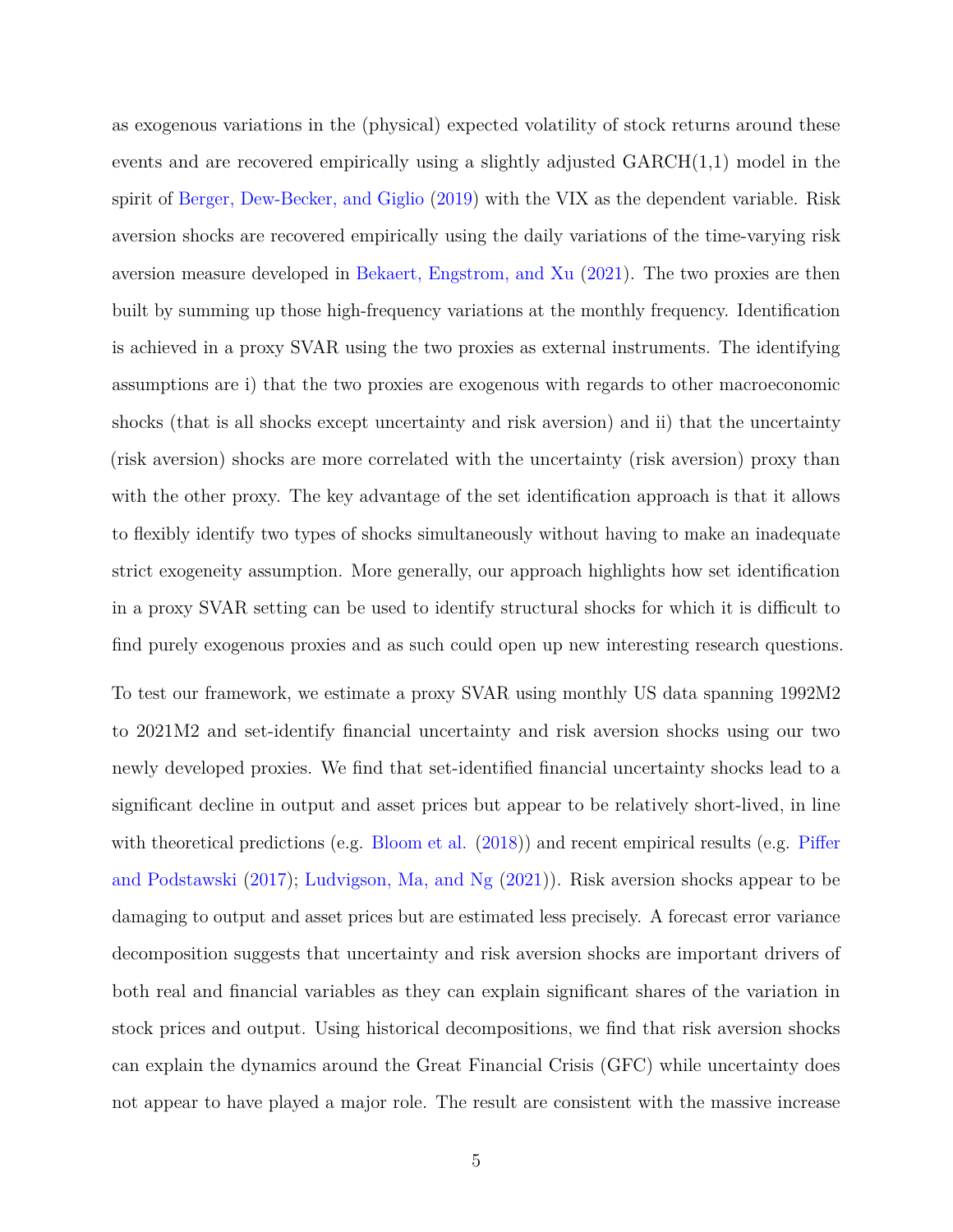in risk premia that coincided with the GFC. For the COVID recession, we find that financial uncertainty shocks were important drivers of the initial decline in output and acted as a drag on the subsequent economic recovery, in line with recent evidences from [Baker et al.](#page-42-2) [\(2020\)](#page-42-2). We further find that, albeit smaller, risk aversion shocks also played a role, most notably for asset prices. Finally, we find that the effect of risk aversion shocks display significant persistence and can partly explain the boom-and-bust pattern of asset prices around the two financial crises in our sample. The pattern is less clear before the COVID recession. These findings are consistent with financial crises resulting from waves of optimism and pessimism driven by shifts in sentiment. On the other hand, the effect of uncertainty shocks appear to be more transitory, in line with theoretical predictions. Overall, our results suggest that uncertainty and risk aversion are important drivers of real and financial variables and highlight the importance of distinguishing between the two types of shocks.

By providing a clear distinction between uncertainty and risk aversion shocks, this paper addresses the shortcomings of existing evidences by shedding light on the fundamental sources of financial volatility and by quantifying their macroeconomic implications. This empirical work thus contributes to improving our understanding of the relationship between financial volatility and macroeconomic outcomes. Overall, the results can help inform policymakers about the sources of macroeconomic fluctuations, and as such provide guidance with regards to the most effective policies.

The paper is structured as follows: Section [2](#page-6-0) reviews the related literature. Section [3](#page-8-0) details the set-identification approach. Section [4](#page-10-0) and [5](#page-18-0) develop the building of the uncertainty and risk aversion proxies Section [6](#page-22-0) discusses the validity of the proxies. Section [7](#page-26-0) estimates the proxy SVAR and compute the IRFs to an uncertainty and risk aversion shock. Section [8](#page-30-0) investigates the importance of the two types of shocks for business fluctuations. Section [9](#page-39-0) concludes.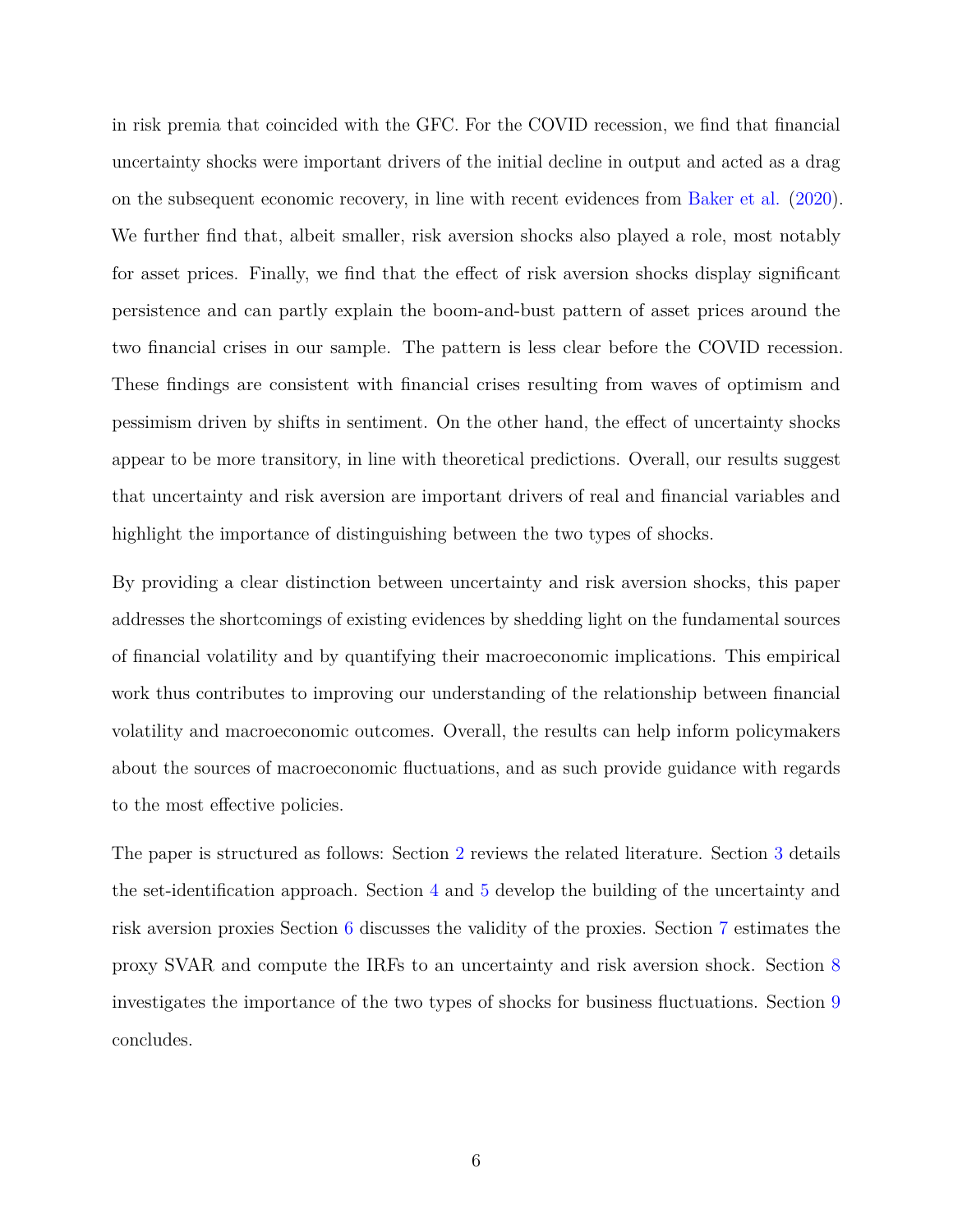# <span id="page-6-0"></span>**2 Related literature**

Since the Great Financial Crisis, it has become clear that the financial system cannot be ignored when looking at the sources of macroeconomic instability. Since then, an important literature has aimed to identify and quantify the contribution of so-called financial shocks to business cycle fluctuations (e.g. [Gilchrist and Zakrajšek](#page-45-2) [\(2012\)](#page-45-2); [Gertler and Karadi](#page-44-3) [\(2015\)](#page-44-3)). The recent COVID pandemic has renewed the interest on the effect of (financial) uncertainty on the real economy.

Typically, the literature on the identification of uncertainty shocks has relied on timing restrictions within vector-autoregressions (VAR) models [\(Bachmann, Elstner, and Sims](#page-42-3) [\(2013\)](#page-42-3); [Bloom](#page-43-1) [\(2009\)](#page-43-1); [Bekaert, Hoerova, and Lo Duca](#page-42-0) [\(2013\)](#page-42-0)). While it is a natural starting point, there is no compelling theoretical motivation to justify this recursive ordering (see [Ludvigson, Ma, and Ng](#page-46-2) [\(2021\)](#page-46-2)). To answer these limitations, the literature is increasingly relying on an external instrument approach (e.g. [Baker and Bloom](#page-42-4) [\(2013\)](#page-42-4); [Piffer and](#page-46-0) [Podstawski](#page-46-0) [\(2017\)](#page-46-0); [Carriero et al.](#page-43-5) [\(2015\)](#page-43-5)). This paper is part of this expanding literature. Our paper is most closely related to [Piffer and Podstawski](#page-46-0) [\(2017\)](#page-46-0) who identify financial uncertainty shocks using variations in the price of gold around volatility events and develop the set-identification methodology used in the present paper. Recently, [Caggiano et al.](#page-43-6) [\(2021\)](#page-43-6) set-identifies financial uncertainty shocks using reasonable economic a-priori on top of traditional sign-restrictions.

Our paper connects with the literature investigating the effect of financial volatility shocks on the macroeconomy (e.g. [Bloom](#page-43-1) [\(2009\)](#page-43-1); [Bloom et al.](#page-43-4) [\(2018\)](#page-43-4); [Basu and Bundick](#page-42-5) [\(2017\)](#page-42-5); [Jurado, Ludvigson, and Ng](#page-45-3) [\(2015\)](#page-45-3); [Ludvigson, Ma, and Ng](#page-46-2) [\(2021\)](#page-46-2)). An important difference of our approach is that we distinguish between different types of volatility, namely uncertainty and risk aversion. In [Chiu et al.](#page-44-4) [\(2018\)](#page-44-4), the authors decompose financial volatility in a long-run persistent component and a short-run transitory component and investigate their respective dynamic effects. They assume that the long-term component of volatility is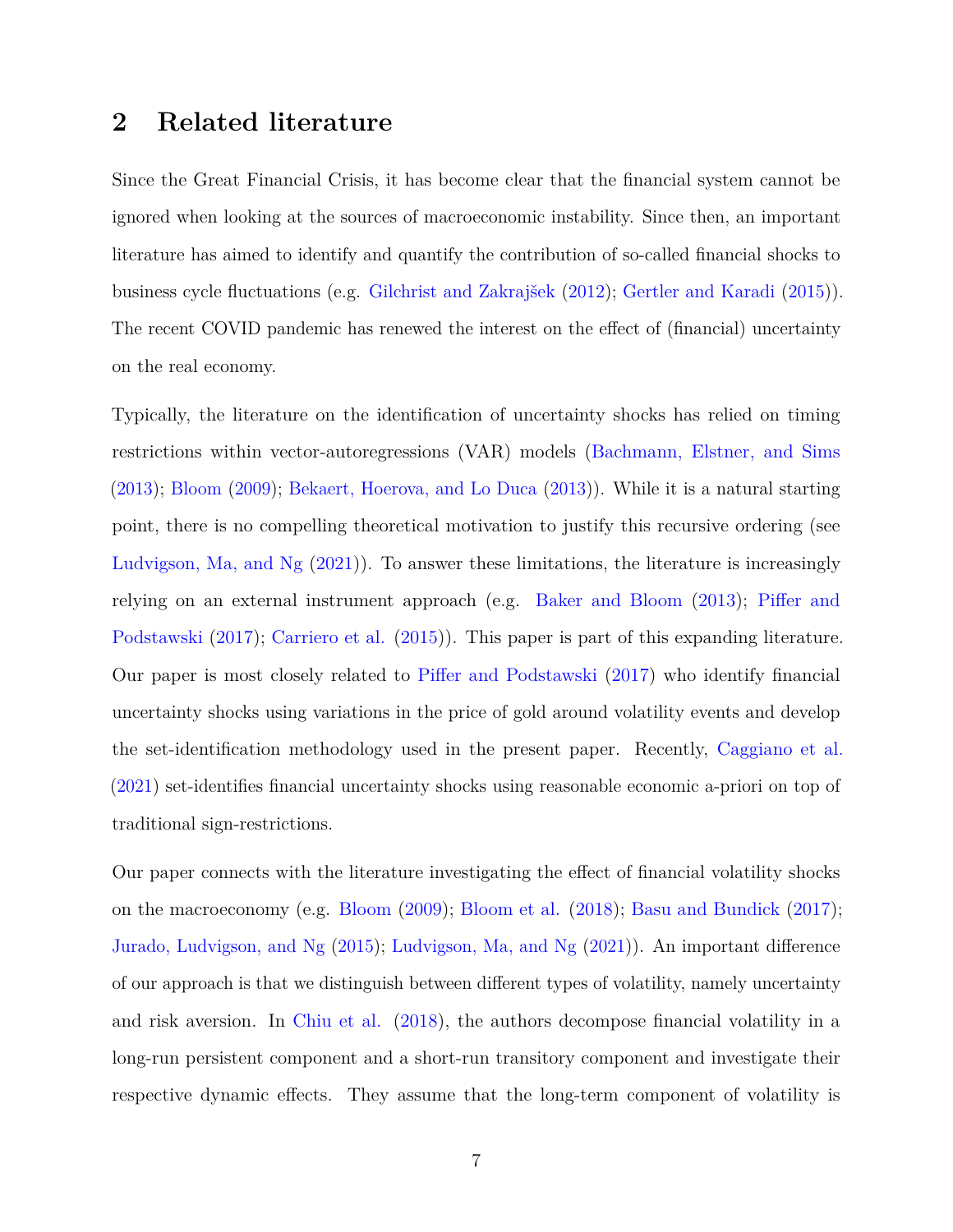associated with macroeconomic fundamentals and find that the short-run component is related to the transitory determinants of volatility, such as investor sentiment. In our paper, we focus on uncertainty and risk aversion as the main determinants of financial volatility. This interpretation is inspired by work of [Bekaert, Hoerova, and Lo Duca](#page-42-0) [\(2013\)](#page-42-0) who decompose the VIX index into two components, namely an "expected volatility" term which they interpret as a measure of uncertainty and a residual term–defined as the variance risk premium–which they interpret as a proxy for risk aversion. Their focus is on the feedback effects between uncertainty, risk aversion and monetary policy. [Bekaert and Hoerova](#page-42-6) [\(2014\)](#page-42-6) finds that the variance risk premium is a reliable predictor of stock returns while the uncertainty term (conditional volatility) is a better predictor of economic activity.

Our paper is also related to the literature on time-varying risk aversion. [Campbell and](#page-43-7) [Cochrane](#page-43-7) [\(1999\)](#page-43-7) develop an asset pricing model featuring habit formation: as consumption moves closer to the habit (for instance during a business cycle trough), the curvature of the utility function increases and raises risk aversion endogenously. [Longstaff and Wang](#page-46-3) [\(2012\)](#page-46-3) and [Gârleanu and Panageas](#page-44-5) [\(2015\)](#page-44-5) feature time-varying risk premia that are driven by time-varying risk aversion in a heterogeneous agents framework. Generally speaking, the focus in these papers is on the asset pricing implications of time-varying risk aversion. Changes in risk apetite are seen as important drivers of asset prices and as potential drivers of the global financial cycles [\(Miranda-Agrippino and Rey](#page-46-4) [\(2021\)](#page-46-4)). Our paper closely relates to the literature on the macroeconomic effects of risk aversion shocks. Risk premium shocks in the form of preference shocks are important drivers of macroeconomic fluctuations in [Smets](#page-46-5) [and Wouters](#page-46-5) [\(2007\)](#page-46-5). More recently, [Di Tella and Hall](#page-44-6) [\(2021\)](#page-44-6) investigate the macroeconomic implications of time-varying risk premiums in a flexible-price model and find that such shocks can create inefficient recessions. Our paper adds to this literature by identifying both uncertainty and risk aversion shock within a common framework and by allowing to directly compare their respective effects.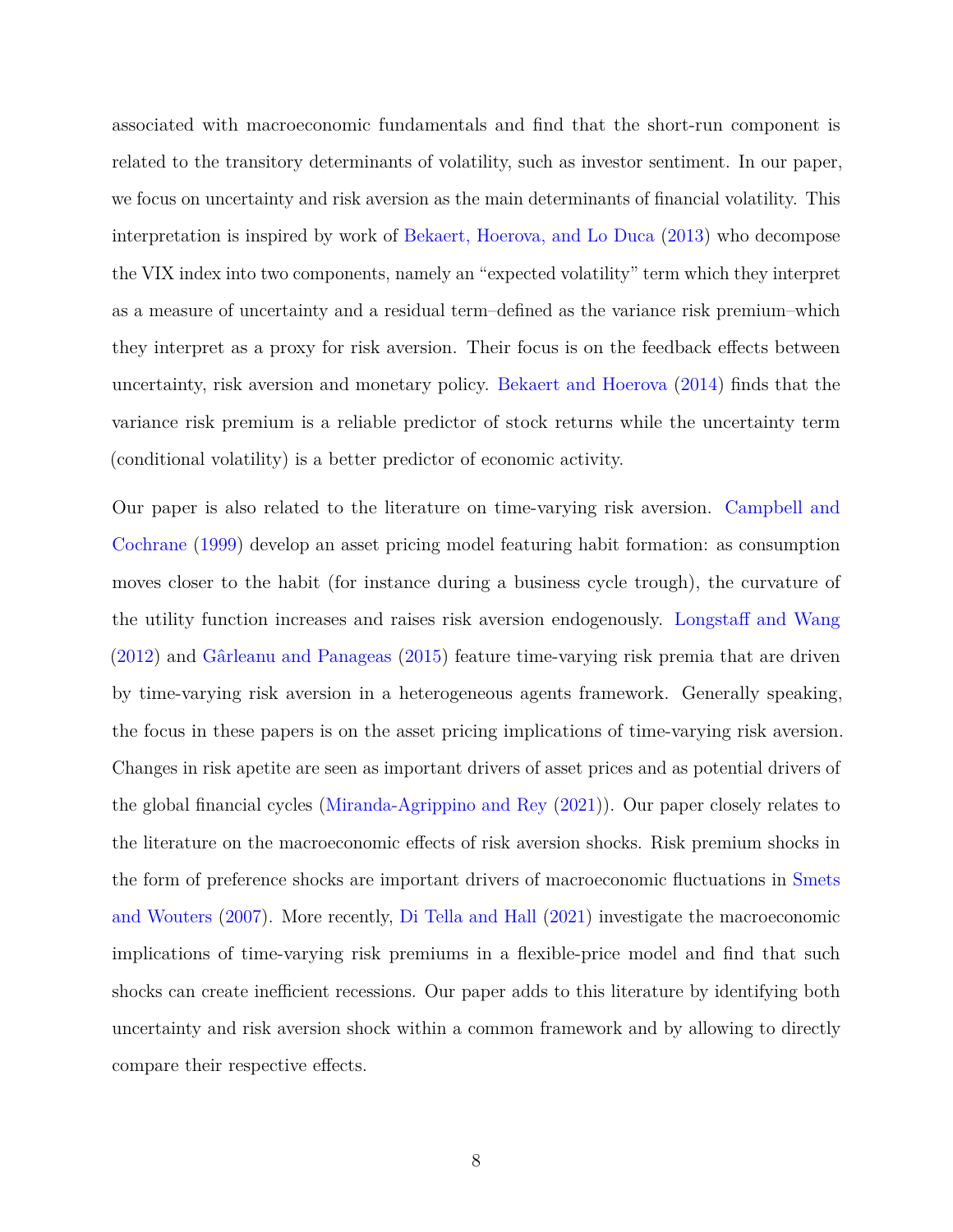# <span id="page-8-0"></span>**3 Identification approach**

### **3.1 Set identification**

Now that we have motivated the relevance of this paper, we turn to the empirical approach. Intuitively, set identification requires two valid proxies to achieve identification. In our context, we need a 'uncertainty proxy' and a 'risk aversion proxy,' which we denote by  $z_t^{Unc}$ ,  $z_t^{RA}$ , respectively. Let *k* be the number of variables in the proxy SVAR. By valid proxies, we mean:

<span id="page-8-1"></span>
$$
E(z_t^{\text{Unc}} \epsilon_t^{\text{Unc}}) = \alpha_1 \neq 0 \tag{1}
$$

<span id="page-8-3"></span><span id="page-8-2"></span>
$$
E(z_t^{\rm RA} \epsilon_t^{\rm RA}) = \alpha_2 \neq 0 \tag{2}
$$

$$
E(z_t^{\text{Unc}}\tilde{\epsilon}_t) = E(z_t^{\text{RA}}\tilde{\epsilon}_t) = 0_{k-2}
$$
\n(3)

Where  $\tilde{\epsilon}_t$  represents the  $k-2$  remaining shocks (i.e. all shocks in the VAR except for uncertainty and risk aversion).

In words, we need both proxies to be significantly related with their shock of interest (equation [\(1\)](#page-8-1) and [\(2\)](#page-8-2)). This is a standard relevance condition. Equation [\(3\)](#page-8-3) is the exogeneity condition and states that both the uncertainty and the risk aversion proxies are uncorrelated with the  $k-2$  remaining shocks. Note that we do not impose  $E(z_t^{\text{Unc}} \epsilon_t^{\text{RA}}) = E(z_t^{\text{RA}} \epsilon_t^{\text{Unc}}) = 0$ . In words, we, for example, allow the uncertainty shock to be correlated with the risk aversion proxy. This assumption is the key advantage of the set identification approach. Intuitively, variations in uncertainty and risk aversion are likely to be correlated such that finding exogenous variations in either of the two variables is highly challenging and is at the heart of the lack of empirical distinction between the two concepts. With the traditional external instrument approach–that is, absent set identification–, the proxy is assumed to be exogenous with regards to *all* the other shocks contained in the model, an assumption that is difficult to make in our context. Set identification thus appears particularly well suited because it only requires mild assumptions on the relationship between the proxies and the structural shocks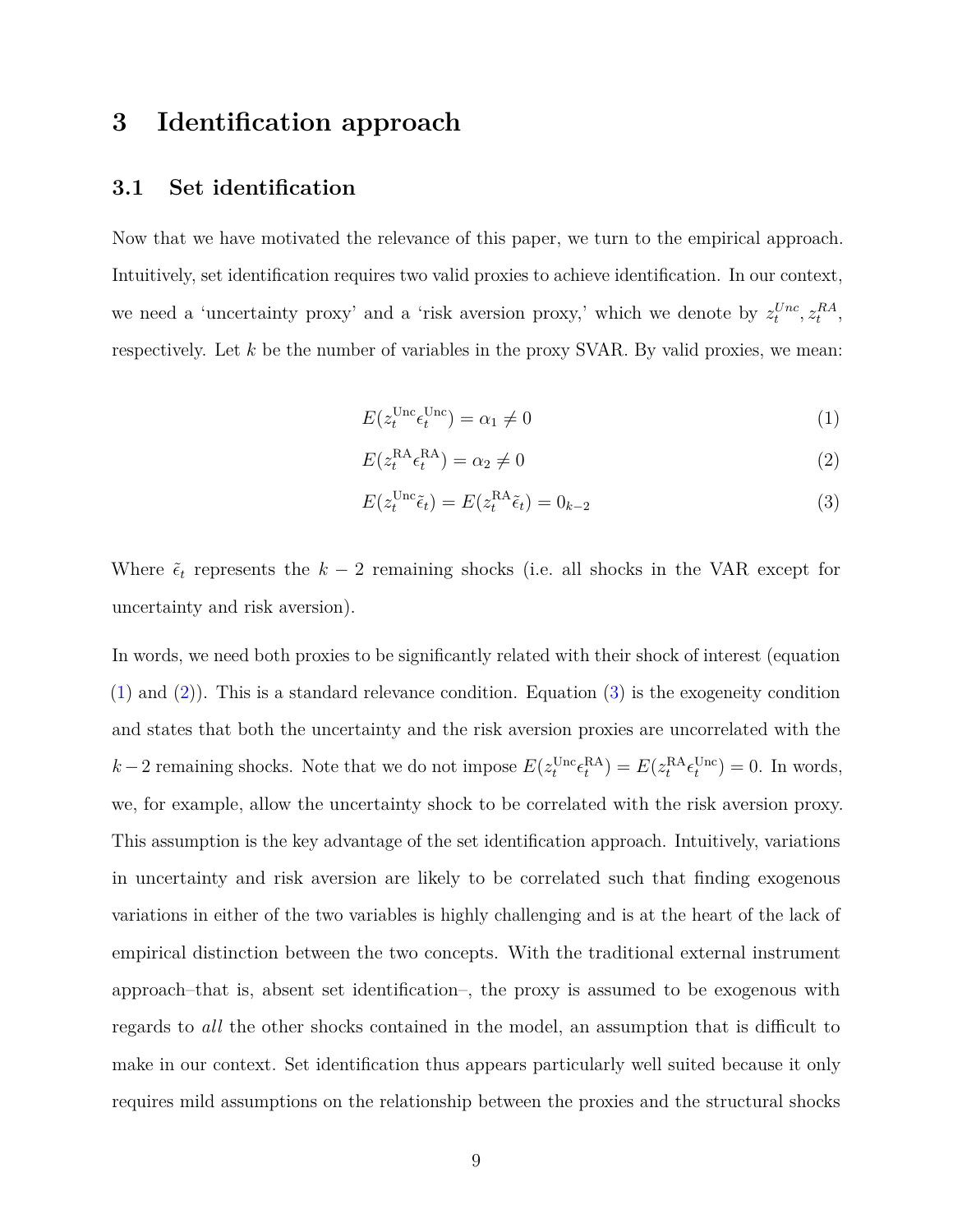of interest. We now turn to these assumptions.

Given two valid proxies, the problem of identification boils down to imposing restrictions on the correlation structure between the proxies and the structural shocks. Under the normalisation  $E[(\epsilon_t^{\text{RA}})^2] = E[(\epsilon_t^{\text{RA}})^2] = 1$  and  $E[(z_t^{\text{Unc}})^2] = E[(z_t^{\text{RA}})^2] = 1$ , the matrix [\(4\)](#page-9-0) below can be interpreted as the correlation structure between the proxies and the shocks.

<span id="page-9-0"></span>
$$
\Phi \equiv \begin{bmatrix} \phi_{11} & \phi_{12} \\ \phi_{21} & \phi_{22} \end{bmatrix} = \begin{bmatrix} E(\epsilon_t^{\text{Unc}} z_t^{\text{Unc}}) & E(\epsilon_t^{\text{Unc}} z_t^{\text{RA}}) \\ E(\epsilon_t^{\text{RA}} z_t^{\text{Unc}}) & E(\epsilon_t^{\text{RA}} z_t^{\text{RA}}) \end{bmatrix}
$$
(4)

Identification is achieved by imposing  $\phi_{11} - \phi_{12} > 0$ ,  $\phi_{22} - \phi_{21} > 0$ , and  $\phi_{11} > 0$  and  $\phi_{22} > 0$ . In words, we assume that the uncertainty shocks are more correlated with the uncertainty proxy than with the risk aversion proxy. Similarly, we impose that the risk aversion shock is more correlated with the risk aversion proxy than with the uncertainty proxy. This type of restrictions departs slightly from [Piffer and Podstawski](#page-46-0) [\(2017\)](#page-46-0) who impose restrictions on the *proxies* rather than on *shocks* as we do here.<sup>[3](#page-0-0)</sup>

In practice, identification is achieved as follows. First, we use the wild bootstrap technique from [Gonçalves and Kilian](#page-45-4) [\(2004\)](#page-45-4). In a few words, the method consists in randomly replacing the sign of the reduced form residuals of the VAR to generate alternative datasets. We follow recent papers (e.g. [Davidson and Flachaire](#page-44-7) [\(2008\)](#page-44-7)) and use a Rademacher distribution to swap the sign of the residuals. We extend the wild bootstrap to account for set identification by also swapping the sign of the proxies following [Piffer and Podstawski](#page-46-0) [\(2017\)](#page-46-0). For each bootstraped data, we then identify the model using set identification; this requires to draw a random orthonormal matrix *Q* from the Haar measure. We give more details about the intuition of this result in Appendix [A.](#page-48-0) For each draw of pseudo-data, we check that our identified shocks satisfy the restrictions in [\(4\)](#page-9-0). We keep the draw only if the restrictions

<sup>&</sup>lt;sup>3</sup>In their paper, they assume  $\phi_{11} - \phi_{21} > \psi$  and  $\phi_{22} - \phi_{12} > \psi$  for  $\psi$  some positive constant. In words, they assume that the *proxy* for shock A (B) is more correlated with shock A (B) than with shock B (A). Here, we assume that the *shock* A is more correlated with proxy A than with proxy B.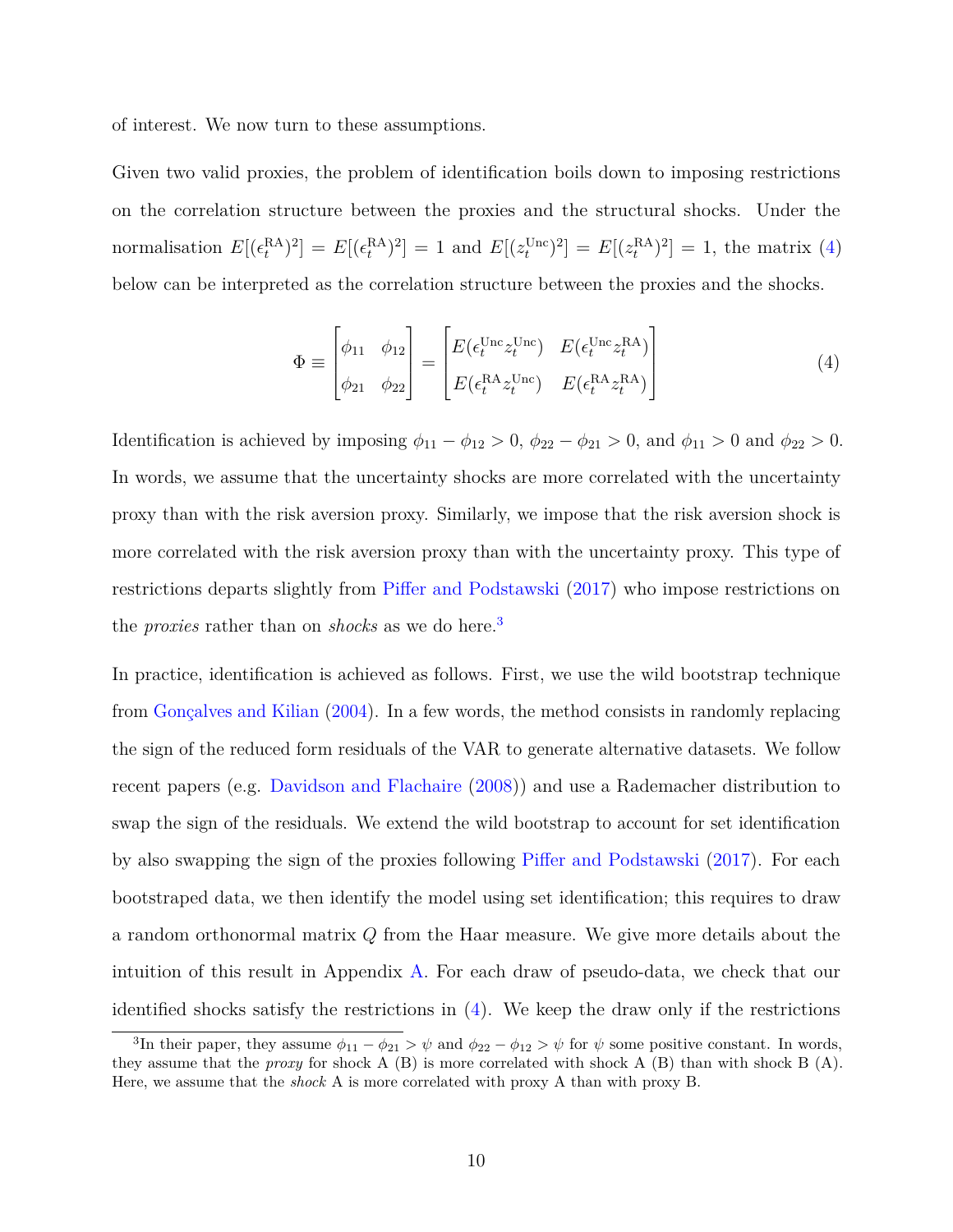are satisfied. We repeat this procedure until 1,000 generated models satisfy the restrictions. Impulse response functions and historical decompositions are recovered using the median target specification of [Fry and Pagan](#page-44-8) [\(2011\)](#page-44-8). Intuitively, this method consists in choosing *one* model whose impulse response functions to a uncertainty and risk aversion shock are the closest to the median impulse response functions of the cross section of models considered. Confidence intervals are obtained by targeting different percentiles (10th, 32th, 68th and 90th percentiles in this paper). This method is generally preferred because it better reflects sampling uncertainty than simply taking the xth percentile of the impulse responses across *all* models.

Now that we have detailed the identification procedure, we turn to the construction of valid uncertainty and risk aversion proxies.

# <span id="page-10-0"></span>**4 Uncertainty proxy**

We detail here the construction of the uncertainty proxy.

### **4.1 Expected volatility as a measure of uncertainty**

In standard macroeconomic models of the effect of uncertainty (e.g. [Bloom et al.](#page-43-4) [\(2018\)](#page-43-4)), uncertainty shocks are defined as exogenous variations in the conditional variance of future shocks. As in [Berger, Dew-Becker, and Giglio](#page-43-3) [\(2019\)](#page-43-3), our measure is the conditional variance of future stock returns. In particular, we consider the S&P500 index such that our measure directly relates to the uncertainty faced by the aggregation of the largest firms in the economy. The measure has the further advantage to be available at high-frequency and to have been used extensively in the literature, thereby making comparisons easier. If returns are unpredictable (as is nearly true empirically), we can show that the conditional variance of stock returns is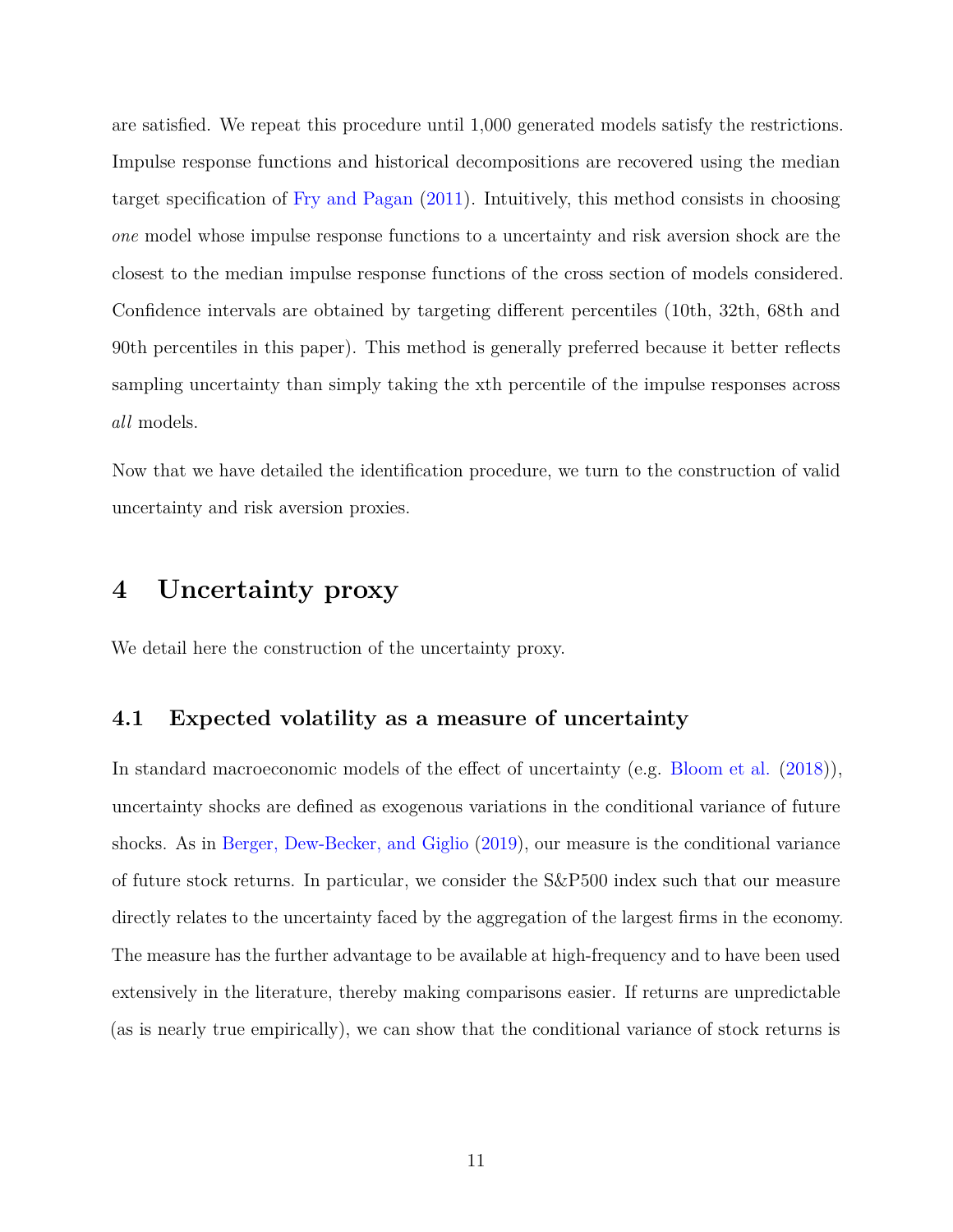approximately equal to the expected volatility of stock returns:

$$
Var_t(s_{t+n}) \approx E_t \left[ \sum_{i=1}^n r_{t+i}^2 \right] \tag{5}
$$

This last equation shows that the conditional variance of stock prices *n* periods in the future is approximately equivalent to the expected volatility of returns over the same period. In other words, uncertainty in our context can be measured using expectations of future (physical) realized volatility. Equipped with this, we thus define our uncertainty shocks as exogenous variations in (physical) expected volatility.

# **4.2 A model for expected volatility**

To identify exogenous variations in expected volatility, we specify a relatively standard GARCH model inspired by [Berger, Dew-Becker, and Giglio](#page-43-3) [\(2019\)](#page-43-3). In particular, we assume the following dynamics for expected volatility and realized volatility respectively:

<span id="page-11-1"></span><span id="page-11-0"></span>
$$
\sigma_t^2 = \omega + \rho \sigma_{t-1}^2 + kr_t^2 + v_t \tag{6}
$$

$$
r_t^2 = \sigma_{t-1}^2 \epsilon_t^2 \quad \text{with } \epsilon_t \sim iid, E(\epsilon_t) = 0 \quad \& \quad E(\epsilon_t^2) = 1 \tag{7}
$$

Where  $\sigma_t^2$  is a measure of expected volatility.  $v_t$  can be thought of as the uncertainty shock. In our application,  $t$  is intraday (two observations per day).  $r_t^2$  is thus the intraday squared returns.  $\omega, \rho, k$  are parameters.

The model above is a standard GARCH model as proposed in [Bollerslev](#page-43-8) [\(1986\)](#page-43-8) with two exceptions. First, we have that  $r_t^2$  depends on  $\sigma_{t-1}^2$  (and not  $\sigma_t^2$  as is usual). This assumption is motivated in [Berger, Dew-Becker, and Giglio](#page-43-3) [\(2019\)](#page-43-3). Intuitively, if uncertainty shocks have a linear effect on returns, they have a quadratic effect on realized volatility, making it in fact generally uncorrelated with uncertainty shocks. [Berger, Dew-Becker, and Giglio](#page-43-3) [\(2019\)](#page-43-3) show that this simple intuition holds in fact in leading theoretical models of the effect of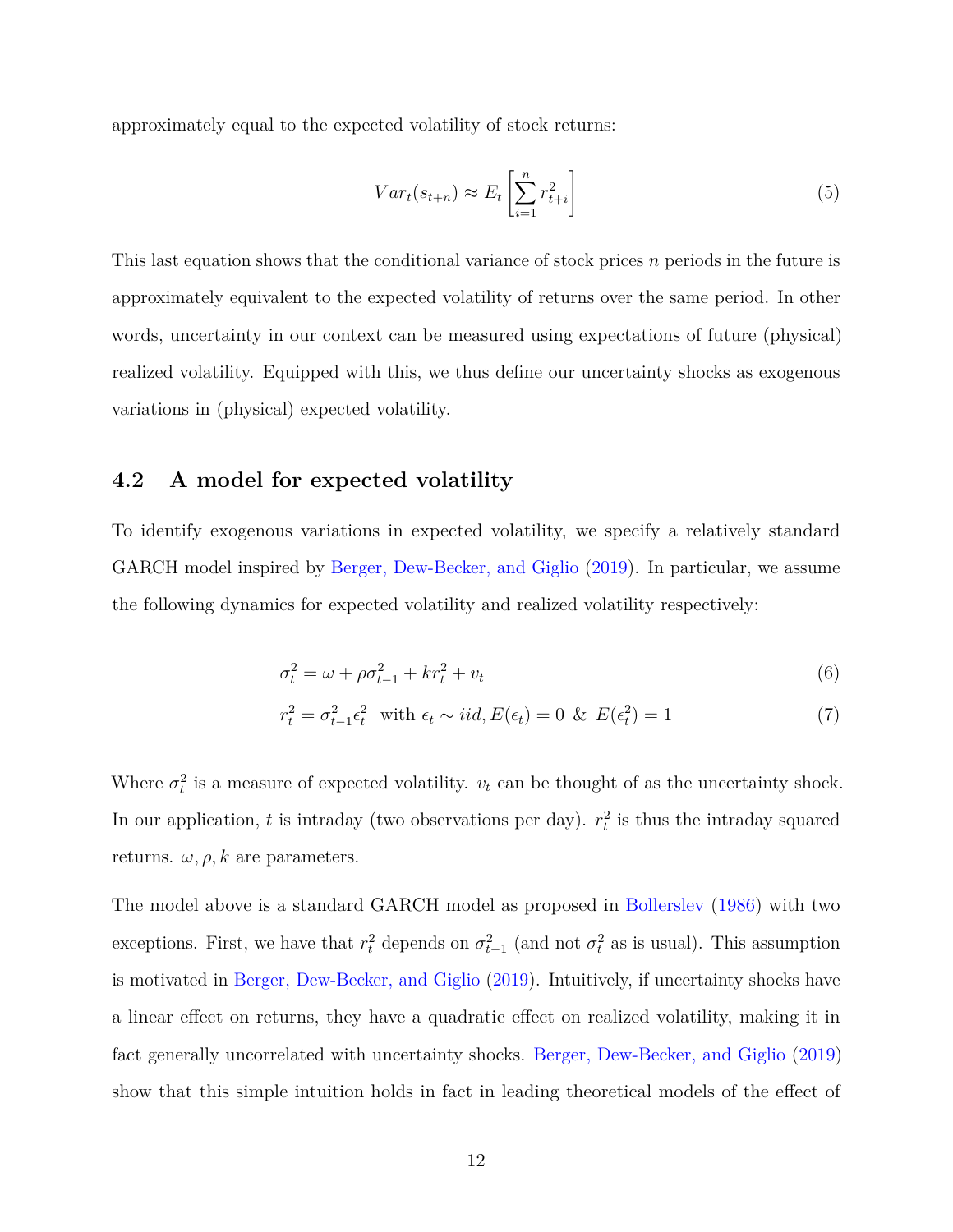uncertainty.

The second assumption about the independent shock  $v_t$  is motivated by the fact that, empirically, expected volatility measures are likely to not only driven by lags of realized volatility as is usually implied by GARCH models. We show in the next section that there are enough variations in measures of expected volatility to extract shocks that are orthogonal to realized volatility shocks.

In order to identify  $v_t$ , we rewrite the model defined by  $(6)$  and  $(7)$  in a VAR format:

<span id="page-12-0"></span>
$$
\begin{bmatrix} r_t^2 \\ \sigma_t^2 \end{bmatrix} = C + \Phi \begin{bmatrix} r_{t-1}^2 \\ \sigma_{t-1}^2 \end{bmatrix} + \Sigma \mu_t
$$
 (8)

With *C* a 2 × 2 matrix of constant with  $C_{11} = 0$  and  $\Phi_{:,1} = 0$  (first column of  $\Phi$ ) and  $\Sigma$  is a  $2 \times 2$  lower triangular matrix (Cholesky decomposition).  $\mu_t = \begin{bmatrix} \mu_{t,1} & \mu_{t,2} \end{bmatrix}$  $\int'$  is a vector of "structural" shocks (to  $r_t^2$  and  $\sigma_t^2$  respectively).

Focusing on  $\sigma_t^2$ , we can write:

$$
\sigma_t^2 = C_{21} + \Phi_{22}\sigma_{t-1}^2 + \Sigma_{21}\mu_{t,1} + \Sigma_{22}\mu_{t,2}
$$

Where the lower script indicates the element of the matrix.  $\mu_{t,1}$  can be thought of as a realized volatility shock and  $\mu_{t,2}$  (with  $\Sigma_{22}\mu_{t,2} = v_t$ ) as the shock to expected volatility that is orthogonal to realized volatility (orthogonality is due to the Choleski decomposition). Estimating this model with intraday data (opening and closing prices) allows us to recover two daily shocks  $\mu_{2t}^{\text{Open}}$  and  $\mu_{2t}^{\text{Close}}$ .

As mentioned, the identified  $v_t$  shocks are orthogonal to realized volatility shocks. Why does this matter? Intuitively, [Berger, Dew-Becker, and Giglio](#page-43-3) [\(2019\)](#page-43-3) highlight the importance of controlling for realized volatility shocks when investigating the effect of uncertainty shocks. In particular, the authors argue argue that in macroeconomic models of the effect of uncertainty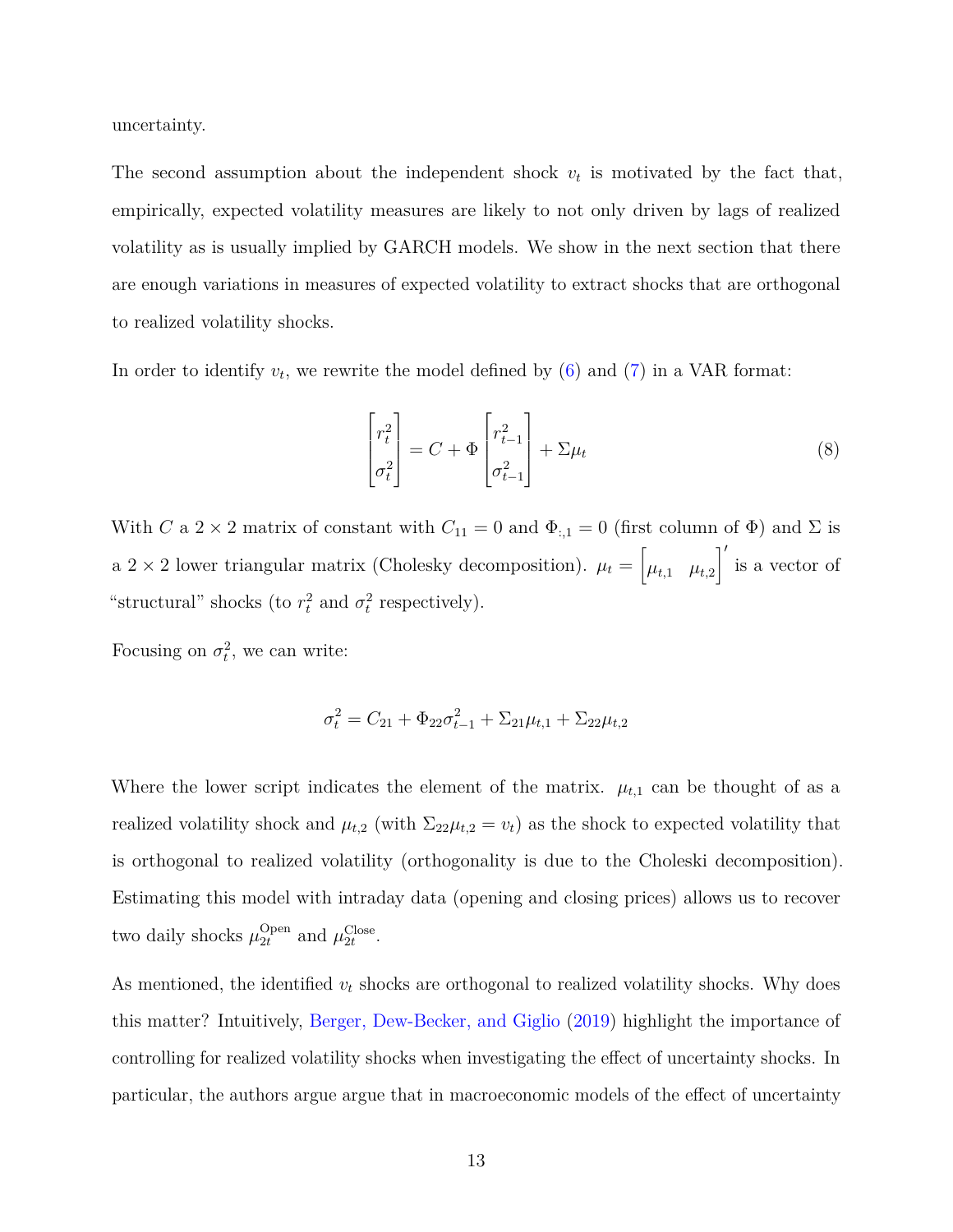such as those with wait-and-see and precautionary savings effects, uncertainty is driven by variations in the agents' subjective distribution of future shocks, as opposed to the variance of the distribution from which today's shocks were drawn. In other words, uncertainty shocks are shocks to *future* volatility whereas current realized volatility measures how large are the shocks that have just occurred. This distinction is crucial and notably implies that realized volatility shocks, while related, are a different concept than uncertainty shocks. While the distinction may appear trivial, it is noteworthy to mention that seminal papers on the effect of uncertainty such as [Bloom](#page-43-1) [\(2009\)](#page-43-1) do not make the distinction and use a mixture of realized volatility and expected volatility shocks to identify uncertainty shocks. By identifying shocks to expected volatility that are orthogonal to realized volatility shocks, our model specification is thus consistent with these insights about the nature of uncertainty.

# **4.3 Data specification**

To be able to estimate the model defined by equations [\(6\)](#page-11-0) and [\(7\)](#page-11-1) above, we first need to have an adequate measure of expected volatility. A natural candidate is the VIX. Intuitively, the VIX represents the option-implied volatility of the S&P500 index with a horizon of 30 calendar days. This concept is often referred to as a 'risk neutral' measure of volatility. As opposed to physical measures which use the actual state probabilities, risk neutral measures use probabilities that are adjusted for the pricing of risk.

To check formally that the VIX indeed contains information about the future path of realized volatility, we first run the following regressions with daily data:

<span id="page-13-0"></span>
$$
FRV_t = \alpha + \beta VIX_t + e_t \tag{9}
$$

With  $FRV_t \equiv \sum_{i=1}^{120} RV_{t+i}$ . We choose a time-horizon of 180 days ( $\approx$  120 business days) to have a measure of the 6-month ahead expected volatility. 6-month is standard in the literature on uncertainty because it aligns well with the horizon of firms' business decisions.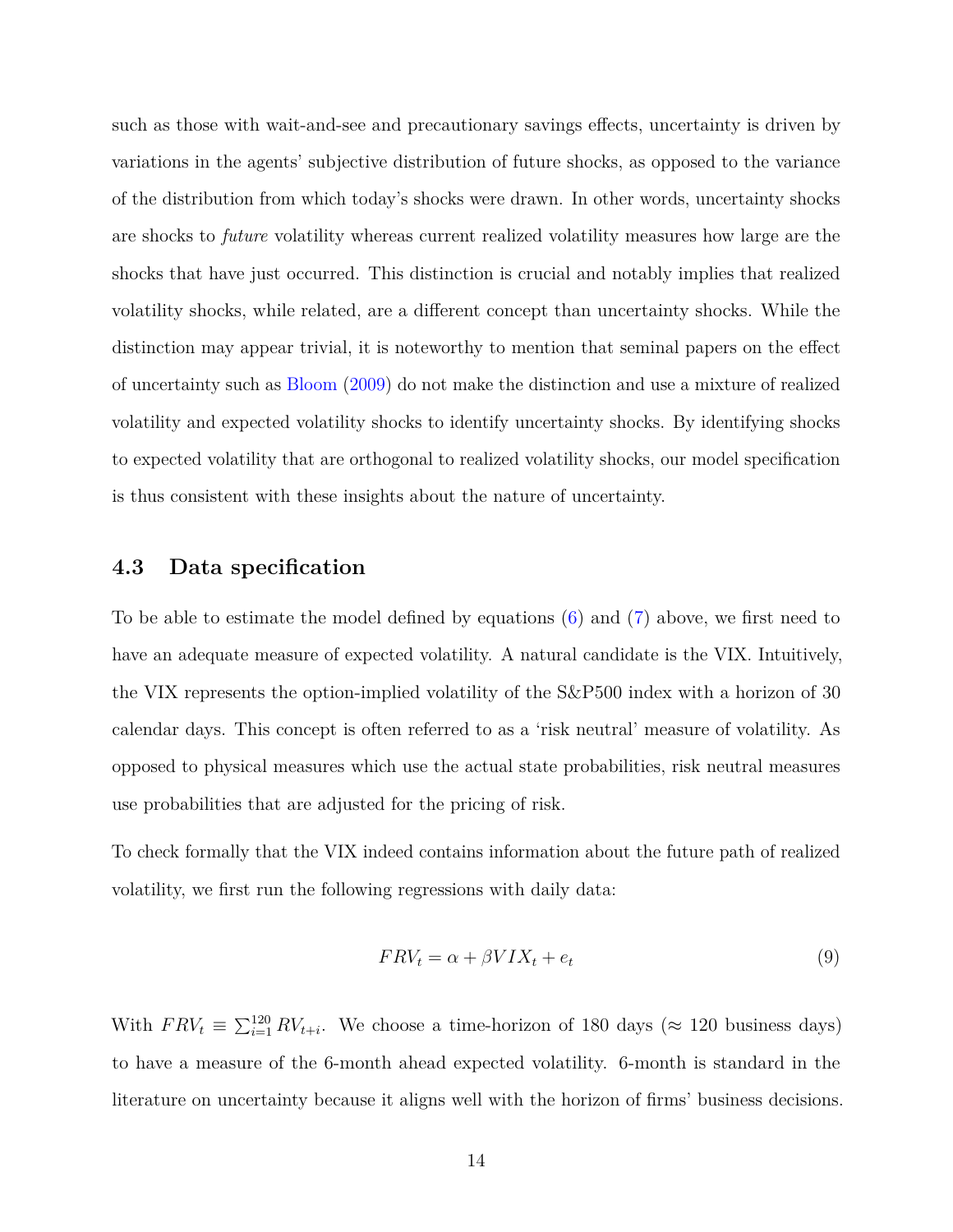The first column of Table [1](#page-16-0) displays the results from the simple regression in [\(9\)](#page-13-0). As we can see, the coefficient on the *V IX* is highly significant (at the 1 percent level). Interestingly, this simple regression with only one regressor displays a relatively large  $R^2$  of 18%. This suggests that the VIX contains valuable information the future path of realized volatility.

Note that we are not making the assumption that option prices are statistical expectations of future volatility. In particular, the VIX is an asset price and as such depends on (time-varying) risk premia and potential measurement errors. What we want to show, however, is that the VIX is linearly and robustly related to a statistical expectation of realized volatility. An intuitive way to see this is to take the expectation on both side of the previous regression:

$$
E_t\left(\sum_{i=1}^{180} RV_{t+i}\right) = \alpha + \beta VIX_t\tag{10}
$$

On the right hand side, we have the conditional expectation of future realized volatility. If *β* is robustly different from zero, an exogenous increase in the VIX (which we aim to identify) directly maps with an exogenous increase in the expected volatility, which is precisely what we want to isolate. In other words, exogenous variations in the VIX can be used to identify exogenous variations in expected volatility, up to a scaling factor.

In a second step, we want to show that future realized volatility cannot be entirely explained by its own lags. In standard GARCH models, expected volatility is defined as an exponentially moving average of past squared returns [\(Andersen et al.](#page-42-7) [\(2013\)](#page-42-7)). In other terms, standard GARCH models do not allow for the existence of other types of shocks such as  $v_t$  in equation [\(6\)](#page-11-0). Here, we want to show that our measure of expected volatility–the VIX–can help predict future volatility above and beyond the information contained in the lags of realized volatility. To do so, we run regressions of the form: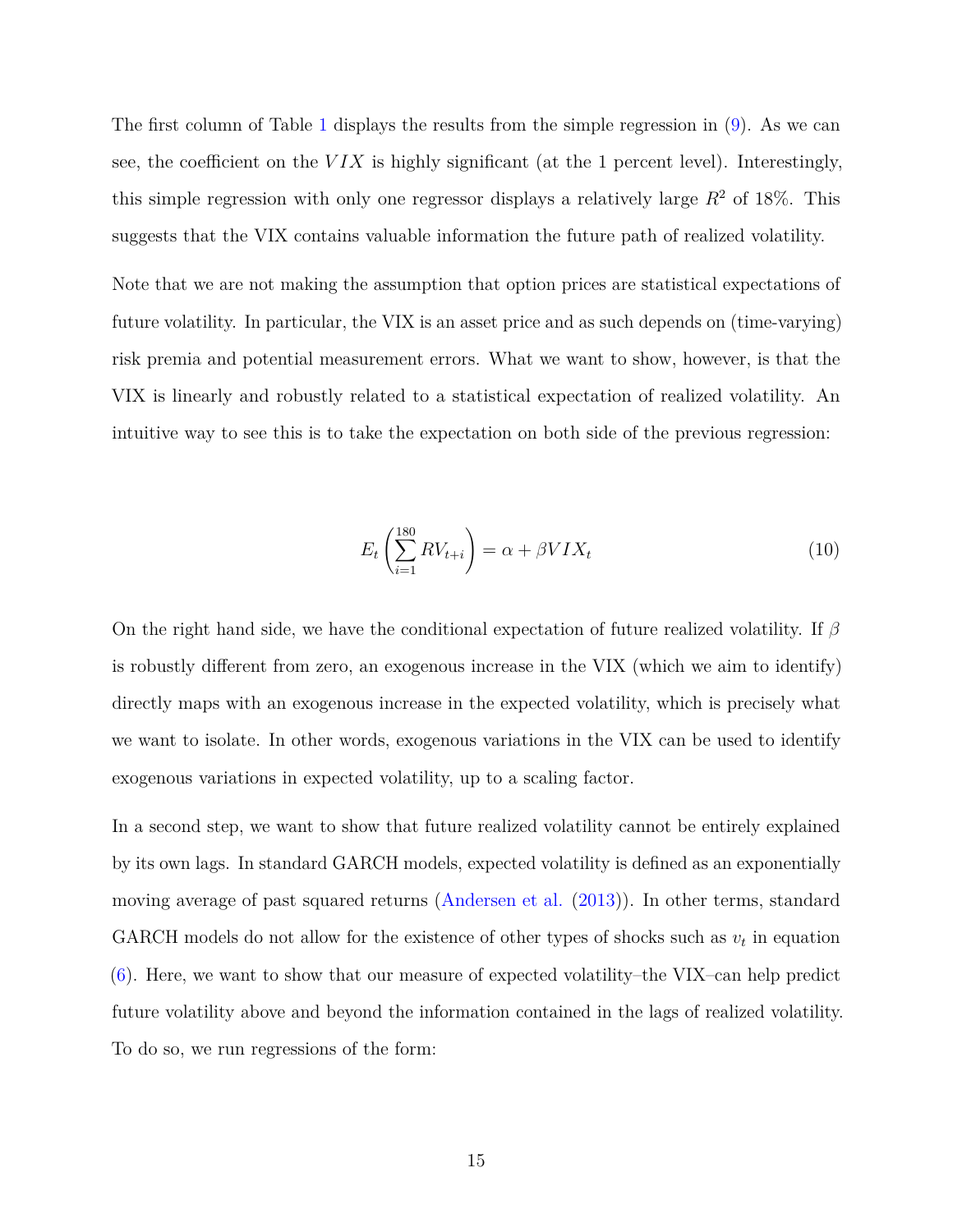$$
FRV_t = \alpha + \beta VIX_t + \gamma \sum_{j=0}^{4} RV_{t-j} + e_t
$$
\n(11)

*RV<sup>t</sup>* represents daily realized volatility. Results are displayed in Table [1.](#page-16-0) Of particular interest is the last column where the VIX remains highly significant even when we add several lags of realized volatility as additional regressors. We can also note that the coefficient remains remarkably similar across the different specifications. These results suggest that the VIX can robustly predict future volatility above and beyond what is contained in its lags. Additionally, we can note that the marginal increase of including the VIX in terms of  $R<sup>2</sup>$  is significantly larger than lags of realized volatility. This suggests that, even though past squared returns indeed contain information about the future of path realized volatility, their forecasting power is significantly lower than that of the VIX. Once again, this suggests that option prices contain valuable information about the future path of expected volatility and that there are enough variations in expected volatility to isolate shocks that are orthogonal to realized volatility shocks.

### **4.4 Narrative approach**

If the model in  $(6)(7)$  $(6)(7)$  is correctly specified,  $v_t$  can be interpreted as an exogenous variation in expected volatility, and thus as an uncertainty shock. In our context, we caution about this interpretation for two main reasons. First, because the VIX is an asset price, it depends on time-varying risk premia which in turn implies that part of the variations we identify could reflect changes in investors' tolerance towards risk. Second, while the model defined in  $(6)(7)$  $(6)(7)$  provides a good characterization of the determinants of the VIX, it is possible that other shocks affect the VIX. To minimize this risk, relying on a narrative approach seems an adequate approach and allows to interpret the identified shock with more peace of mind. The idea of the narrative approach is that, by relying on events that are likely to have generated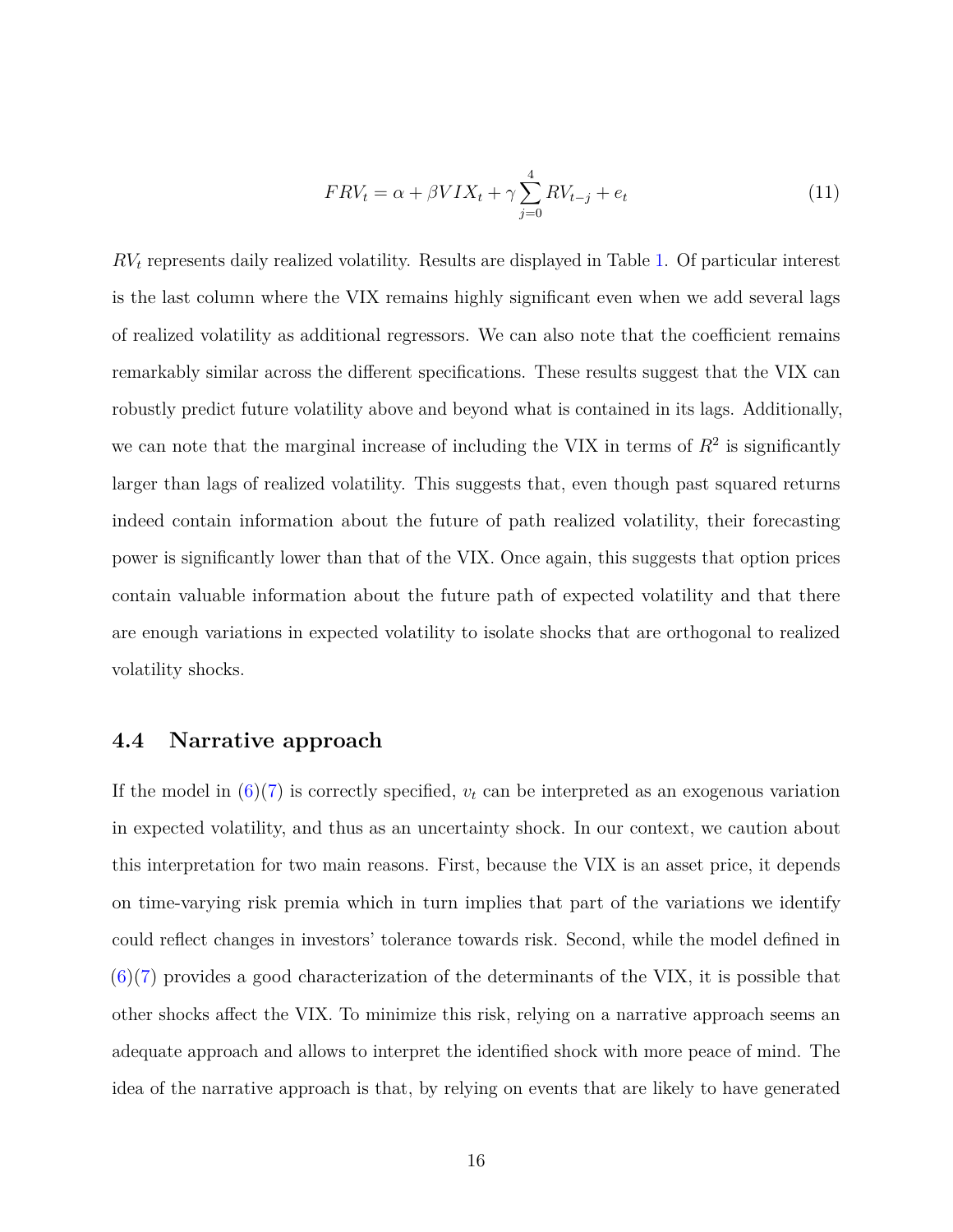<span id="page-16-0"></span>

|                                | Dependent variable: |                |                         |                         |  |  |  |
|--------------------------------|---------------------|----------------|-------------------------|-------------------------|--|--|--|
|                                | Agg. RV             |                |                         |                         |  |  |  |
|                                | (1)                 | (2)            | (3)                     | (4)                     |  |  |  |
| <b>VIX</b>                     | $0.001***$          |                | $0.001***$              | $0.001***$              |  |  |  |
| RV                             | (0.00002)           | $13.305***$    | (0.00003)<br>$5.239***$ | (0.00003)<br>$4.384***$ |  |  |  |
| lag(RV, 1)                     |                     | (0.528)        | (0.567)                 | (0.580)<br>$3.619***$   |  |  |  |
| lag(RV, 2)                     |                     |                |                         | (0.567)<br>$2.691***$   |  |  |  |
| lag(RV, 3)                     |                     |                |                         | (0.571)<br>$3.195***$   |  |  |  |
| lag(RV, 4)                     |                     |                |                         | (0.563)<br>$2.285***$   |  |  |  |
| Constant                       | $-0.004***$         | $0.012***$     | $-0.002***$             | (0.572)<br>0.001        |  |  |  |
|                                | (0.0005)            | (0.0002)       | (0.001)                 | (0.001)                 |  |  |  |
| Observations<br>$\mathbf{R}^2$ | 6,798<br>0.180      | 6,798<br>0.086 | 6,798<br>0.190          | 6,794<br>0.206          |  |  |  |
| Adjusted $\mathbb{R}^2$        | 0.180               | 0.085          | 0.190                   | 0.205                   |  |  |  |

Table 1: Predictive power of the VIX

*Notes:* <sup>∗</sup>p*<*0.1; ∗∗p*<*0.05; ∗∗∗p*<*0.01 Robust standard errors. RV stands for (daily) realized volatility. Agg. RV is aggregated over 120 business days ( $\approx$  6 months).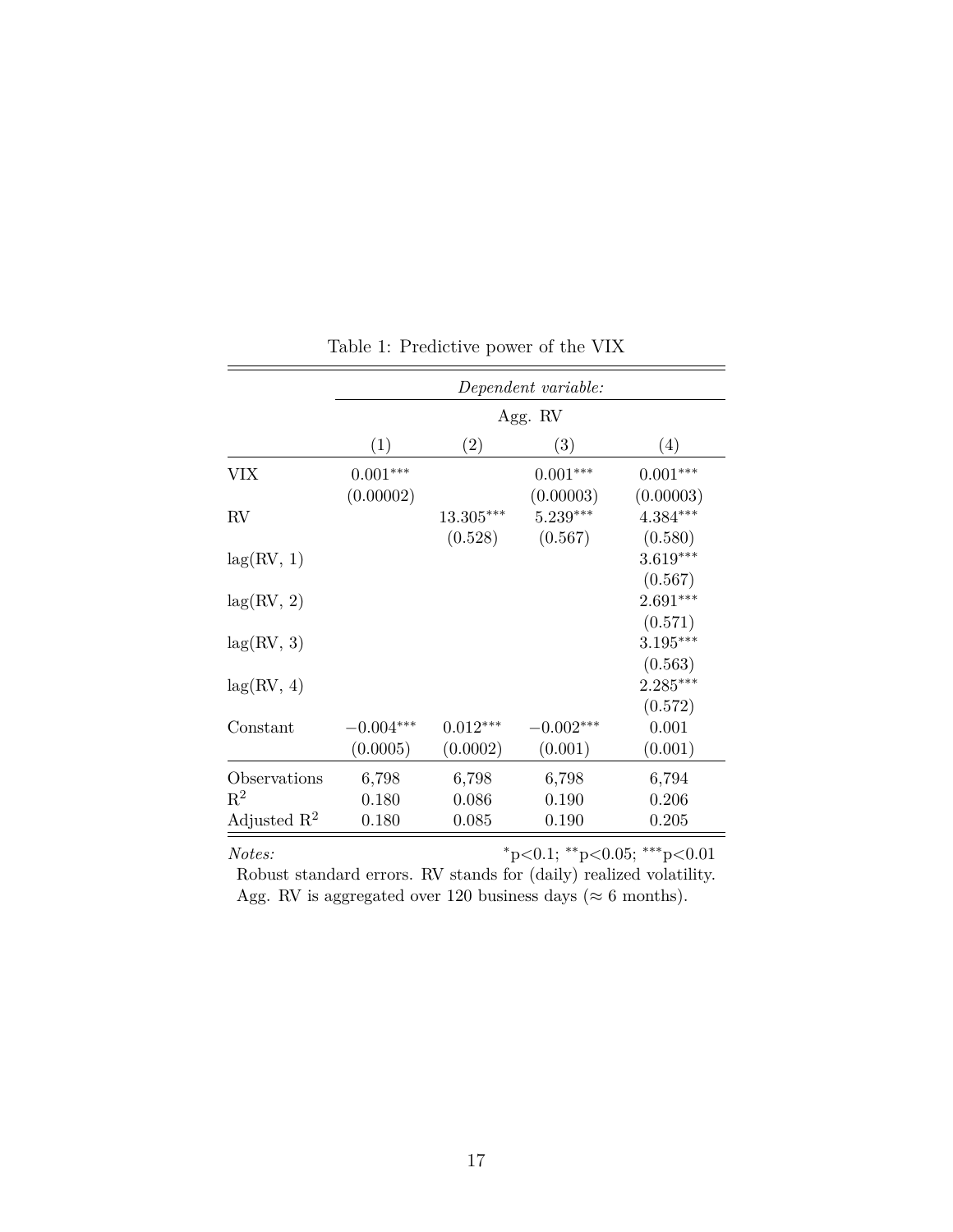variations in volatility but are unrelated with other macroeconomic shocks, the identified shock should more closely reflect exogenous variations in expected volatility. As noted in the introduction, however, these variations in expected volatility could still be correlated with risk aversion shocks and this is why set identification is required to credibly interpret the identified uncertainty shocks.

For the volatility events, we rely on an updated database from [Piffer and Podstawski](#page-46-0) [\(2017\)](#page-46-0). This database contains major global events that are likely to have generated variations in financial volatility. Importantly, we have information about the timing at which the news hit the market. The events used in the baseline analysis are selected such that is is reasonable to expect that they were not anticipated and are exogenous with respect to other macroeconomic shocks. The complete list of events used in the benchmark specification can be found in the appendix (Table [4\)](#page-59-0).

### **4.5 Building the proxy**

To build our uncertainty proxy, we proceed as follows. First, we run the bivariate VAR defined in equation [\(8\)](#page-12-0) with a Cholesky decomposition and using the VIX as our measure of expected volatility and squared returns on the SP500 as our measure of realized volatility. In particular, we have data on the opening and closing price of each variable. Running the model thus allows us to have two measures of  $\mu_{t,2}$  per day. We refer to the first daily shock (denoted as  $\mu_{t,2}^{\text{Open}}$  $t_{t,2}^{Open}$  as an "opening time shock." Similarly, we refer to the second measure (denoted as  $\mu_{t,2}^{\text{Close}}$ ) as a "closing time shock." For illustration purpose, we also define  $\mu_{t+1,2}^{\text{Open}}$ *t*+1*,*2 as the "next day opening time shock." Intuitively, the US stock market opens at 2:30 pm and closes at 9pm UK time. If the news of the uncertainty event hits the market before it opens, the relevant shock used in the construction of our proxy is the "opening time shock." If the news hit the market between 2:30pm and 9:00pm, the relevant shock is the "closing time shock." Finally, if the news hits the market after 9:00 pm, the relevant shock used in our proxy is the "next day opening time shock." On the day of the event, the proxy takes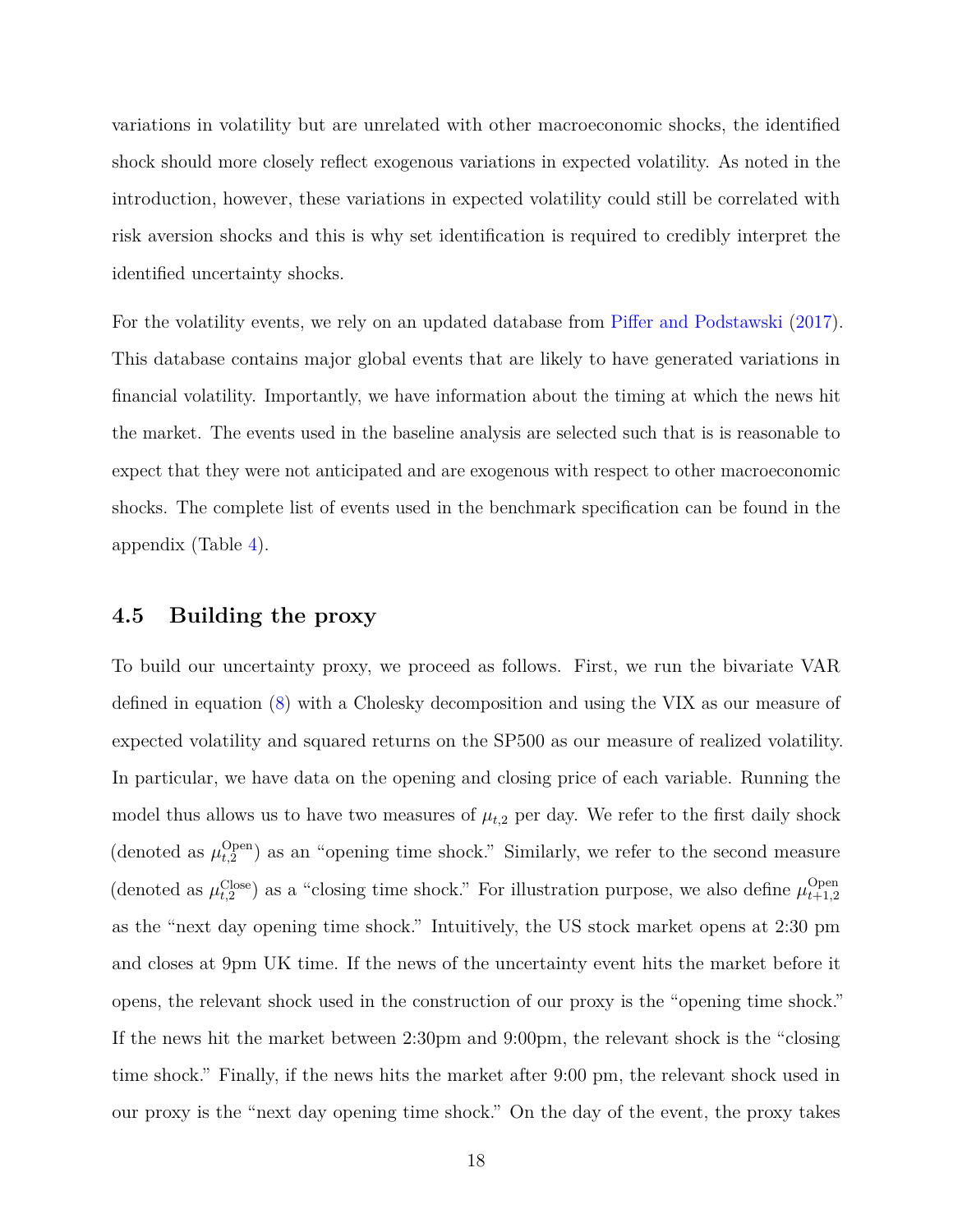the value of the relevant shock and zero otherwise. Consistent with existing literature (e.g. [Känzig](#page-45-5) [\(2021\)](#page-45-5)), we then aggregate the proxy at the monthly frequency by taking the sum of the uncertainty shocks within each month. The uncertainty proxy used in the baseline analysis is displayed in Figure [2.](#page-25-0) As we can see, the proxy exhibits variations in line with what could be expected. For instance, both the 9/11 and the results of the Brexit vote led to a sharp increases in uncertainty.

# <span id="page-18-0"></span>**5 Risk aversion proxy**

In this section, we discuss the construction of the risk aversion proxy.

## **5.1 Definition of risk aversion shocks**

We define risk aversion shocks as exogenous changes in the marginal investor's risk *preferences*. In doing so, we distinguish between endogenous variations in the coefficient of risk aversion, for instance through changes in wealth and habit formation (e.g. [Campbell and Cochrane](#page-43-7) [\(1999\)](#page-43-7)) or through changes in background risk (e.g. [Heaton and Lucas](#page-45-0) [\(2000\)](#page-45-0)) In [Campbell](#page-43-7) [and Cochrane](#page-43-7) [\(1999\)](#page-43-7), time variation in risk aversion is generated through habit formation: as consumption moves closer to the habit (for instance during a business cycle trough), the curvature of the utility function increases and raises risk aversion endogenously. Generally speaking, however, relying solely on consumption volatility to explain time variations is insufficient to match the empirically observed variations in the price of risk. [Guiso and Paiella](#page-45-6) [\(2008\)](#page-45-6) find that variations in background risk can only explain a small fraction of empirically observed time-variation in risk aversion and attribute most of the (unexplained) variation to 'genuine differences in taste.' In this context, other strands of the literature have modelled risk aversion as a stochastic process with shocks that are uncorrelated to economic fundamentals. [Gordon and St-Amour](#page-45-7) [\(2000\)](#page-45-7) for instance show that stochastic risk aversion in the form of preference shocks can successfully explain empirical variations in the price of risk. In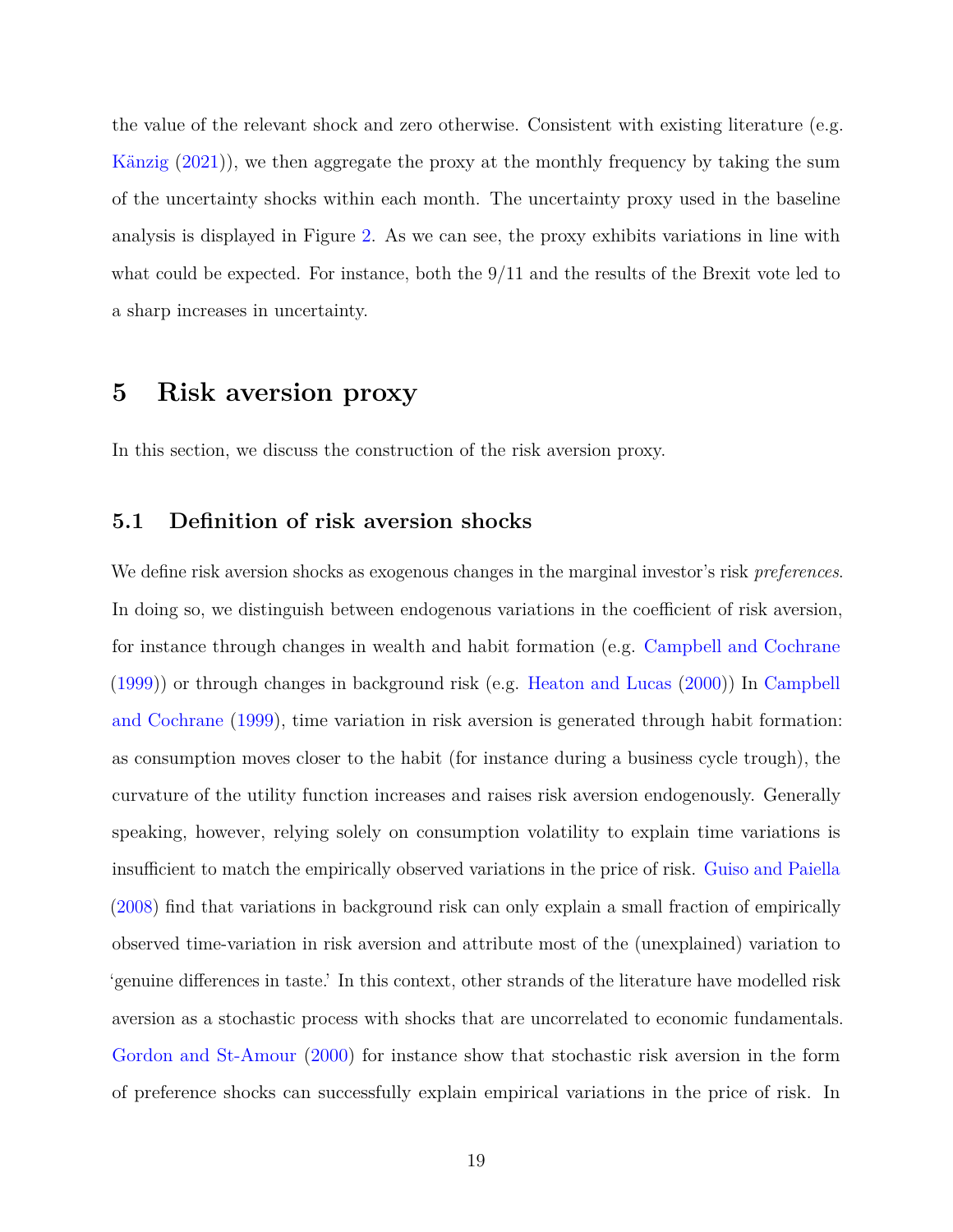the same vein, [Bekaert, Engstrom, and Xing](#page-42-8) [\(2009\)](#page-42-8) and [Bekaert, Engstrom, and Grenadier](#page-42-9) [\(2010\)](#page-42-9) model risk aversion as a stochastic process and interpret shocks to risk aversion as preference shocks.<sup>[4](#page-0-0)</sup> More recently, evidences from [Martin](#page-46-6) [\(2017\)](#page-46-6) and [Bekaert, Engstrom,](#page-42-1) [and Xu](#page-42-1) [\(2021\)](#page-42-1) imply that risk aversion is much more rapidly mean reverting than implied by standard habit models, thereby emphasizing the empirical relevance of (high-frequency) exogenous variations. In DSGE models, preference shocks are important drivers of variations (e.g. [Smets and Wouters](#page-46-5) [\(2007\)](#page-46-5)). In an experimental setting, [Cohn et al.](#page-44-9) [\(2015\)](#page-44-9) show that risk aversion *preferences* are countercyclical. Their experimental design allows to measure the psychological part of risk aversion without the confounding influence of background risk, wealth effects, changing habits, experienced gains or losses because all these variables remain unchanged across conditions. Their results thus highlight the role of (exogenous) psychological factors in driving the risk aversion parameter. In this paper, we interpret risk aversion as a stochastic process whose exogenous disturbances can be interpreted as sudden changes in agents' preferences towards risk that are uncorrelated with economic fundamentals. The ultimate sources of such variations remain, however, open to debate. [Bekaert, Engstrom,](#page-42-1) [and Xu](#page-42-1) [\(2021\)](#page-42-1) argue that it could for instance reflect shifts in sentiment induced by news, or even mood swings due to the weather (e.g. [Kamstra, Kramer, and Levi](#page-45-8) [\(2003\)](#page-45-8)).

# **5.2 Identification of risk aversion shocks**

#### **5.2.1 Measuring risk aversion**

Generally speaking, the identification of exogenous variations in risk aversion is challenging. For one, risk aversion is a latent concept and thus cannot be directly observed. The first difficulty is thus to derive a measure that credibly captures variations in risk aversion and allows for variations that are uncorrelated with economic fundamentals. One such measure is the one developed in [Bekaert, Engstrom, and Xu](#page-42-1) [\(2021\)](#page-42-1). This measure appears particularly

<sup>&</sup>lt;sup>4</sup>We can also mention [Xu](#page-47-0) [\(2016\)](#page-47-0) who interpret volatility shocks as preference shocks but do not make the distinction between volatility, uncertainty and risk aversion.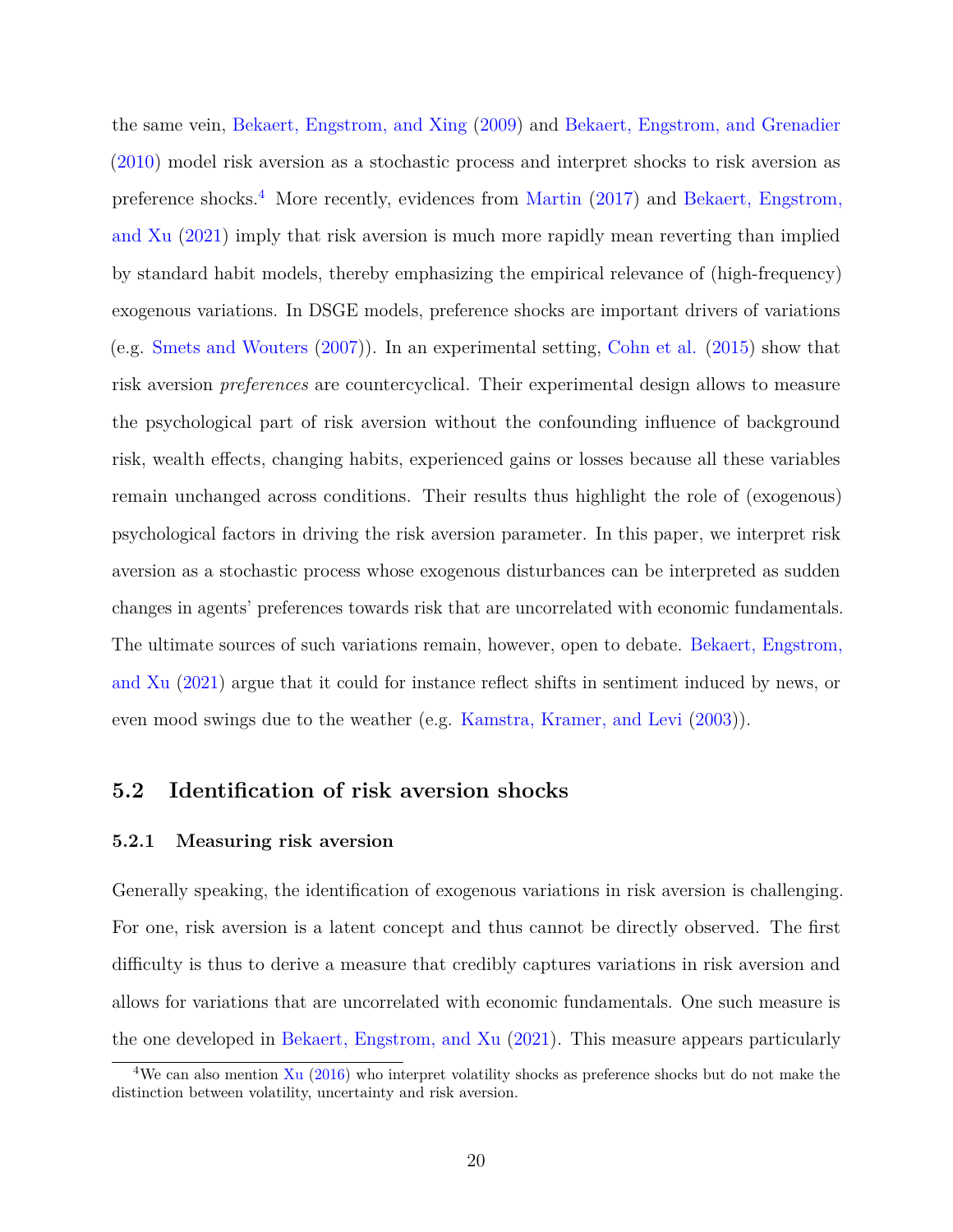adequate because it is consistent with structural dynamic asset pricing models related to the habit models of [Campbell and Cochrane](#page-43-7) [\(1999\)](#page-43-7), [Menzly, Santos, and Veronesi](#page-46-7) [\(2004\)](#page-46-7) and [Wachter](#page-47-1) [\(2006\)](#page-47-1). In a few words, the measure of risk aversion is a second factor in the pricing kernel that is not exclusively driven by economic fundamentals. The approach explicitly separates the price of risk (risk aversion) from the quantify of risk (uncertainty), thereby making the resuting measure particularly adequate in our setting. To get some more intuition, we develop here the basic idea behind the measure of risk aversion in [Bekaert, Engstrom,](#page-42-1) [and Xu](#page-42-1) [\(2021\)](#page-42-1).

The starting point is a utility function that depends on both consumption ("fundamentals") and a "non-fundamentals" factor. Consider a utility function of the HARA class:

$$
U(\frac{C}{Q}) = \frac{(\frac{C}{Q})^{1-\gamma}}{1-\gamma}
$$
\n(12)

Where *C* is consumption and *Q* is a process that can drive variations in risk aversion. As *Q* rises, consumption delivers less utility and marginal utility is high. Q is defined as follows:

$$
Q = \left(\frac{a}{\gamma} - \frac{b}{C}\right)^{-1} \tag{13}
$$

Where *a* and *γ* are positive parameters and *b* is an exogenous benchmark parameter or process. Note that the curvature paramter  $\gamma$  is *not* equal to risk aversion in this setting. The coefficient of relative risk aversion is given by:

$$
RRA = -\frac{CU''(C)}{U'C} = aQ \tag{14}
$$

In words, relative risk aversion is proportional to *Q*. Assuming an infinitely-lived agent facing a constant discount factor  $\beta$ , we can derive the pricing kernel as:

$$
m_{t+1} = \ln(\beta) + \ln\left(\frac{U'(C_{t+1})}{U'(C_t)}\right) = \ln(\beta) - \gamma \Delta c_{t+1} + \gamma \Delta q_{t+1}
$$
\n(15)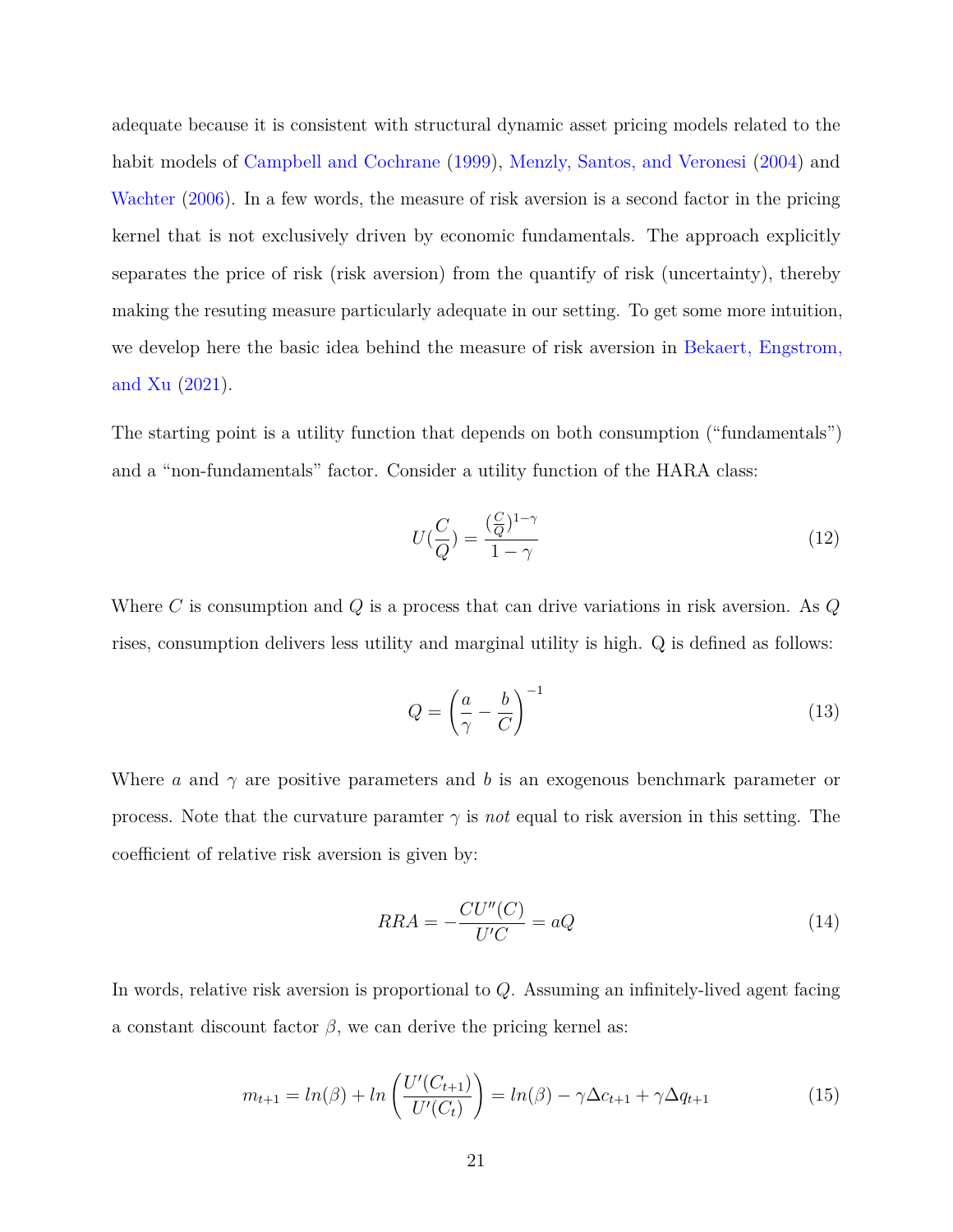This formulation nests some interesting special cases: for instance [Campbell and Cochrane](#page-43-7) [\(1999\)](#page-43-7) and their external habit model fits in this specification with  $Q_t = \frac{C_t}{C_t - r}$  $\frac{C_t}{C_t - H_t}$  and  $a = \gamma$ and  $b = H$ . While [Campbell and Cochrane](#page-43-7) [\(1999\)](#page-43-7) also model  $q_t$  exogenously, they restrict the correlation between  $q_t$  and  $\Delta c_t$  to be perfect. In [Bekaert, Engstrom, and Xu](#page-42-1) [\(2021\)](#page-42-1), *qt* is partly but not fully driven by fundamentals (consumption growth) as it features an indepedent shock. While the ultimate sources of this shock are open to debate, a sensible interpretation is that of a preference shock. The resulting measure of risk aversion is displayed in Figure [1.](#page-24-0)

#### **5.2.2 Narrative approach**

To identify shocks to risk aversion, our approach is similar to the one used for the uncertainty proxy. In particular, we follow a narrative approach and we rely on the same set of volatility events used for the uncertainty proxy. The idea is that, by looking at a measure that should be closely related with the aggregate market risk aversion and by relying on volatility events that are unrelated to other macroeconomic shocks, the variations that we observe around these events should be closely related to true risk aversion shocks, thereby providing the basis to work as an external instrument. Furthermore, the resulting shocks should be more correlated with the true structural risk aversion shocks than the uncertainty ones, an assumption that is required given our set identification approach.

# **5.3 Building the proxy**

In practice, the risk aversion proxy is constructed as follows. Because it uses end-of-the-day US variables in its derivation, the risk aversion measure that we consider should be interpreted as an "end-of-the-day" measure, that is 4pm US time. For each volatility event that we consider, we check whether it hit the market before or after the closing time of the US stock market. If it is before, the variation is equal to the current value of the risk aversion measure minus the value the day before. If it is after, the variation is equal to the value of the risk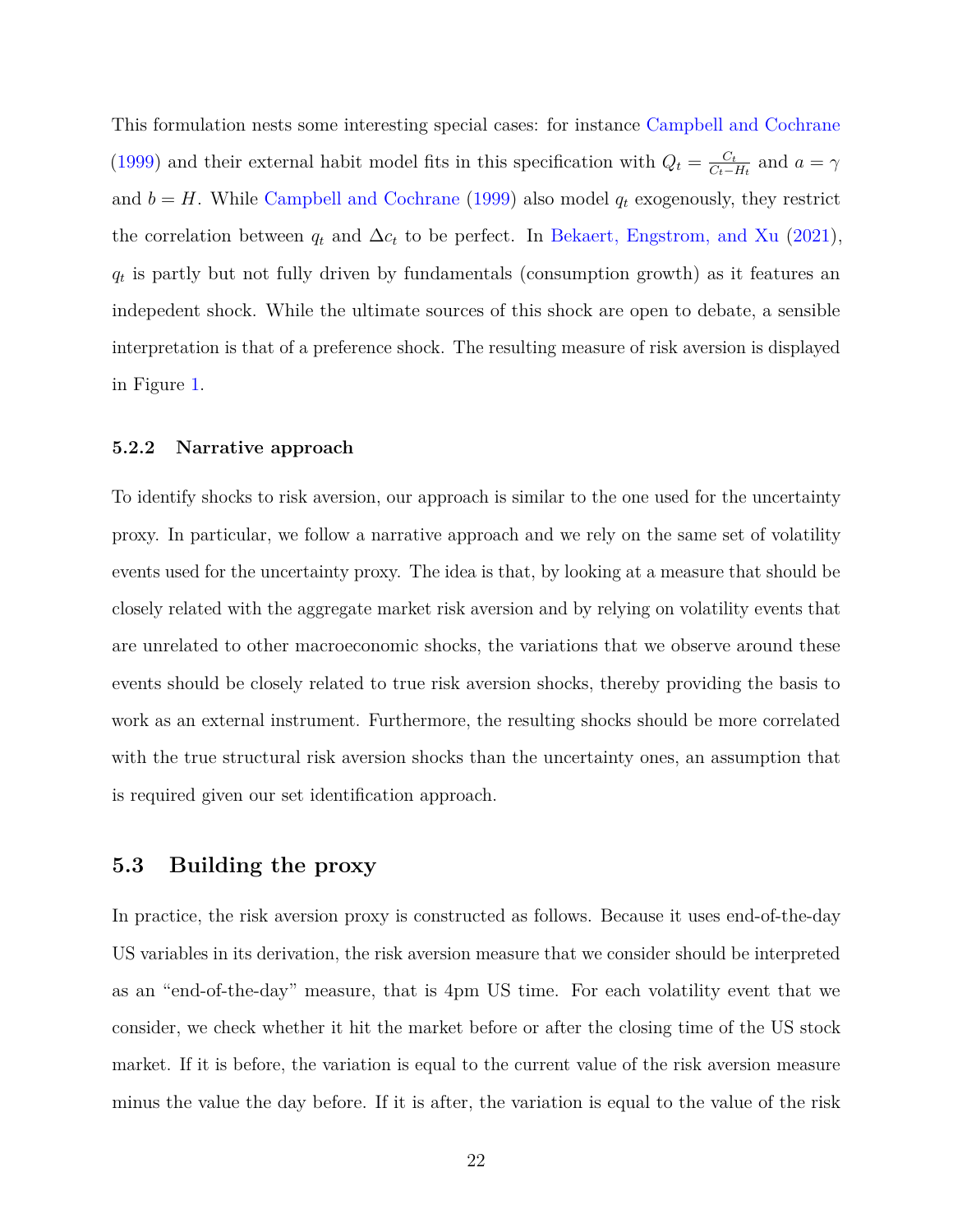aversion measure the next day minus the value of the risk aversion measure today. Similarly to the uncertainty proxy, the daily variations are then aggregated at the monthly frequency. The resulting risk aversion proxy is plotted in Figure [2.](#page-25-0)

# <span id="page-22-0"></span>**6 Validity of the proxies**

### **6.1 Discussion**

To have room for identification, it is necessary that the uncertainty and risk aversion proxies exhibit significantly different behaviours around the volatility events. This is important to ensure that we capture different types of shocks around the volatility events that we consider. First, while we find that the uncertainty and the risk aversion proxy are positively correlated–as could be expected–we also find that this correlation is relatively limited at 0.52. Second, we find that, with a standard deviation of 0.09, the (demeaned) risk aversion proxy is significantly less volatile than the (demeaned) uncertainty proxy with a standard deviation of 0.46. This can for instance be seen on the graph where there are a several events that lead to relatively large variations in uncertainty while the risk aversion proxy remains relatively stable. This result holds when comparing a variety of "raw" series of uncertainty to the risk aversion measure that we consider; in all cases, uncertainty exhibits larger volatility than risk aversion. This finding is also consistent with the intuition, as it is reasonable to expect the physical uncertainty faced in the economy to move more abruptly than the aggregate agents' preferences towards this risk. Finally, while we find that a few events coincide with large increases both in uncertainty and risk aversion (e.g. the 9/11 attack, the COVID pandemic or the results of the Brexit vote), there are a variety of events that lead to significantly different variations: for instance, the London bombings lead to important variations in uncertainty while it left risk aversion relatively unchanged. Another example is the election of Donald Trump as the US president which is found to be a positive uncertainty shock but a negative risk aversion shock (see Figure [10](#page-58-0) in the appendix). These heterogeneous reactions form the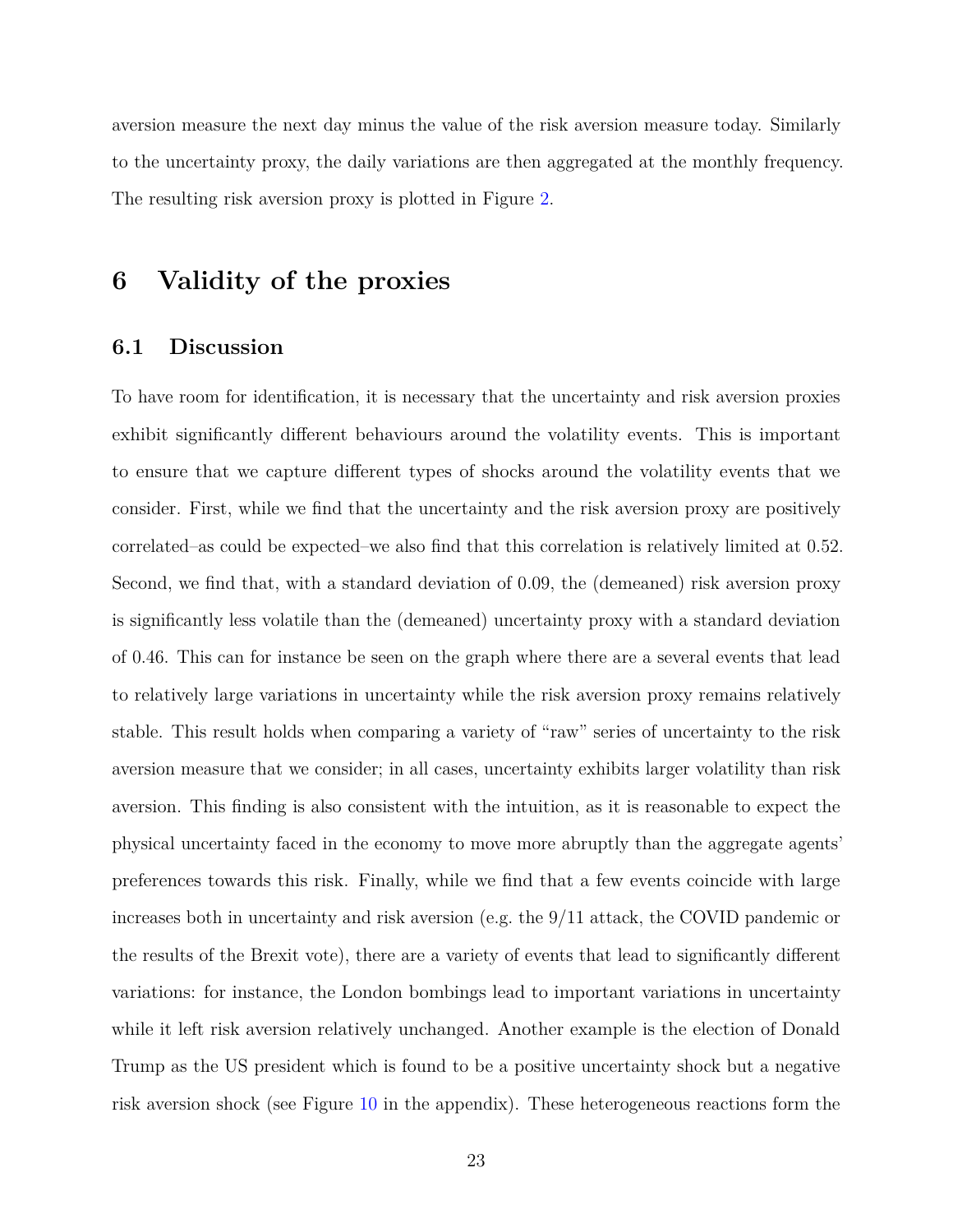basis to identify independent variations in risk aversion and uncertainty.

An important potential concern could be that, to the extent that uncertainty is likely to affect risk aversion endogenously, part of the variations in risk aversion that we identify could be due to uncertainty shocks, and as such could potentially put the validity of the risk aversion proxy in question. We argue that this is not an issue in our context. For one, as mentioned above, we find significant differences between the risk aversion and uncertainty proxy, suggesting that the variations in risk aversion that we identify do not systematically stem from uncertainty shocks. Second, our identification scheme only requires that risk aversion shocks are more correlated with the risk aversion proxy than with the uncertainty proxy. Even though our risk aversion proxy is likely to reflect in part uncertainty shocks, it is reasonable to expect it to be more correlated with true risk aversion shocks as it is computed using a measure specificaly designed to capture variations in risk aversion. Similarly, requiring the uncertainty shock to be more correlated with the uncertainty proxy than with the risk aversion shock also appears reasonable as the uncertainty proxy is built in a way to capture the empirical equivalent of uncertainty shocks in theoretical models.

# **6.2 Relevance**

As mentioned, the joint identification requires to have two valid proxies that can then be used as external instruments. The first requirement is that both proxies are relevant. This can be tested by means of first stage regressions (i.e. a regression of a proxy on its respective reduced form residuals). Table [2](#page-24-1) displays the F-statistics of these first stage regressions for each proxy. As we can see, the F-statistics are above 10, which is usually considered as the required threshold to avoid weak instrument issues [\(Montiel-Olea, Stock, and Watson](#page-46-8) [\(2016\)](#page-46-8)).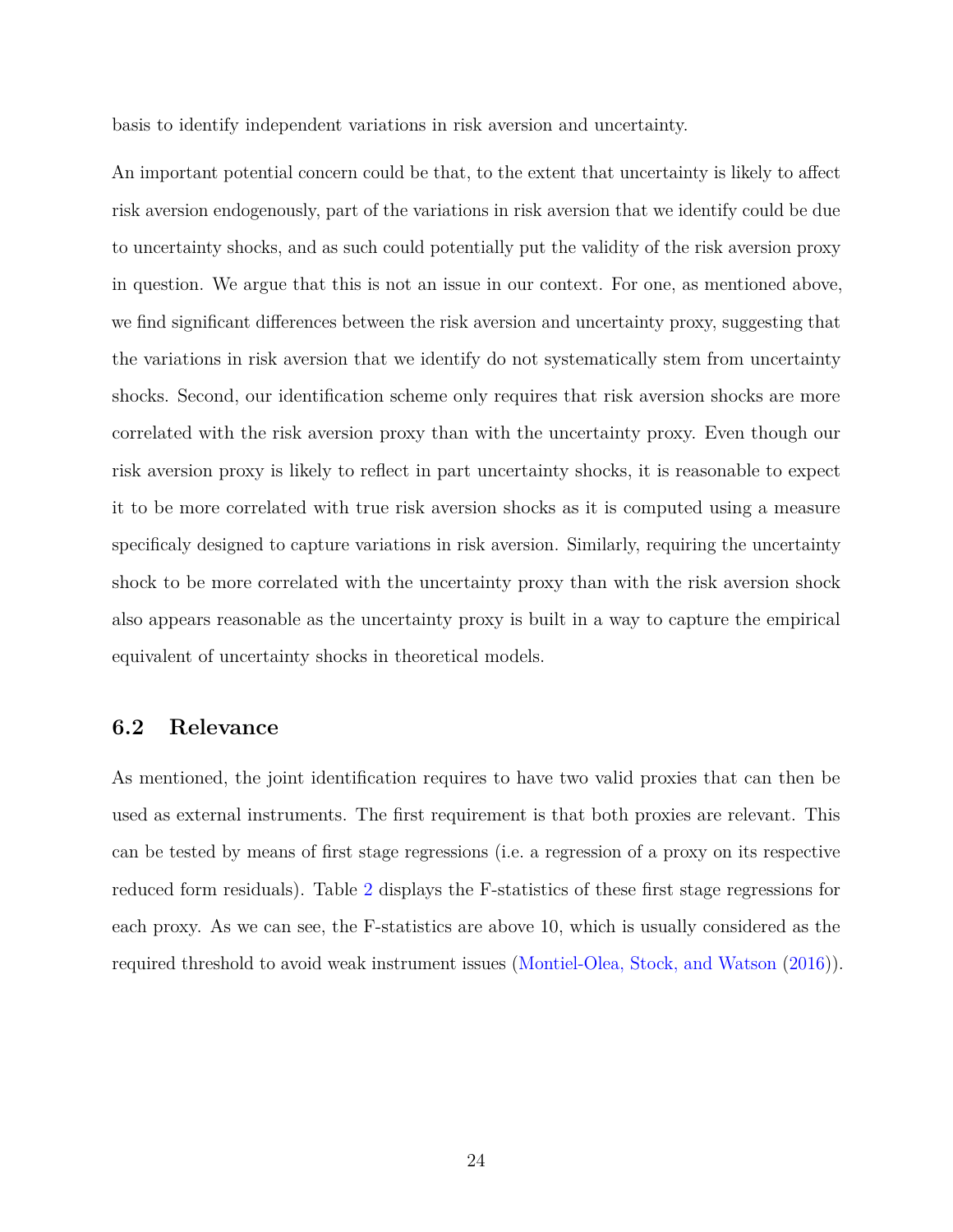<span id="page-24-0"></span>

*Notes:* The risk aversion index is taken from Bekaert et al. (2021). The shaded blue areas indicate the NBER recessions.

|  |                 |                   | Table 2: Results of 1st stage regression |
|--|-----------------|-------------------|------------------------------------------|
|  |                 | $VIX \log(SP500)$ |                                          |
|  | $F-Stats$ 23.02 |                   | 26.48                                    |

<span id="page-24-1"></span>*Notes:* F-Stats are obtained by regressing the proxy on its respective reduced form residuals. For the uncertainty (risk aversion) proxy, the relevant reduced form residuals are obtained from the VIX (log(SP500)) variable in the VAR.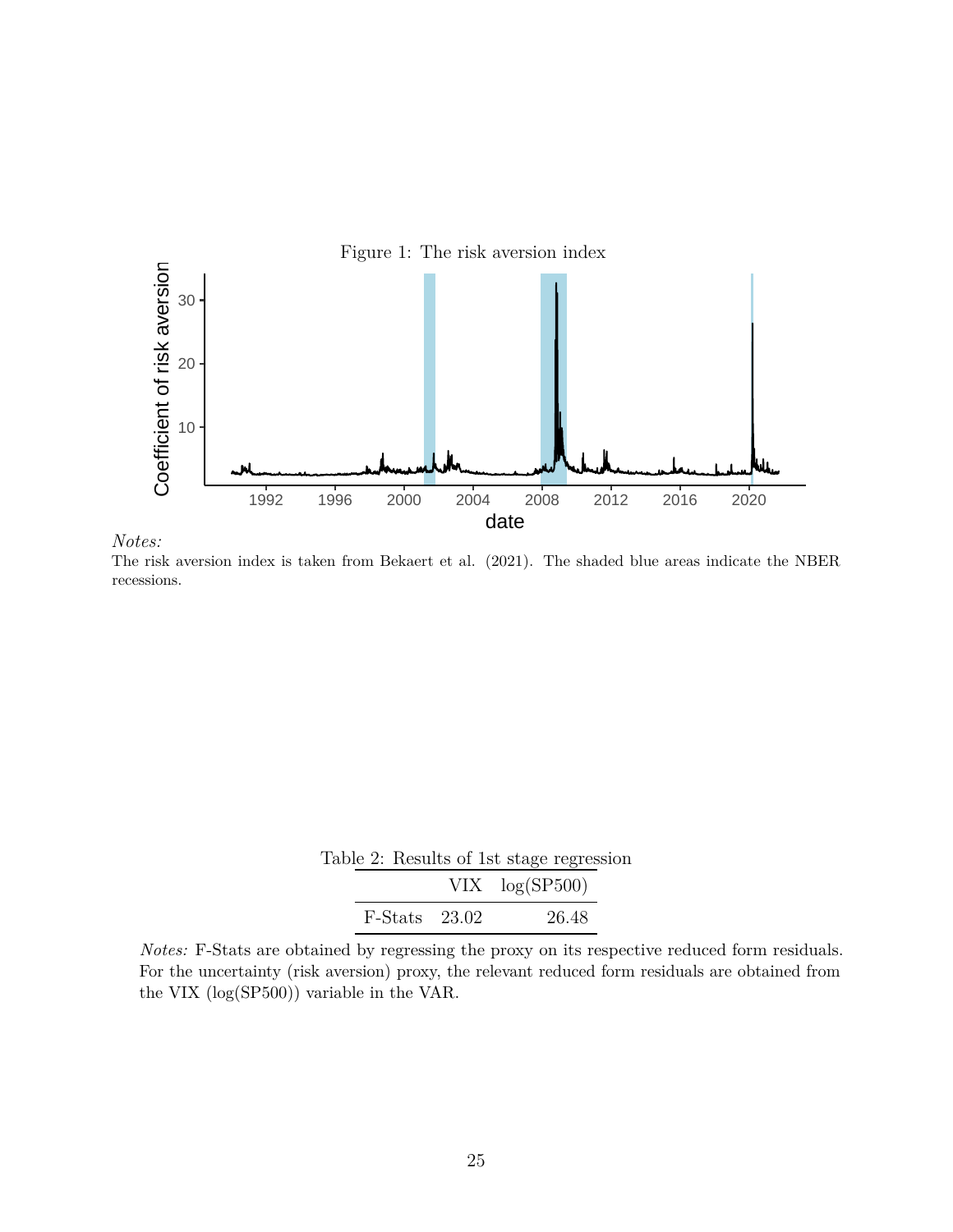<span id="page-25-0"></span>

*Notes:*

The uncertainty shocks are recovered using a slightly adjusted GARCH(1,1) in the spirit of Berger, Dew-Becker, and Giglio (2019) and intraday data (opening and closing prices) on the VIX. The risk aversion shocks are recovered using the daily variation in the measure of risk aversion developed in Bekaert et al. (2021). Volatility events are recovered from an updated database of Piffer and Podstawski (2017). The proxies are winsorized at the 1% level.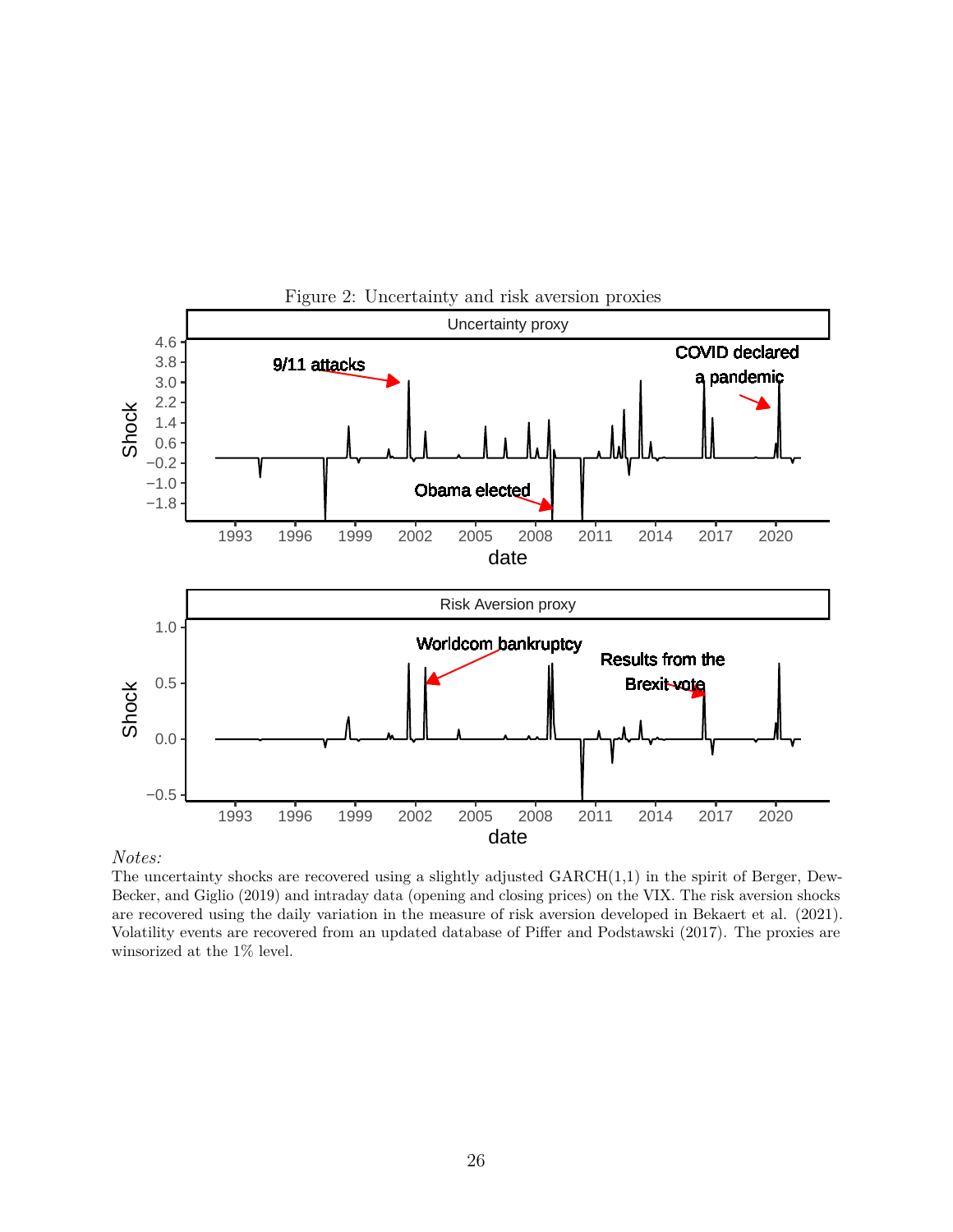# **6.3 Exogeneity**

As for the exogeneity assumption, it is not possible to directly test the exogeneity of the two proxies. There are, however, indirect ways to do this. First, a good proxy should not be autocorrelated nor forecastable by past macroeconomic variables. Additionally, it should also not be correlated with other structural shocks [\(Ramey](#page-46-9) [\(2016\)](#page-46-9)). Autocorrelation plots do not suggest evidences of autocorrelation. To check whether other macroeconomic variables have forecasting power over the series, we test whether any of the macroeconomic variables in the VAR Granger cause one of the proxy. We find no evidence of Granger causality. Overall, the evidences support the exogeneity assumption of our two proxies.

# <span id="page-26-0"></span>**7 Dynamic effects of uncertainty and risk aversion shocks**

### **7.1 Estimation and data**

Now that we have detailed the estimation techniques and motivated the proxies, we can proceed to the actual estimation. To ease comparisons with existing literature, we consider a VAR similar to the seminal paper of [Bloom](#page-43-1) [\(2009\)](#page-43-1). In more details, we consider a vector of 8 endogenous variables that enter the VAR in the following order: *log*(SP500), VIX, FFR, *log*(wages), CPI, hours worked, *log*(employment) and *log*(IP). Similar to [Bloom](#page-43-1) [\(2009\)](#page-43-1), we consider most variables in percentage deviations from an HP trend  $(\lambda = 129, 600)$ . Based on the information criteria, we estimate a VAR with four lags. Our sample spans from 1990M2 to 2021M2. The sample is limited by the availability of intraday data on the VIX. Sources and graphical representation of the data used in the VAR can be found in the appendix (Figure [12\)](#page-61-0). Our VAR framework differs from [Bloom](#page-43-1) [\(2009\)](#page-43-1) in three main ways: first, our sample starts later but contains data up to 2021. Second, we use the entire dynamic of the VIX (in levels) instead of an indicator series as a measure of uncertainty. Third, we take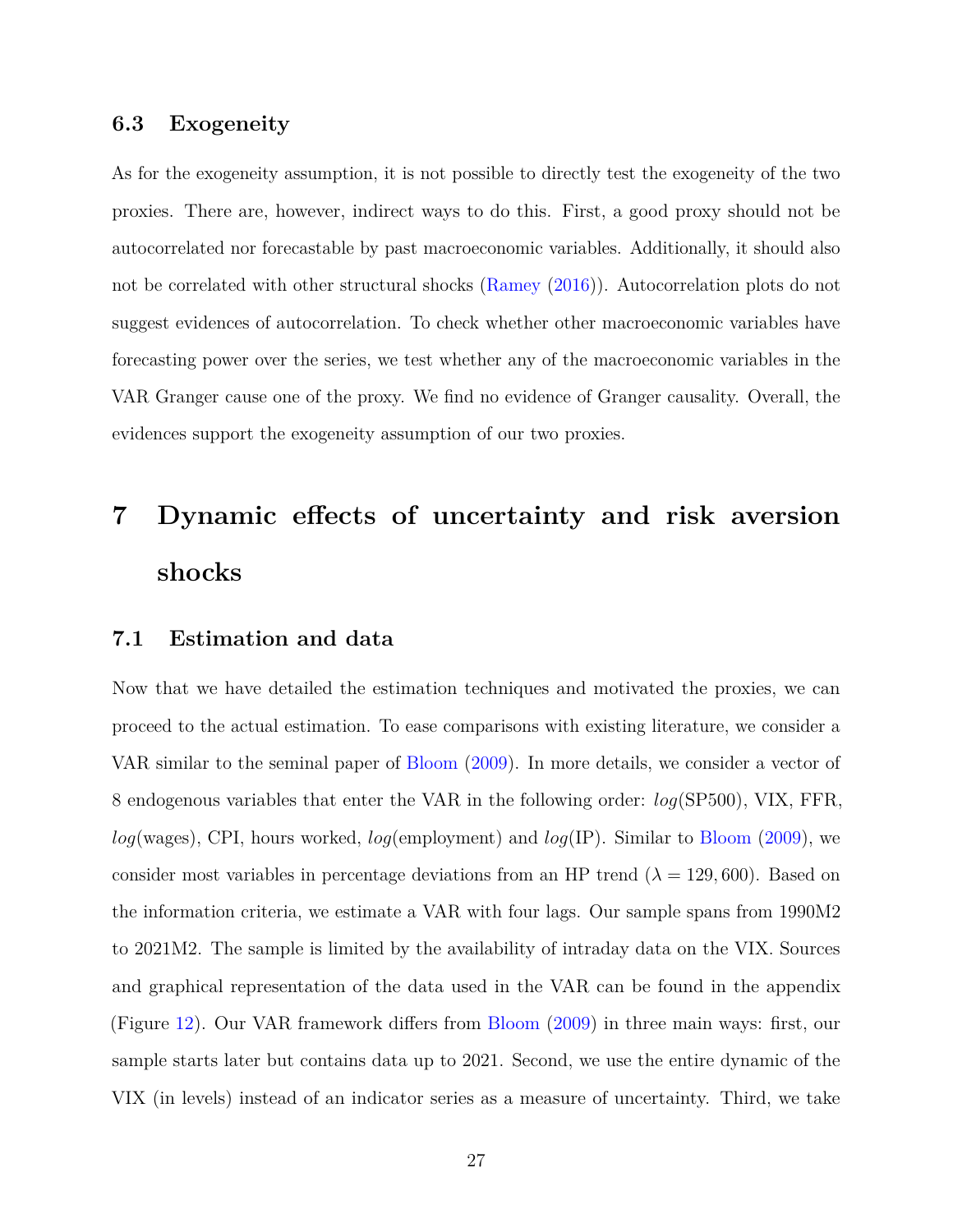the first difference of log wages to ensure stationarity of the series. The VAR is estimated equation by equation using OLS. We report the median impulse response functions as well as the 90 and 68% confidence intervals using the wild bootstrap approach [\(Gonçalves and](#page-45-4) [Kilian](#page-45-4) [\(2004\)](#page-45-4)) and the target specification developed in [Fry and Pagan](#page-44-8) [\(2011\)](#page-44-8). Results are based on 1,000 bootstraped models that satisfy the restrictions detailled in Section [3.](#page-8-0)

To build the intuition, we first estimate the model using a Cholesky decomposition and ordering the stock market variable first and the VIX second. This ordering notably implies that the effect of the "uncertainty shock" on the stock market variable is constrained to zero on impact. This approach is standard in the literature (e.g. [Bachmann, Elstner, and Sims](#page-42-3) [\(2013\)](#page-42-3), [Bloom](#page-43-1) [\(2009\)](#page-43-1)). Recursive identification thus rules out contemporaneous feedback effects between uncertainty and other economic variables. [Ludvigson, Ma, and Ng](#page-46-2) [\(2021\)](#page-46-2) argue that it is an important deficiency of traditional RI schemes. Figure [11](#page-60-0) in the appendix plots the IRFs from the 8 endogenous variables following a one standard deviation in the VIX with uncertainty shocks recursively identified. Results are in line with existing literature. In particular, we find that, following a one standard deviation shock on the VIX, the real economy reacts negatively with hours, log employment, log industrial production all declining significantly after a few quarters. This is accompanied by a looser monetary policy stance. The fact that our results align well with existing literature suggests that our sample period and specification is well suited for comparison.

In a second step, we estimate the model with our uncertainty and risk aversion proxies and the set identification approach detailled in Section [3.](#page-8-0) Without loss of generality, we order the VIX variable first and the stock market variable second. We instrument the former variable with the uncertainty proxy and the latter with the risk aversion proxy. The set identification allows to overcome the limitations of the recursive approach by allowing the stock market and the VIX to react contemporaneously to one another. Furthermore, the approach also allows to have uncertainty shocks that are cleaned of the effect of risk aversion shocks, something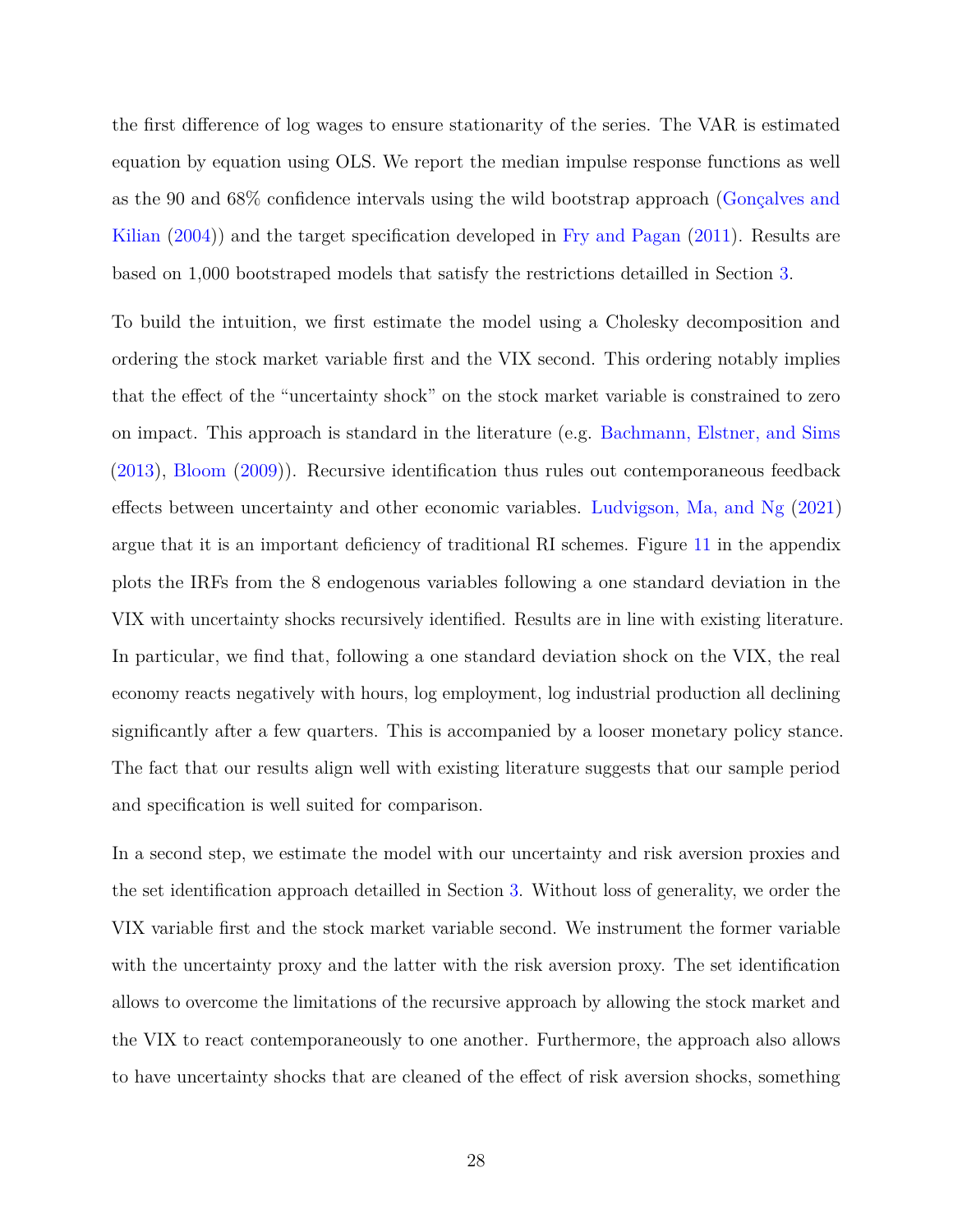that is typically ignored when using the VIX as a measure of uncertainty. Finally, we are also able to identify and quantify the dynamic effects of risk aversion shocks. The structural shocks for uncertainty and risk aversion are displayed in Figure [14](#page-63-0) in the appendix.

### **7.2 Uncertainty shocks**

Figure [3](#page-29-0) plots the impulse response functions to an uncertainty shock identified using the set identification approach. Generally speaking, the IRFs exhibit relatively similar dynamics than under the recursive identification scheme. An important difference, however, is that the stock market price variable drops significantly on impact whereas it is constrained to zero in the recursive scheme. This result suggests that the contemporaneous restrictions imposed by the recursive identification scheme are inappropriate.

We find that the real economy reacts negatively to a set-identified financial uncertainty shock as hours worked, employment, and industrial production all decline significantly. Compared to the recursive identification scheme, the largest drop in industrial production is 1.43 times larger under the set identification approach. This finding suggests that uncertainty shocks may be more damaging to the real economy that commonly accepted, in line with recent work such as [Piffer and Podstawski](#page-46-0) [\(2017\)](#page-46-0), [Ludvigson, Ma, and Ng](#page-46-2) [\(2021\)](#page-46-2), and [Alessandri,](#page-42-10) [Gazzani, and Vicondoa](#page-42-10) [\(2021\)](#page-42-10). We find that this drop in output is accompanied by a looser monetary policy stance. In line with theoretical predictions (e.g. [Bloom](#page-43-1) [\(2009\)](#page-43-1)), the effects are relatively short-lived as they stop being statistically significant after approximately 6 months for employment, hours worked and industrial production.

# **7.3 Risk aversion shocks**

Figure [4](#page-31-0) plots the dynamic responses of the variables following a risk aversion shock identified under the set identification approach. Generally speaking, risk aversion shocks appear to be damaging to the economy but display larger confidence intervals such that most responses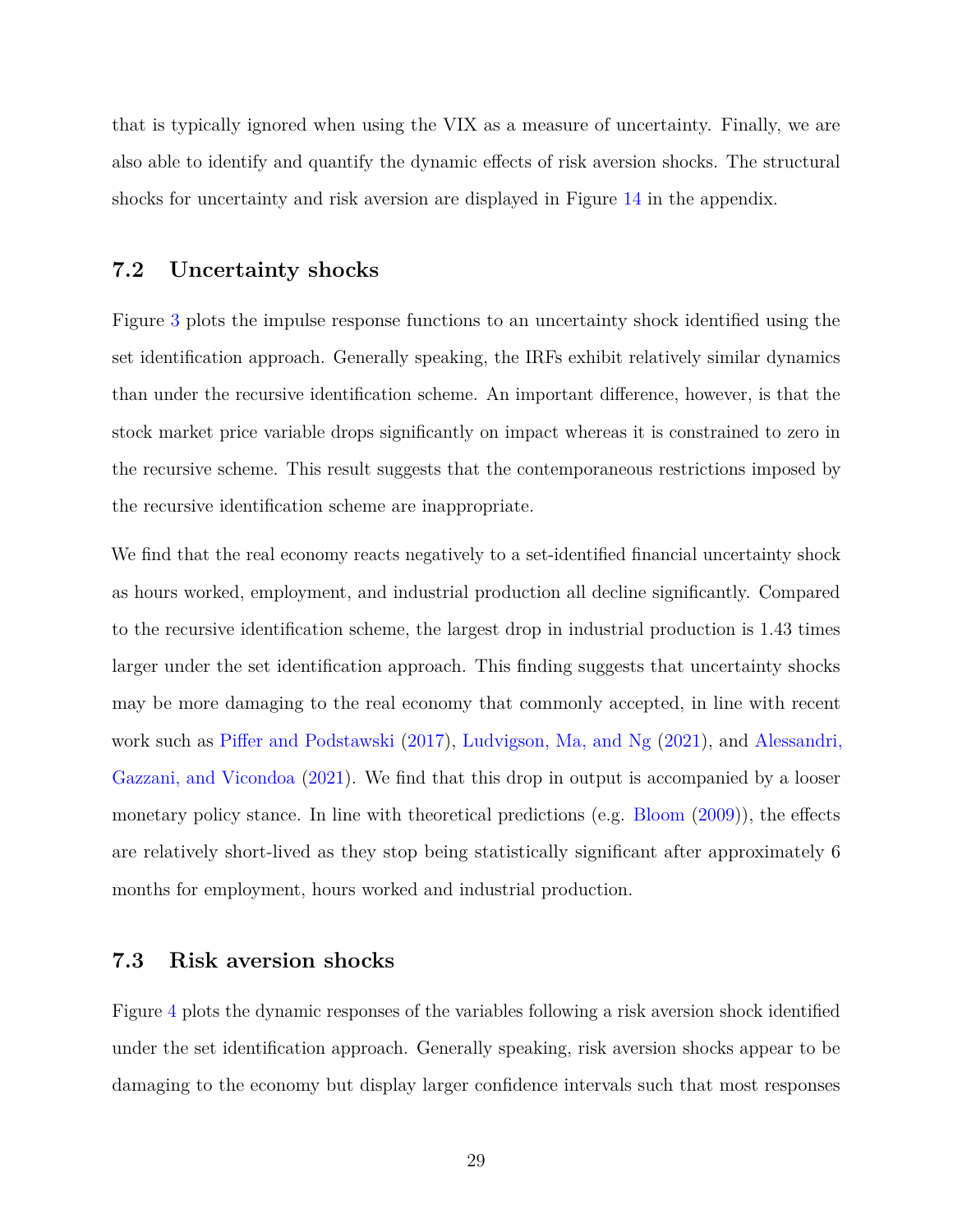<span id="page-29-0"></span>

#### *Notes:*

The graphs plot the IRFs of the 8 variables contained in the VAR following an uncertainty shock that is set identified. The median IRFs is based on 1,000 bootstrap replications satisfying the restrictions discussed in Section 3 and is obtained using the median target specification of Fry and Pagan (2014). The confidence intervals are obtained by targeting the 10th, 32th, 68th and 90th percentiles, respectively. The IRFs correspond to a one standard deviation shock on the VIX. Wages and CPI are expressed in log-differences (monthly growth). The VIX is in levels. The other variables are expressed in percentage deviation from the HP trend.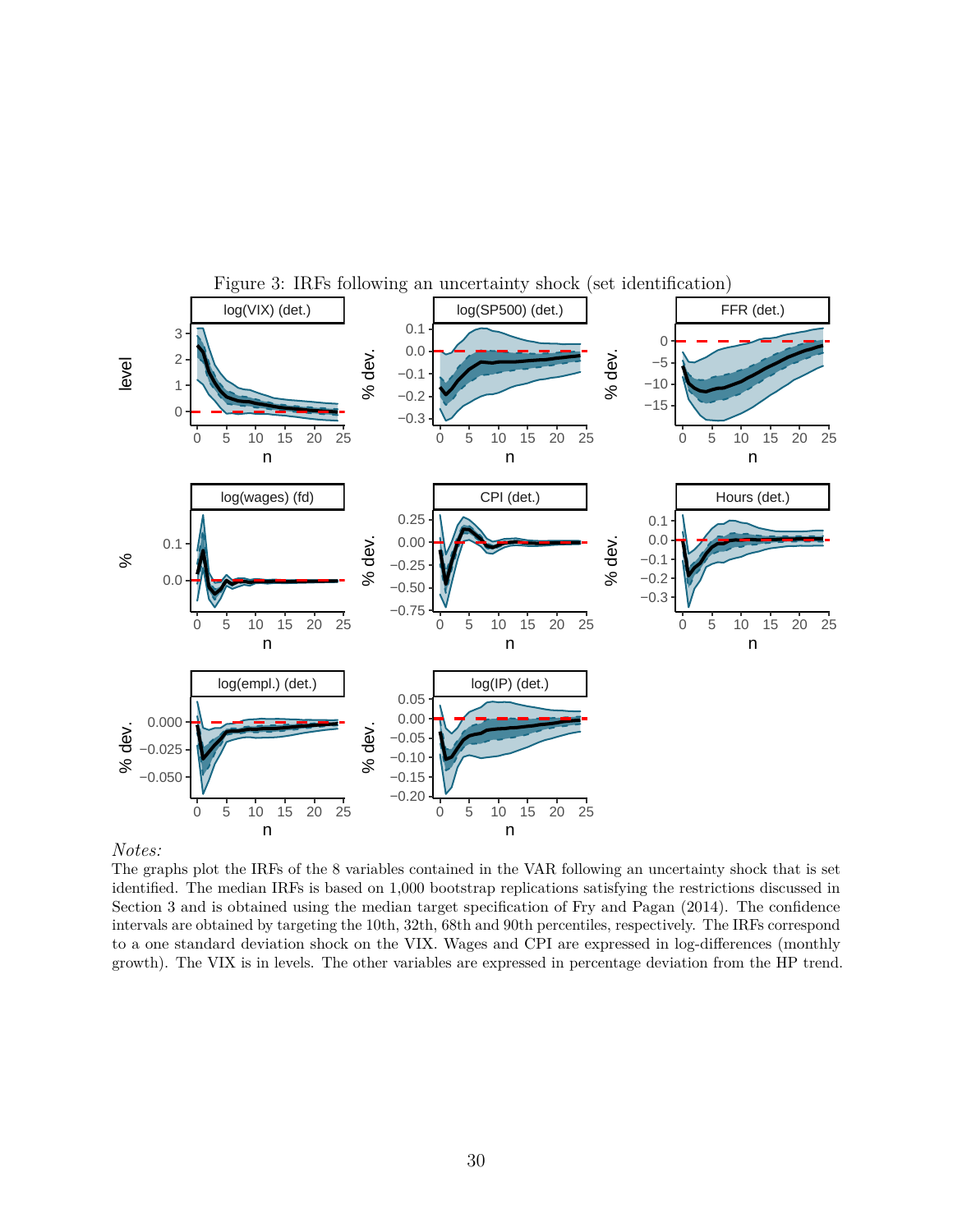fail to be statistically significant. Focusing on the median target response, we find however that risk aversion shocks coincide with persistent declines in industrial production, hours worked, and the policy rate. On impact, employment increases but this effect is short-lived. At longer horizons, it appears that risk aversion shocks do not affect employment much. Risk aversion shocks have a large and negative effect on asset prices and increase the VIX on impact. Overall, risk aversion shocks exhibit significantly different dynamics than uncertainty shocks. This highlights the importance of the distinction between the two. To get a better sense of the macroeconomic importance of both types of shocks, we will turn to forecast error variance and historical decompositions in the next section.

### **7.4 Robustness checks**

We perform some robustness checks. Because the proxies are built using a narrative approach, a potential concern is that it is the particular choice of events that drives the results. Figure [8](#page-55-0) and [9](#page-56-0) in the appendix plot the IRFs from a uncertainty and risk aversion shock using different events for the construction of the proxies. Results remain similar across specifications.

# <span id="page-30-0"></span>**8 Contribution to business cycle fluctuations**

Since at least [Kydland and Prescott](#page-46-10) [\(1982\)](#page-46-10), the question of the source of macroeconomic fluctuations has been at the center of macroeconomic analysis. With the recent GFC, there has been a renewed interest in the macroeconomic importance of financial shocks as can be seen from a large body of literature aimed at identifying and quantifying the contribution of so-called 'financial shocks' to business cycle fluctuations (e.g. [Gilchrist and Zakrajšek](#page-45-2) [\(2012\)](#page-45-2), [Gertler and Karadi](#page-44-3) [\(2015\)](#page-44-3), [Caldara et al.](#page-43-9) [\(2016\)](#page-43-9)). Generally speaking, existing literature often blurs the distinction between risk aversion and uncertainty shocks by using some common measure of volatility. Because financial shocks tend to be procyclical, it is usually challenging to separate their effect from other economic cycles using recursive identification.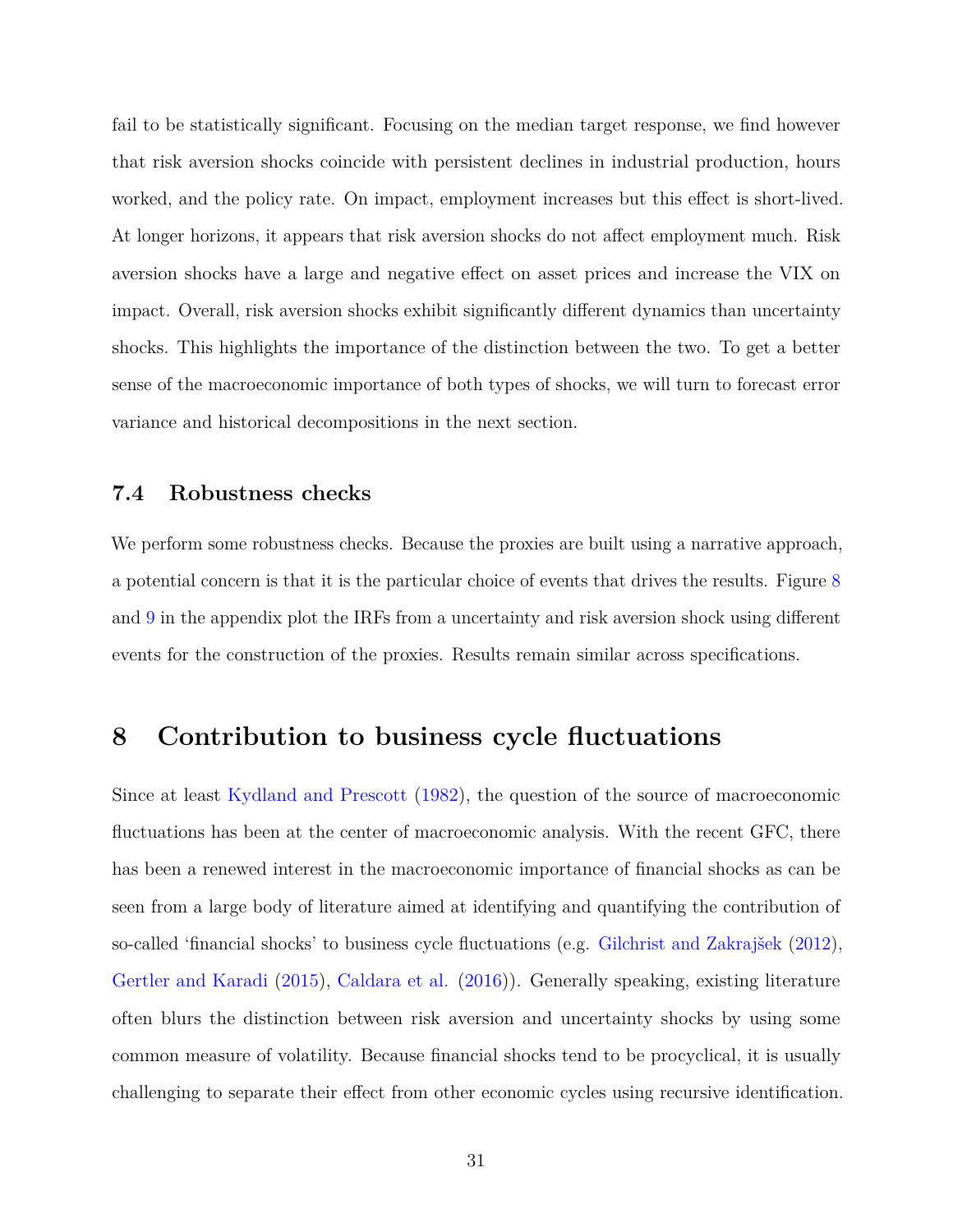<span id="page-31-0"></span>

#### *Notes:*

The graphs plot the IRFs of the 8 variables contained in the VAR following a risk aversion shock that is set identified. The median IRFs is based on 1,000 bootstrap replications satisfying the restrictions discussed in Section 3 and is obtained using the median target specification of Fry and Pagan (2014). The confidence intervals are obtained by targeting the 10th, 32th, 68th and 90th percentiles, respectively. The IRFs correspond to a one standard deviation shock on the S&P500 variable. Wages and CPI are expressed in log-differences (monthly growth). The VIX is in levels. The other variables are expressed in percentage deviation from the HP trend.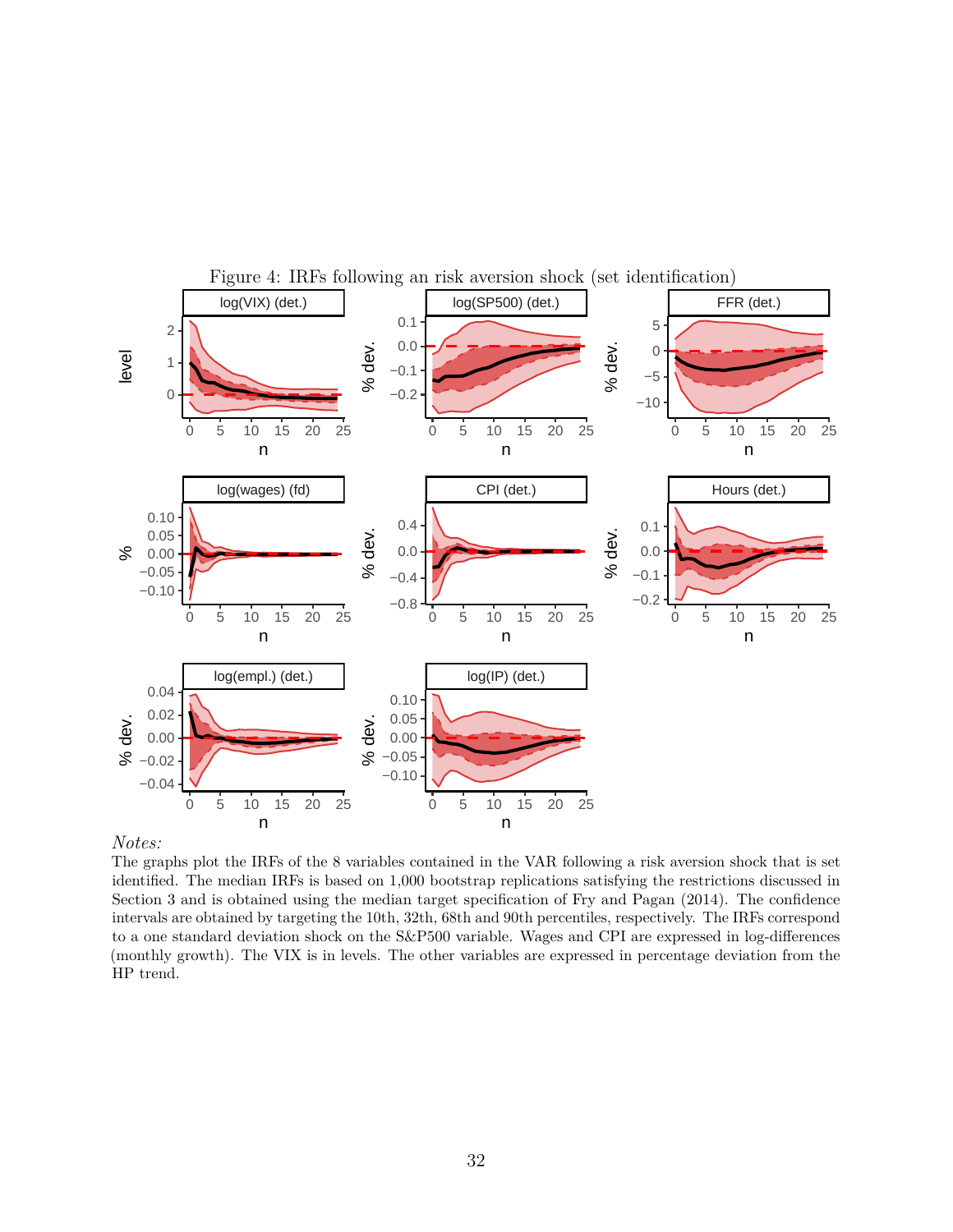Our identification approach allows to overcome these limitations and to quantify the relative importance of the two types of shocks. In this section, we investigate the contribution of two types of financial shocks, namely financial uncertainty and risk aversion, to business cycle fluctuations.

# **8.1 Forecast error variance decomposition**

We first perform a forecast error variance decomposition to get a sense of the macroeconomic importance of uncertainty and risk aversion shocks. Results are displayed in Table [3.](#page-33-0) We find that financial uncertainty shocks can explain around 86% of variations in the VIX at a one-month horizon, with this share declining to 42% at a 24-month horizon. On the other hand, risk aversion shocks can explain around  $16\%$  at a one-month horizon, with this share declining to around 10% at longer horizons. To the best of our knowledge, this paper is the first to quantify the drivers of the VIX.<sup>[5](#page-0-0)</sup> Second, we find that both uncertainty and risk aversion shocks can explain a non-negligible share of the forecast error of stock prices. For instance, uncertainty and risk aversion shocks can explain up to 20% and 14% of the variations, respectively. The fact that risk aversion shocks matter for the dynamics of asset prices is in line with a large macro-finance literature emphasizing the role of variation in risk aversion for asset pricing (dating back at least to [Epstein](#page-44-10) [\(1988\)](#page-44-10)). For the real economy, we find that both uncertainty and risk aversion shocks are important drivers. For industrial production, uncertainty and risk aversion shocks can explain up to 21% and 15% of the forecast error variance, respectively. Together, both types of shocks can account for around 30% of variations in output at most horizons, thereby suggesting that the two shocks are important determinants of real macroeconomic fluctuations.

<sup>5</sup>[Bekaert, Hoerova, and Lo Duca](#page-42-0) [\(2013\)](#page-42-0) for instance find that time-varying risk premia is an 'important driver' of the VIX, but do not quantify this statement.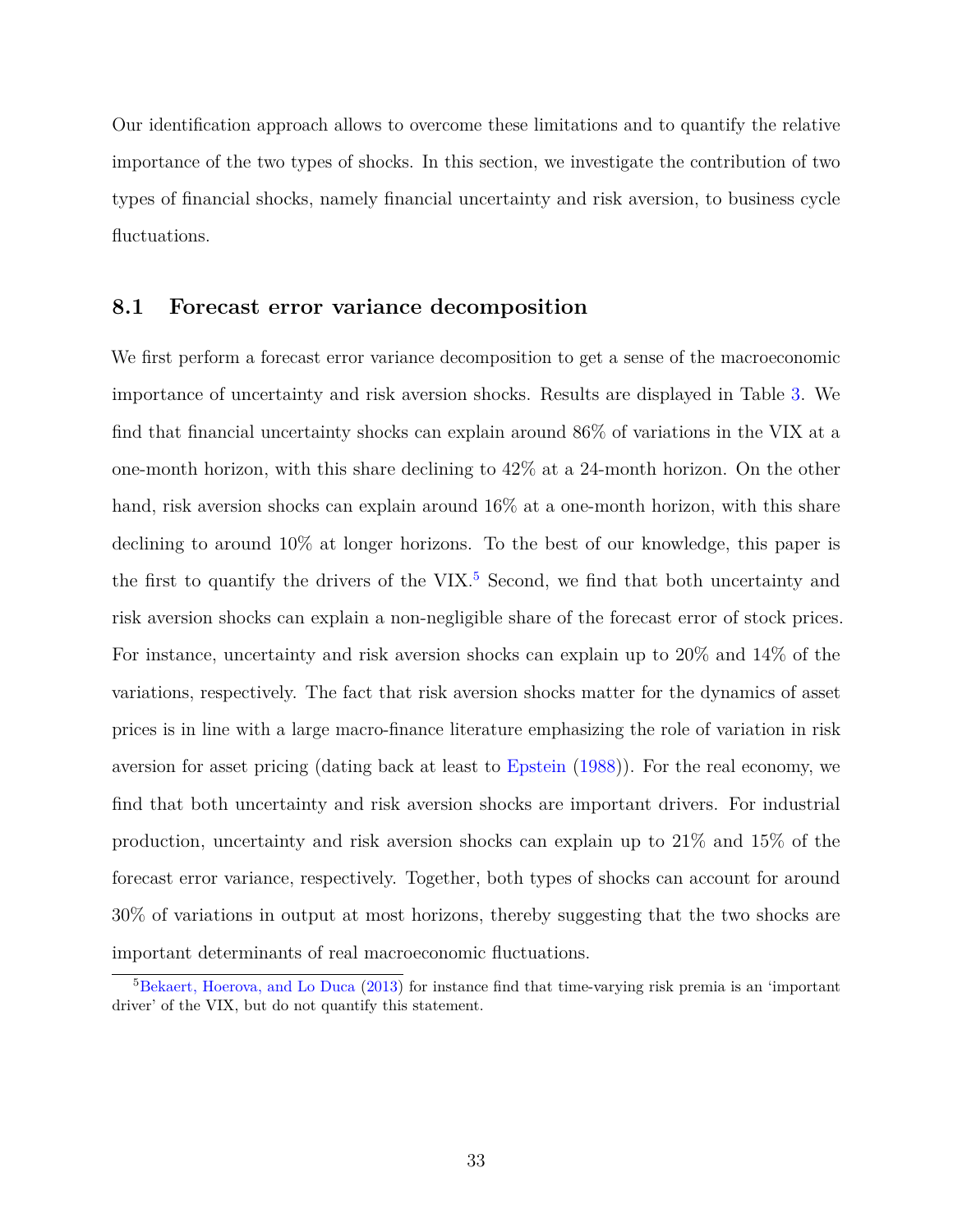<span id="page-33-0"></span>

| Uncertainty shock |              |                     |              |              |              |               |              |              |  |  |
|-------------------|--------------|---------------------|--------------|--------------|--------------|---------------|--------------|--------------|--|--|
| t                 | <b>VIX</b>   | <b>SP500</b>        | <b>FFR</b>   | Wages        | $\bf CPI$    | Hours         | Empl.        | $_{\rm IP}$  |  |  |
| $\mathbf{1}$      | 0.84         | 0.2                 | 0.18         | 0.05         | 0.02         | 0.02          | 0.05         | 0.06         |  |  |
|                   | [0.3;1]      | [0.01; 0.44]        | [0.04; 0.3]  | [0, 0.241]   | [0, 0.14]    | [0, 0.1]      | [0;0.28]     | [0, 0.22]    |  |  |
| 6                 | 0.59         | 0.17                | 0.23         | 0.2          | 0.1          | 0.16          | 0.24         | 0.21         |  |  |
|                   | [0.179:0.81] | [0.02; 0.41]        | [0.04; 0.38] | [0.08; 0.38] | [0.03; 0.22] | [0.06; 0.29]  | [0.06; 0.54] | [0.06, 0.37] |  |  |
| 12                | 0.51         | 0.13                | 0.2          | 0.2          | 0.11         | 0.15          | 0.24         | 0.19         |  |  |
|                   | [0.15; 0.72] | [0.02; 0.37]        | [0.03; 0.36] | [0.09; 0.37] | [0.04; 0.22] | [0.05; 0.251] | [0.09; 0.48] | [0.05; 0.31] |  |  |
| 24                | 0.42         | 0.12                | 0.16         | 0.19         | 0.11         | 0.15          | 0.23         | 0.16         |  |  |
|                   | [0.13; 0.63] | [0.03; 0.33]        | [0.03; 0.34] | [0.09; 0.37] | [0.04; 0.22] | [0.05; 0.25]  | [0.09; 0.43] | [0.04; 0.3]  |  |  |
|                   |              | Risk aversion shock |              |              |              |               |              |              |  |  |
|                   |              |                     |              |              |              |               |              |              |  |  |
| t                 | <b>VIX</b>   | <b>SP500</b>        | <b>FFR</b>   | Wages        | $\rm CPI$    | Hours         | Empl.        | IP           |  |  |
| $\mathbf{1}$      | 0.16         | 0.14                | 0.02         | 0.34         | 0.1          | 0.07          | 0.42         | 0.14         |  |  |
|                   | [0, 0.7]     | [0.01; 0.43]        | [0, 0.1]     | [0.12; 0.55] | [0.01; 0.28] | [0.01; 0.2]   | [0.2; 0.64]  | [0.01; 0.53] |  |  |
| 6                 | 0.12         | 0.13                | 0.04         | 0.2          | 0.12         | 0.1           | 0.22         | 0.12         |  |  |
|                   | [0.02; 0.47] | [0.02; 0.44]        | [0:0.19]     | [0.1; 0.33]  | [0.03; 0.27] | [0.04; 0.2]   | [0.06; 0.45] | [0.04; 0.27] |  |  |
| 12                | 0.12         | 0.13                | 0.04         | 0.2          | 0.12         | 0.13          | 0.2          | 0.15         |  |  |
|                   | [0.02; 0.41] | [0.02; 0.43]        | [0:0.19]     | [0.1; 0.33]  | [0.03; 0.27] | [0.05; 0.25]  | [0.07; 0.39] | [0.05; 0.28] |  |  |
| 24                | 0.11         | 0.11                | 0.05         | 0.2          | 0.12         | 0.13          | 0.19         | 0.14         |  |  |

Table 3: Forecast error variance decomposition

*Note:*

The table shows the forecast error variance decomposition of the median target at horizons 1, 6, 12 and 24 months. The 10th and 90th percentiles confidence intervals are reported in the brackets below and are based on the 1,000 bootstraped replications.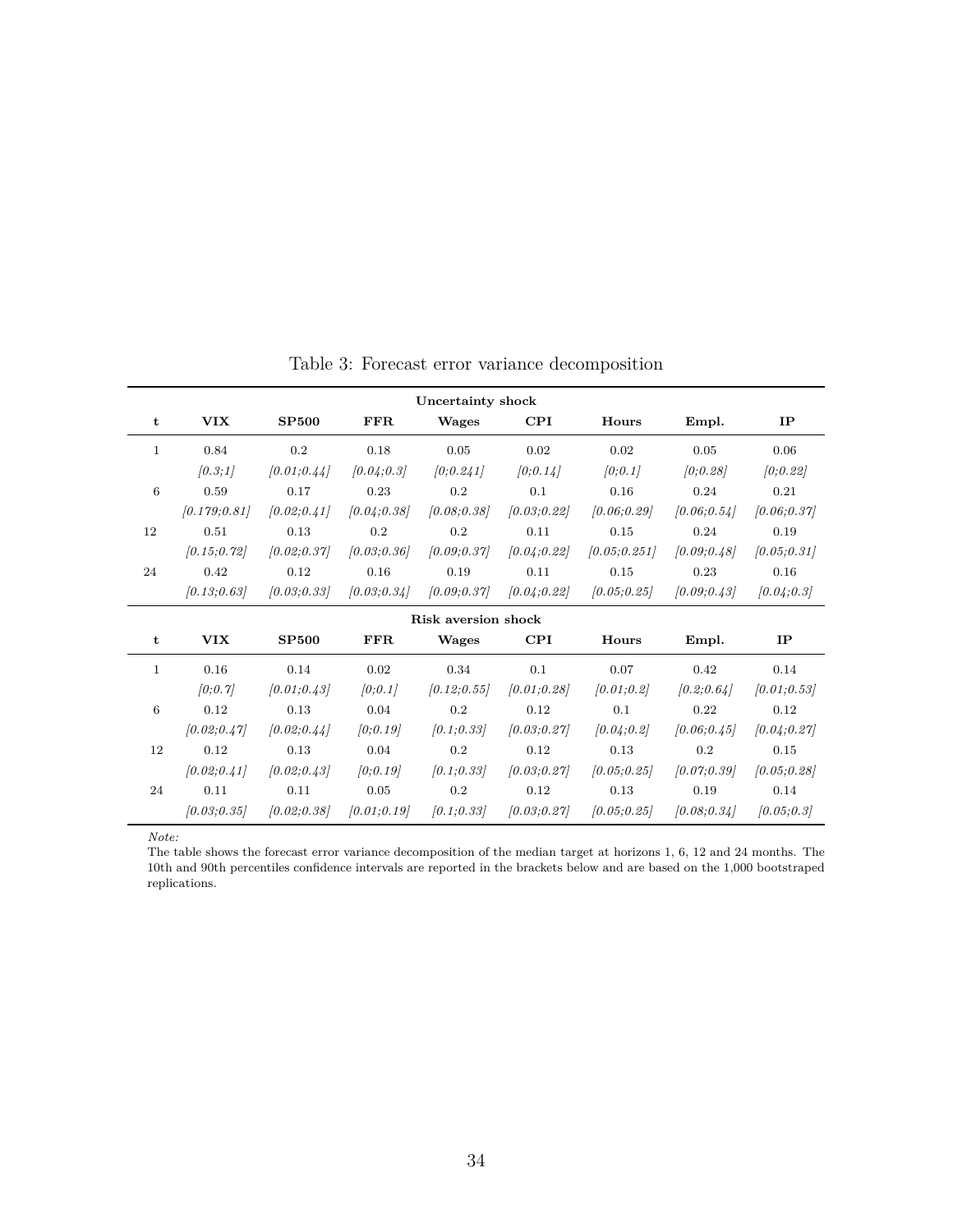# **8.2 Historical decompositions**

To refine our understanding of the cumulated role of uncertainty and risk aversion shocks, we perform a historical decomposition of each variable contained in our model. Figure [13](#page-62-0) in the appendix shows this decomposition for all variables. To highlight the potentially heterogeneous dynamics of both types of shocks, we decide to investigate more closely the two arguably largest shock in our sample, namely the Great Financial Crisis and the recent COVID recession. The sources of the two crises differ greatly. On the one hand, the Great Financial Crisis is a prime example of a financial crisis where turmoils in the financial sector ultimately translated to adverse effects on the real economy. On the other hand, the COVID recession was due to the emergence of the COVID pandemic which lead to a series of lockdowns and travel restrictions that prevented the economy to function normally. To the extent that these shocks are likely to coincide with large variations in volatility but differ with regards to their origins, it appears particularly interesting to investigate their dynamics in our setting.

#### **Great Financial Crisis**

Figure [5](#page-36-0) plots the evolution of three selected variables, namely the VIX, the stock price index and industrial production around the Great Financial Crisis. Intuitively, the historical decomposition allows to analyse the evolution of the variables in the absence of different types of shocks. The black line plots the data. The blue line plots the variables in the absence of the set-identified financial uncertainty shocks. The difference between the blue and the black line can thus directly be interpreted as the contribution of uncertainty shocks. The red line plots the variables in the absence of both set-identified uncertainty and risk aversion shocks. The difference between the red and the blue line can thus directly be interpreted as the contribution of risk aversion shocks.

As we can see, the blue line is very close to the black line for all variables of interest, thereby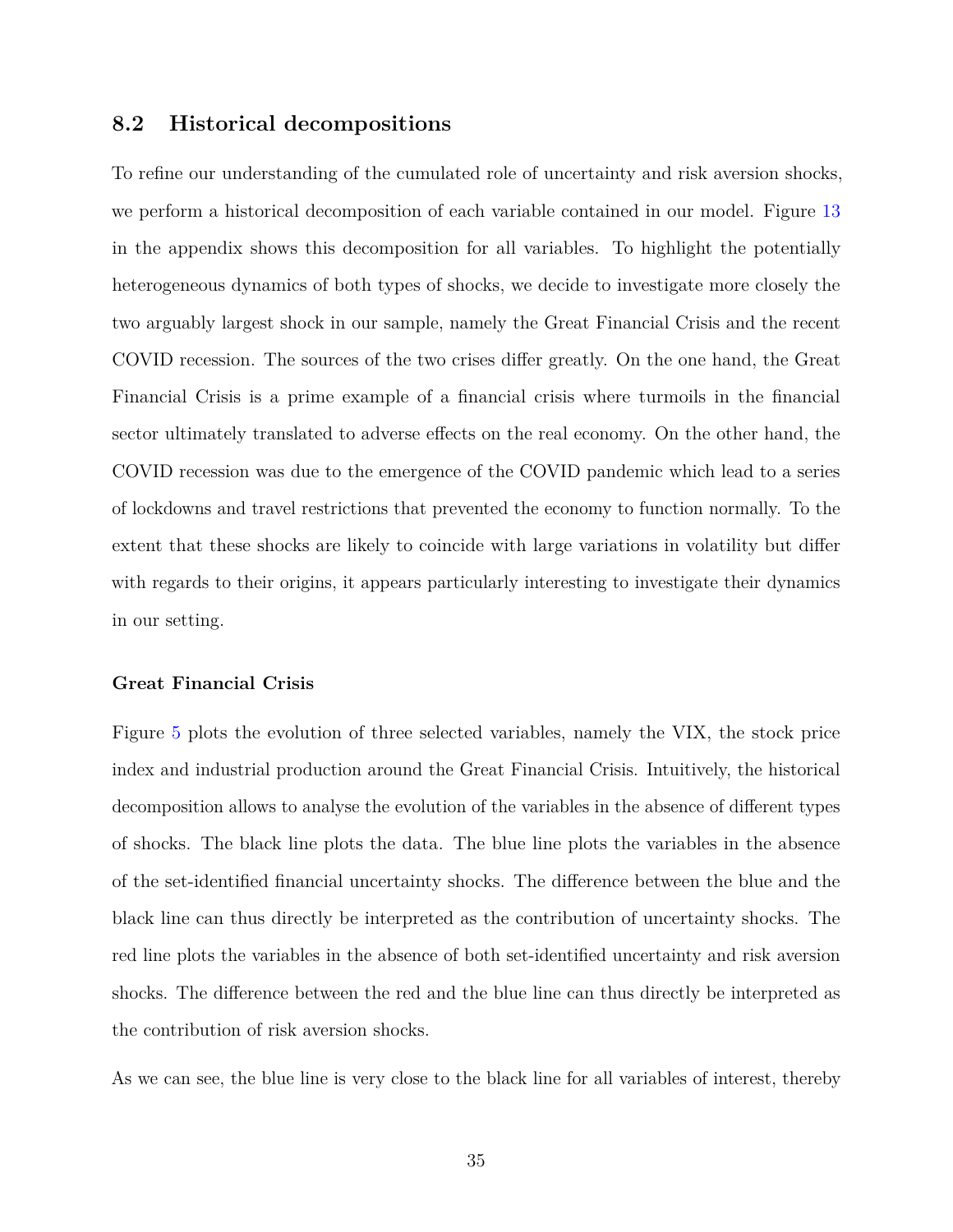suggesting that uncertainty shocks were not the main drivers of the dynamics around the GFC. On the other hand, we can notice that the increase in the VIX would have been considerably smaller absent risk aversion shocks. Similarly, both the stock price index and industrial production would have declined significantly less without risk aversion shocks. This suggests that risk aversion shocks have played a major role for the dynamics around the GFC whereas financial uncertainty appears to have played a significantly smaller role. This interpretation is consistent with the fact that the GFC coincided with a large increase in risk premia across the board (see e.g. [Muir](#page-46-11) [\(2017\)](#page-46-11)) and that this can have real effects (see e.g. [Smets and Wouters](#page-46-5) [\(2007\)](#page-46-5)).

In terms of mechanism, an interpretation is that, because of its financial origin, the GFC has considerably shaken the agents' trust in the financial sector which resulted in elevated levels of risk aversion (see e.g. [Guiso](#page-45-9) [\(2012\)](#page-45-9)). This heightened risk aversion could have in turn prevented investors from undertaking high-growth but high-risk projects and thereby slow down the accumulation of capital. Additionally, because more risk averse agents require higher risk premia, it can slow down growth by raising the cost of equity investment and thereby discourage investment in innovative firms which rely disproportionately on equity finance [\(Guiso](#page-45-10) [\(2014\)](#page-45-10)). In the next section, we will perform a historical decomposition around the COVID pandemic. To the extent that the cause of the shock are dramatically different (i.e. do not find their roots in the financial markets), it will be interesting to check whether risk aversion shocks play a similar role during the economic recovery.

#### **COVID pandemic**

The COVID pandemic generated a massive increase in uncertainty by its extraordinary nature. In this context, it appears interesting to investigate how this shock translated on the financial markets and the real economy. For policymakers, it is also important to understand the different channels through which it can affect the economy. Figure [6](#page-38-0) plots the historical decomposition for the VIX, stock prices, and industrial production. Absent uncertainty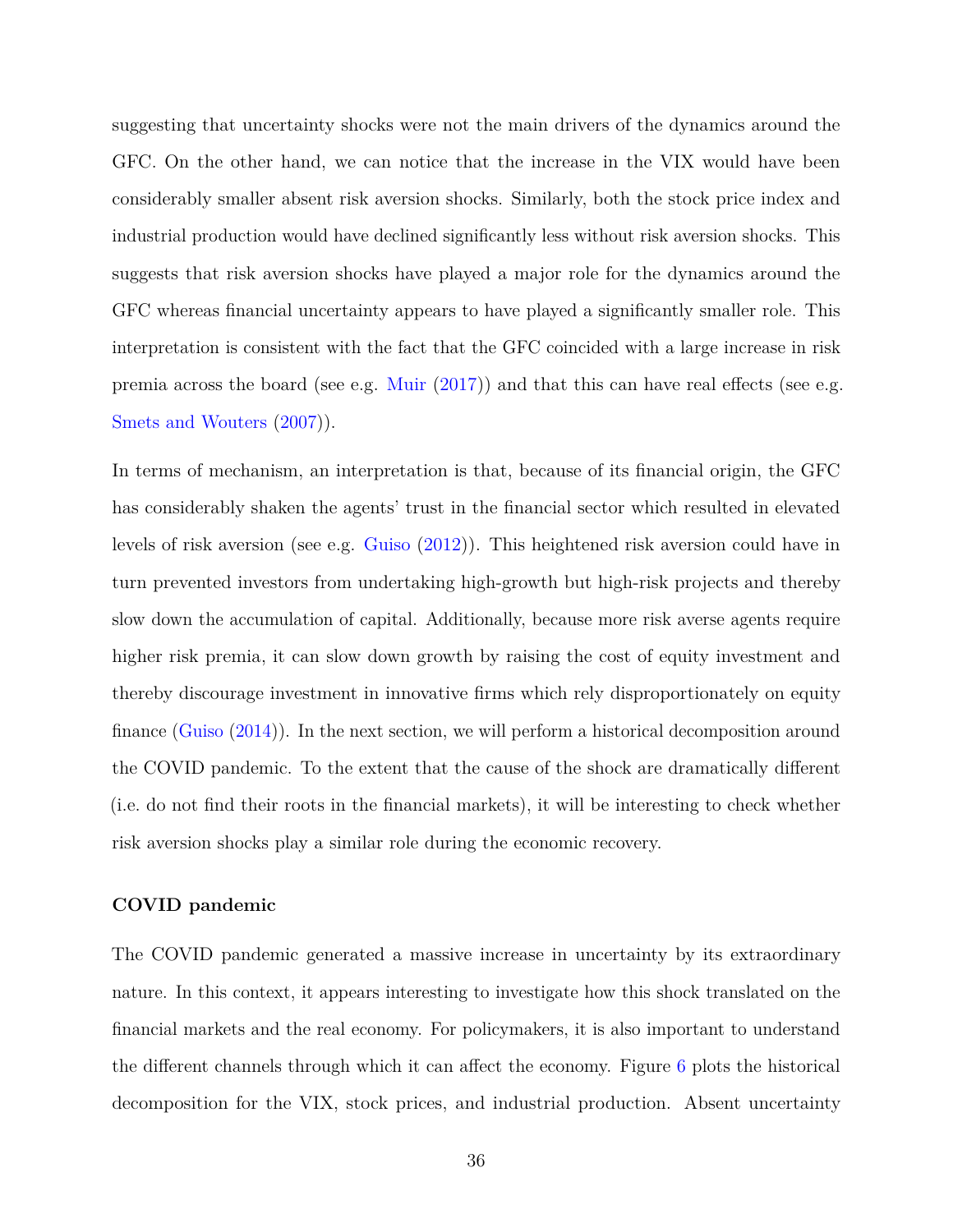<span id="page-36-0"></span>

#### *Notes:*

The graph plots the historical decomposition of (detrended) log of industrial production, log of S&P500 index, and the VIX around the GCF shock (September-October 2008). The red and blue areas represent respectively the contribution of the set-identified uncertainty and risk aversion shocks in driving the variations of the three selected variables. Mathematically, one can rewrite the observed data as the cumulative sum of structural shocks:  $\mathbf{Y}_2 = C + \Phi \mathbf{Y}_1 + B\epsilon_2$ . Iterating forward, we can write:  $\mathbf{Y}_T = \Phi^{T-1} \mathbf{Y}_1 + \sum_{j=0}^{T-2} \Phi^j (C + B\epsilon_{T-j})$ . The contribution of the different types of shocks are retrieved by starting with a *B* matrix full of zeroes and iteratively fill it with the identified values from the median target specification.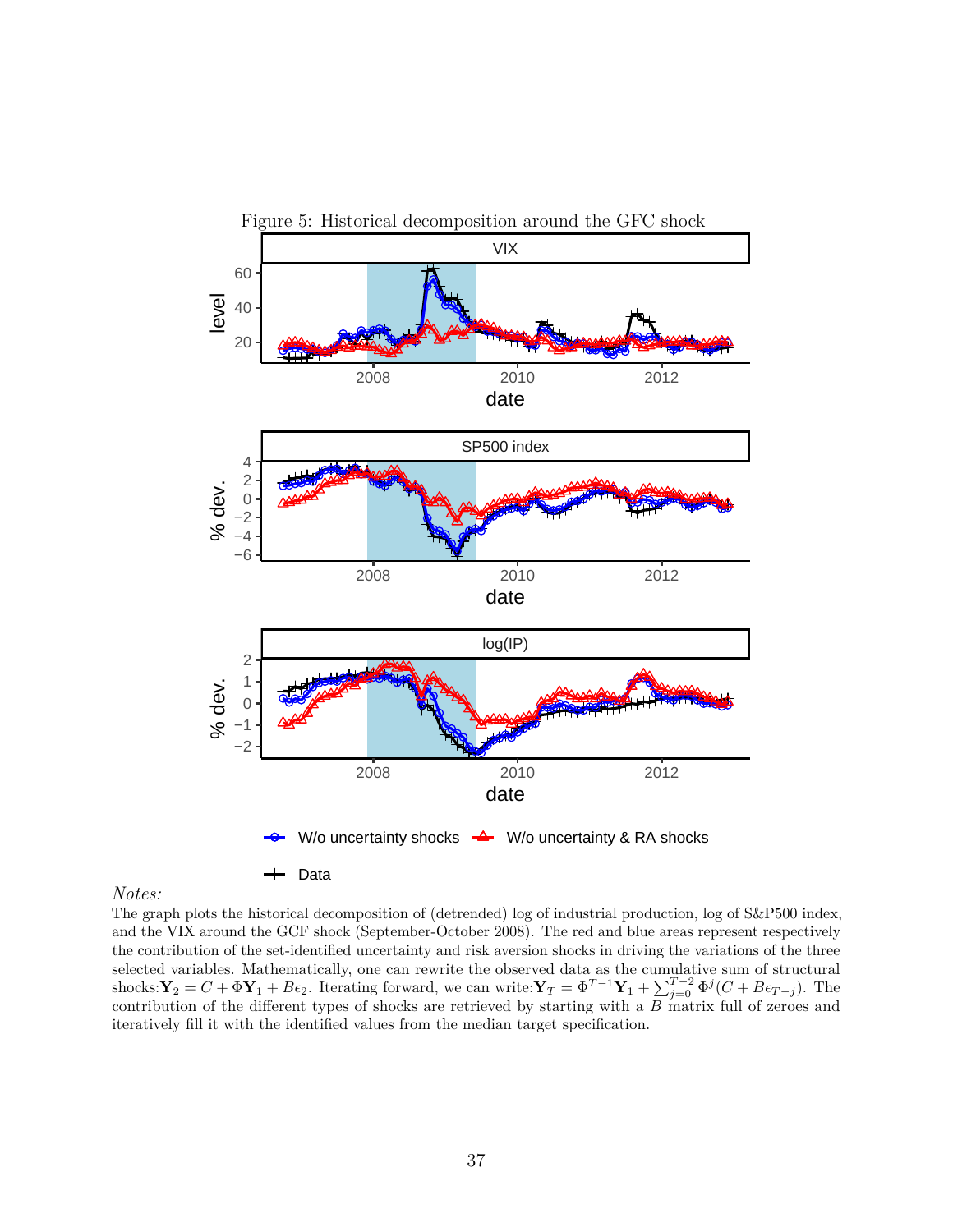shocks, the VIX would have increased less and remained significantly lower after the initial shock. This is consistent with uncertainty remaining high after the initial shock. We also find that stock prices and industrial production would have both decreased significantly less in the absence of uncertainty shocks. Interestingly, we find that the negative contribution of uncertainty shocks (and to a smaller extent risk aversion) remain large long after the initial shock, suggesting that the uncertainty that followed the initial COVID shock acted as an important drag on the economic recovery. For risk aversion shocks, we find that, even though the initial increase in the VIX seems to have coincided with a large risk aversion shock, risk aversion does not seem to drive the subsequent variations. Albeit smaller than financial uncertainty, risk aversion shocks also appear to reduce industrial production. We find that risk aversion and uncertainty can essentially account for the entirety of the decline in asset prices, thereby confirming that the two types of shocks are important drivers of stock prices. Overall, in line with [Baker et al.](#page-42-2) [\(2020\)](#page-42-2), we find that uncertainty was an important driver of variations in output around the COVID recession. However, we nuance this finding by emphasizing that risk aversion also played a role.

The results contrast with the application to the GFC where most of the dynamics were driven by risk aversion rather than financial uncertainty. An interpretation is that, because of its different nature, the COVID pandemic did not impact the investors' preferences to the same extent, but rather acted through an immense increase in uncertainty which resulted in a slowdown of the economy, for instant through a real-options channel (see e.g. [Bloom](#page-43-0) [\(2014\)](#page-43-0)). As such, our results do not allow to discriminate between the different potential channels through which uncertainty may affect the economy, but helps to determine the fundamental sources of the recessions.

### **8.3 Persistence**

To conclude, we propose some evidences on the heterogeneity in terms of the persistence of both types of shocks. In the literature, it is usually expected that the effect of uncertainty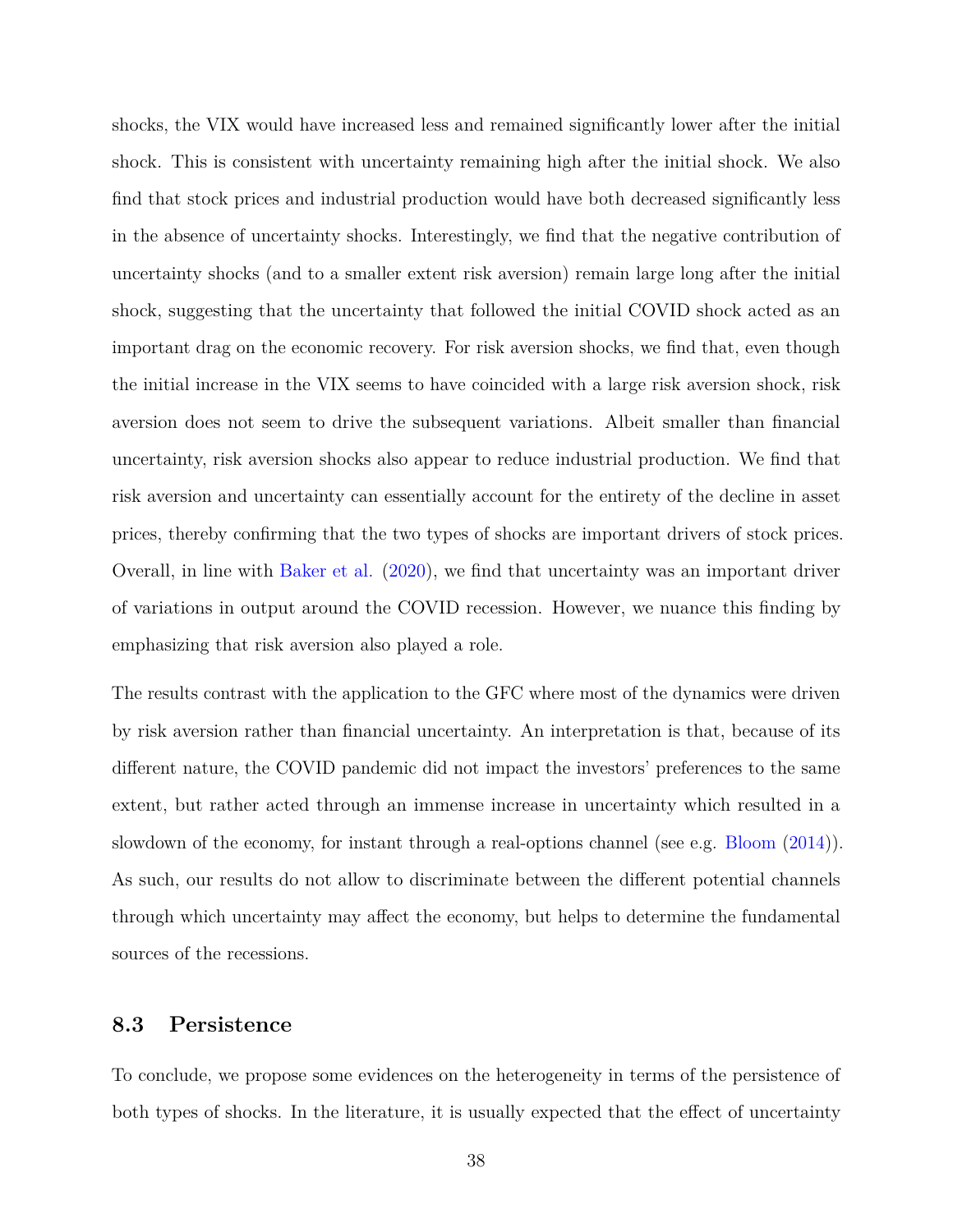<span id="page-38-0"></span>

#### *Notes:*

The graph plots the historical decomposition of (detrended) log of industrial production, log of S&P500 index, and the VIX around the COVID shock (February-April 2020). The red and blue areas represent respectively the contribution of the set-identified uncertainty and risk aversion shocks in driving the variations of the three selected variables. Mathematically, one can rewrite the observed data as the cumulative sum of structural shocks:  $\mathbf{Y}_2 = C + \Phi \mathbf{Y}_1 + B\epsilon_2$ . Iterating forward, we can write:  $\mathbf{Y}_T = \Phi^{T-1} \mathbf{Y}_1 + \sum_{j=0}^{T-2} \Phi^j (C + B\epsilon_{T-j})$ . The contribution of the different types of shocks are retrieved by starting with a *B* matrix full of zeroes and iteratively fill it with the identified values from the median target specification.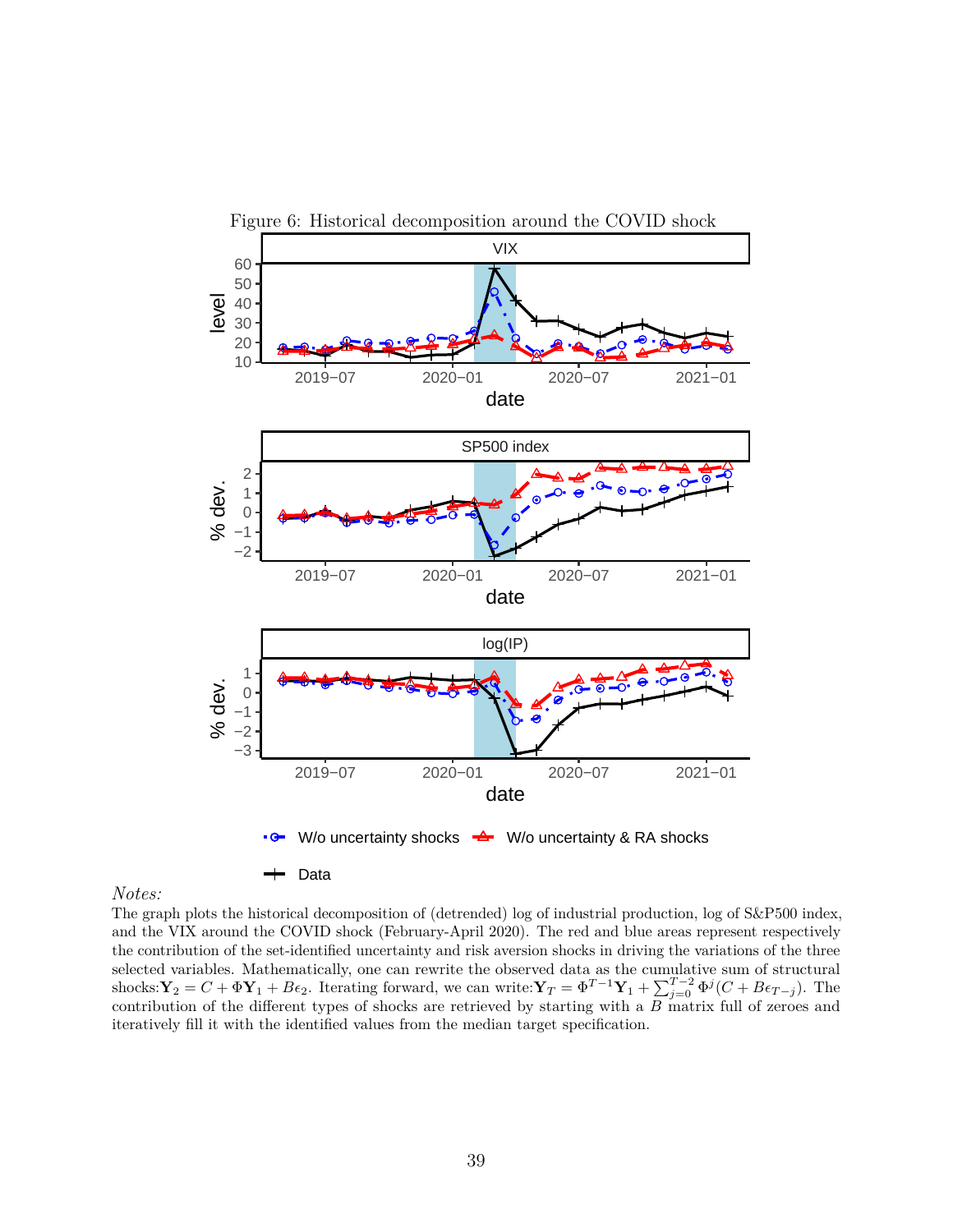shocks is transitory (see e.g. [Bloom et al.](#page-43-4) [\(2018\)](#page-43-4)). Due to the slow-moving nature of preferences, it is reasonable to expect the effects of risk aversion shocks to be more persistent over time. However, to the best of our knowledge, no existing studies demonstrate this. To shed light on these questions, we plot the historical contribution of the two types of shocks to the evolution of stock prices over time in Figure [7.](#page-40-0) A positive reading indicates that a given type of shock contributed positively to the dynamics of stock prices. A striking feature of the contribution of risk aversion shocks is that it exhibits a clear boom-and-bust pattern that appears to coincide with the two financial crises in the sample (the dotcom bubble and the GFC). In other terms, it appears that risk aversion shocks have a persistent effect on asset prices and can partly explain the boom-and-bust pattern of asset prices observed around financial crises. The boom-and-bust pattern is not as clear for the COVID recessions, which suggests its different nature. On the other hand, the effect of uncertainty shocks on asset prices exhibit much less persistence, suggesting that uncertainty shocks only have a transitory effect.

# <span id="page-39-0"></span>**9 Conclusion**

This paper aimed to better identify the sources of financial volatility and quantify their macroeconomic implications. The starting point was to note that financial volatility can increase either because the economy becomes physically more volatile, or simply because agents become less willing to bear the risk. The main idea of the paper was to jointly identify uncertainty and risk aversion shocks within a unified framework using set identification. Given two valid proxies, set identification only requires a minimal set of assumptions and allows to credibly identify exogenous shocks to uncertainty and risk aversion. For the proxies, we adopted a narrative approach using volatility events. In this way, we are more confident to isolate exogenous variations in uncertainty and risk aversion. Together with the set identification approach, the two proxies allow to quantify the dynamic effects of uncertainty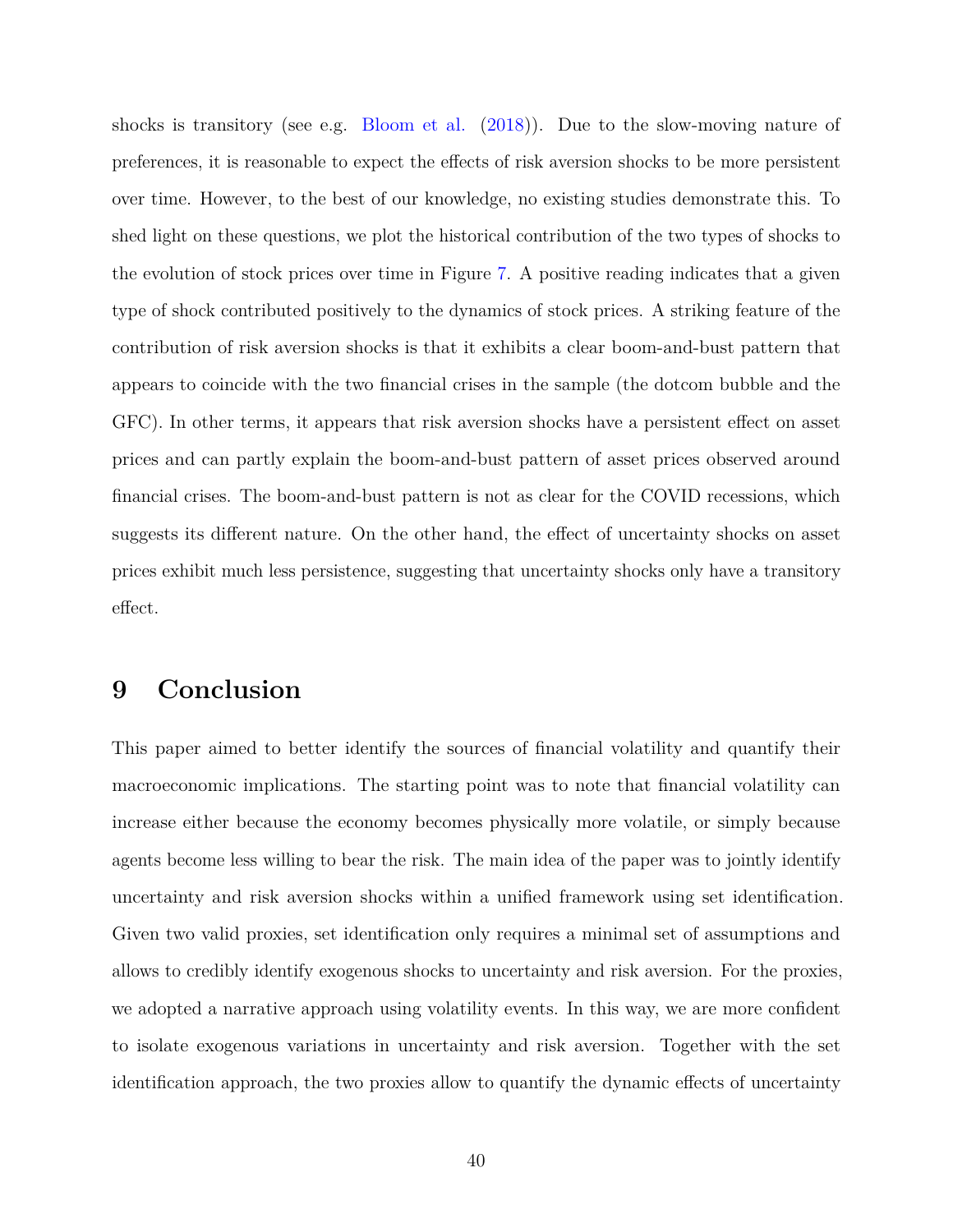<span id="page-40-0"></span>

#### *Notes:*

The graph plots the historical contribution of the uncertainty and risk aversion shocks to variations in detrended log of stock prices. When the value is above (below) 0, it means that uncertainty or risk aversion shocks contribute positively (negatively) to industrial production. The contributions are retrieved by performing a historical decomposition using the median target specification.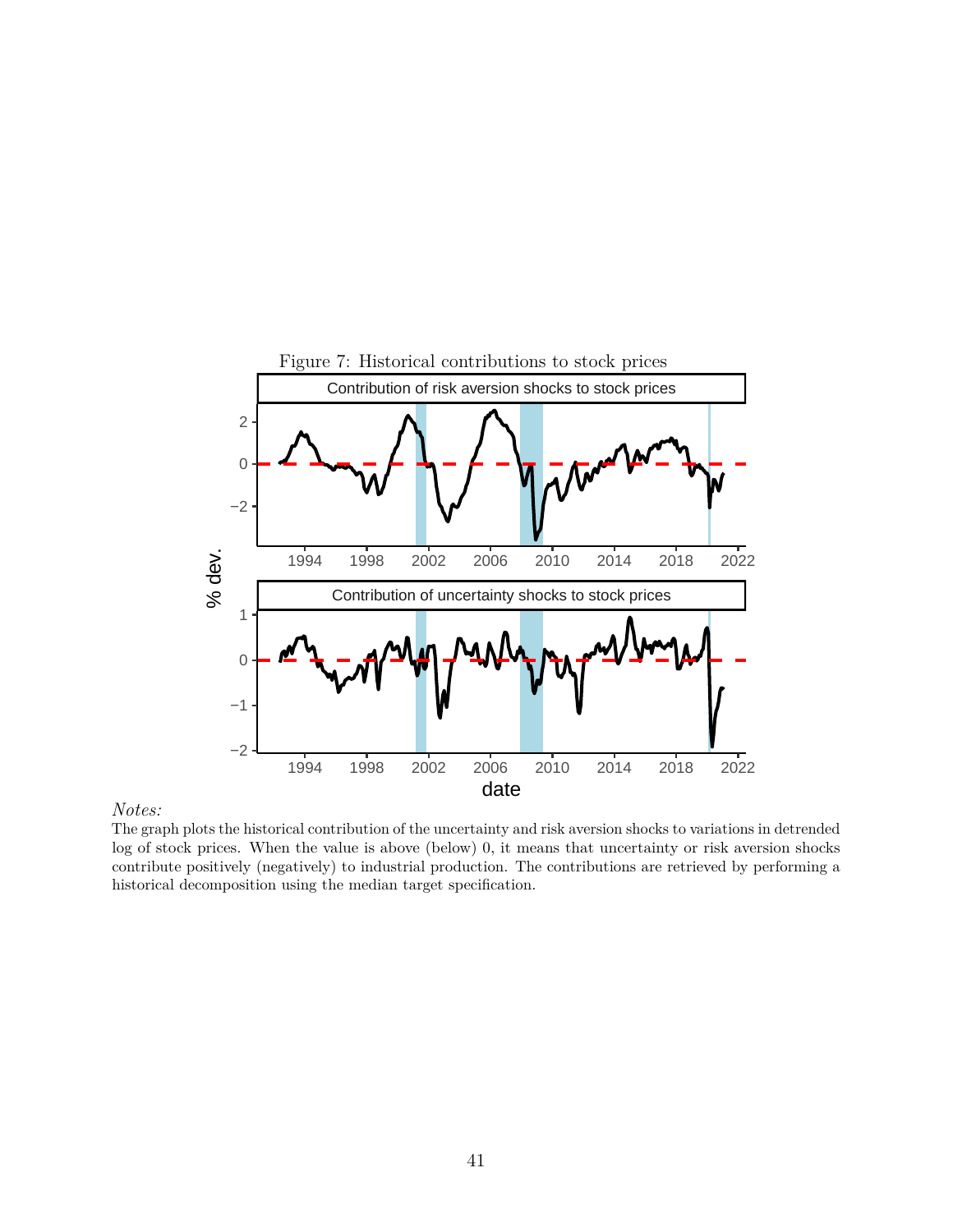and risk aversion shocks and their contribution to business cycle fluctuations. Consistent with a growing literature, we find that financial uncertainty shocks are significantly recessionary, and possibly more than what is commonly accepted. We find that, during the GFC, risk aversion shocks played a more important role than financial uncertainty. On the other hand, during the COVID recession, we find that financial uncertainty shocks can explain a significant part of the initial decline in production but also acted as an important drag on the economic recovery. Overall, our results show that uncertainty and risk aversion shocks are important drivers of real and financial variables and that the distinction between the two is important.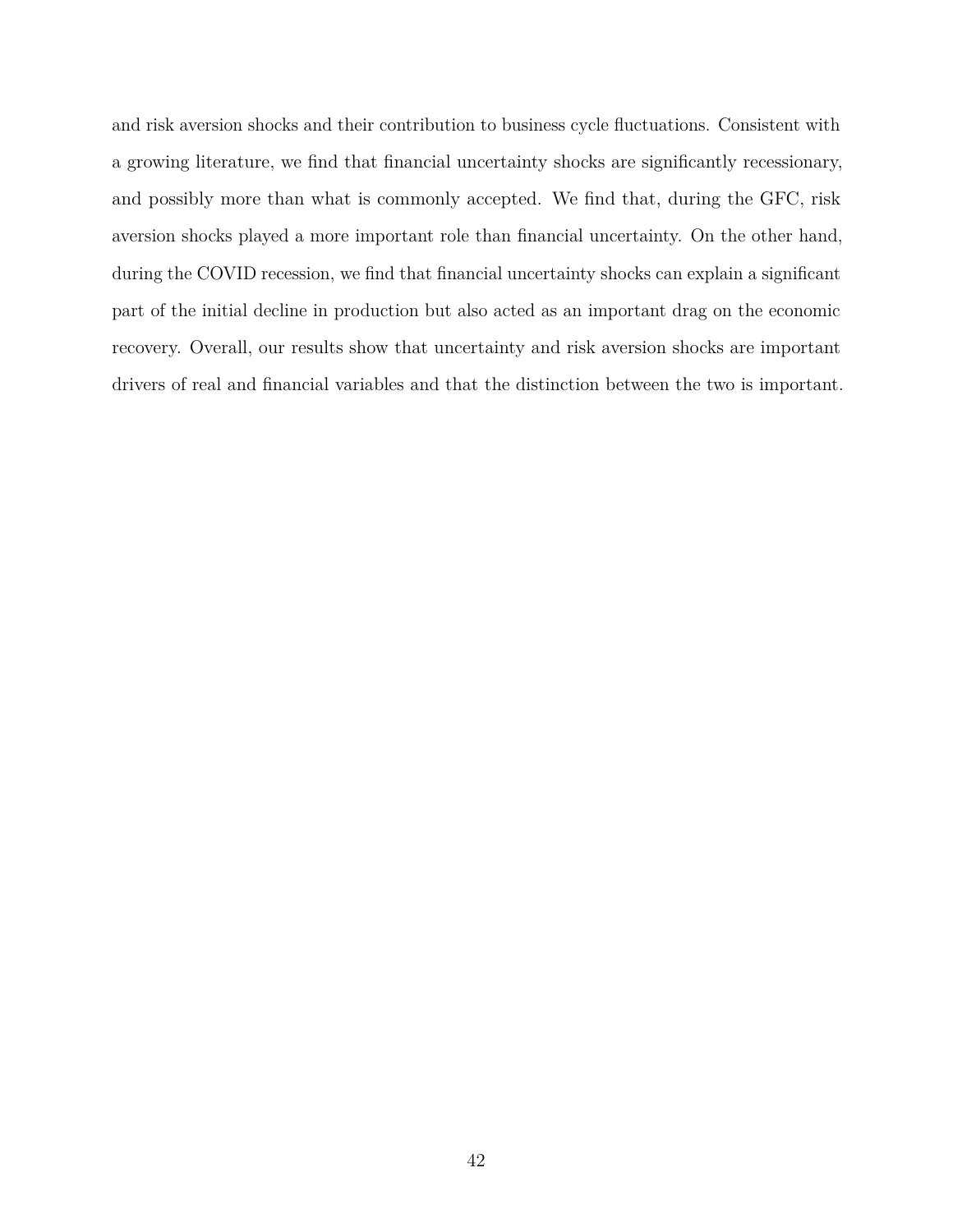# **References**

- <span id="page-42-10"></span>Alessandri, Piergiorgio, Andrea Gazzani, and Alejandro Vicondoa. 2021. "The Real Effects of Financial Uncertainty Shocks: A Daily Identification Approach."
- <span id="page-42-7"></span>Andersen, Torben G, Tim Bollerslev, Peter F Christoffersen, and Francis X Diebold. 2013. "Financial Risk Measurement for Financial Risk Management." In *Handbook of the Economics of Finance*, 2:1127–220. Elsevier.
- <span id="page-42-3"></span>Bachmann, Rüdiger, Steffen Elstner, and Eric R Sims. 2013. "Uncertainty and Economic Activity: Evidence from Business Survey Data." *American Economic Journal: Macroeconomics* 5 (2): 217–49.
- <span id="page-42-4"></span>Baker, Scott R, and Nicholas Bloom. 2013. "Does Uncertainty Reduce Growth? Using Disasters as Natural Experiments." Working Paper 19475. Working Paper Series. National Bureau of Economic Research. [https://doi.org/10.3386/w19475.](https://doi.org/10.3386/w19475)
- <span id="page-42-2"></span>Baker, Scott R, Nicholas Bloom, Steven J Davis, and Stephen J Terry. 2020. "Covid-Induced Economic Uncertainty." National Bureau of Economic Research.
- <span id="page-42-5"></span>Basu, Susanto, and Brent Bundick. 2017. "Uncertainty Shocks in a Model of Effective Demand." *Econometrica* 85 (3): 937–58. https://doi.org[/https://doi.org/10.3982/ECTA](https://doi.org/10.3982/ECTA13960) [13960.](https://doi.org/10.3982/ECTA13960)
- <span id="page-42-1"></span>Bekaert, Geert, Eric C Engstrom, and Nancy R Xu. 2021. "The Time Variation in Risk Appetite and Uncertainty." *Management Science*.
- <span id="page-42-9"></span>Bekaert, Geert, Eric Engstrom, and Steven R Grenadier. 2010. "Stock and Bond Returns with Moody Investors." *Journal of Empirical Finance* 17 (5): 867–94.
- <span id="page-42-8"></span>Bekaert, Geert, Eric Engstrom, and Yuhang Xing. 2009. "Risk, Uncertainty, and Asset Prices." *Journal of Financial Economics* 91 (1): 59–82.
- <span id="page-42-6"></span>Bekaert, Geert, and Marie Hoerova. 2014. "The VIX, the Variance Premium and Stock Market Volatility." *Journal of Econometrics* 183 (2): 181–92.
- <span id="page-42-0"></span>Bekaert, Geert, Marie Hoerova, and Marco Lo Duca. 2013. "Risk, Uncertainty and Monetary Policy." *Journal of Monetary Economics* 60 (7): 771–88. https://doi.org[/https://doi.org/](https://doi.org/10.1016/j.jmoneco.2013.06.003)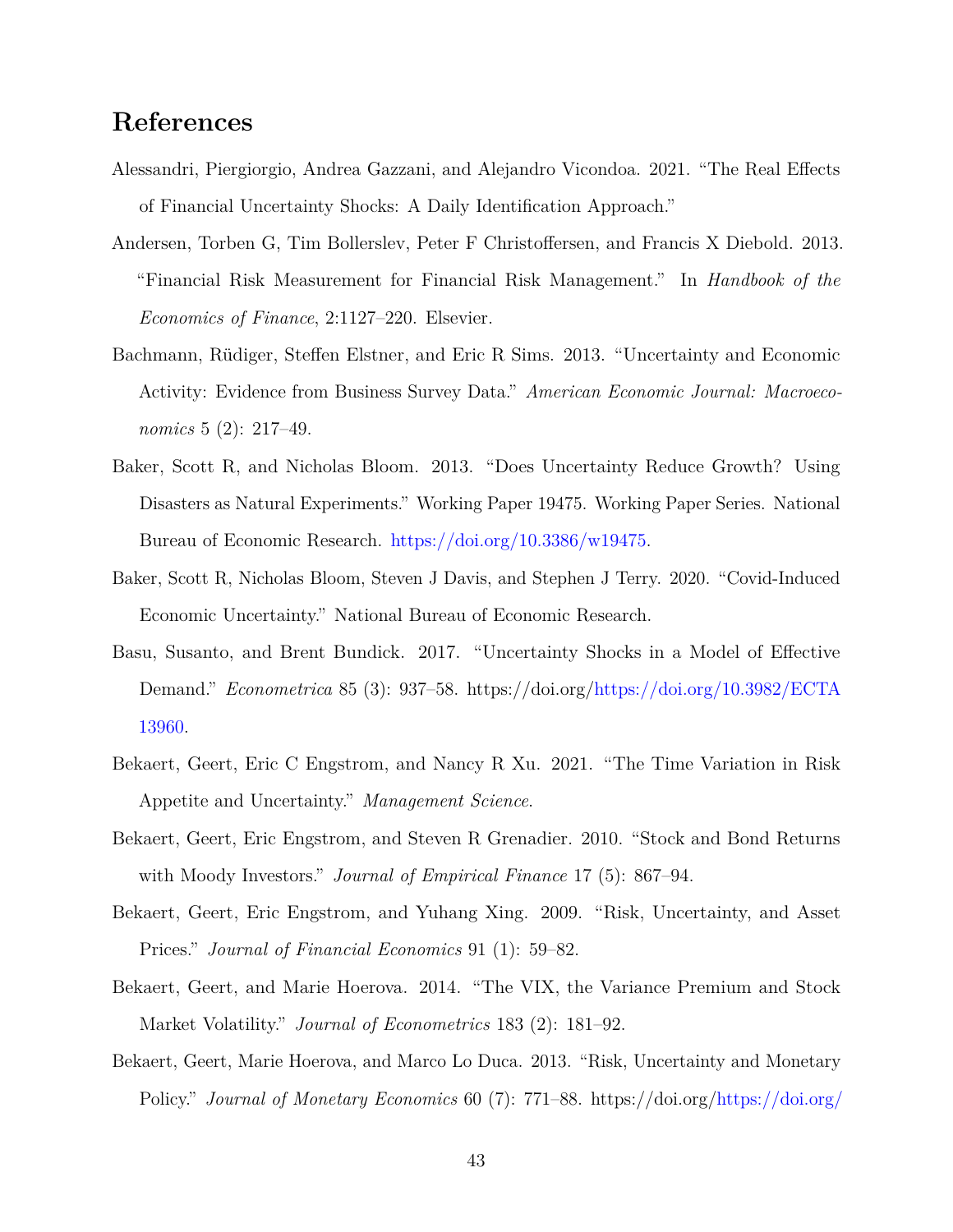[10.1016/j.jmoneco.2013.06.003.](https://doi.org/10.1016/j.jmoneco.2013.06.003)

- <span id="page-43-3"></span>Berger, David, Ian Dew-Becker, and Stefano Giglio. 2019. "Uncertainty Shocks as Second-Moment News Shocks." *The Review of Economic Studies* 87 (1): 40–76. [https://doi.org/](https://doi.org/10.1093/restud/rdz010) [10.1093/restud/rdz010.](https://doi.org/10.1093/restud/rdz010)
- <span id="page-43-2"></span>Bernanke, Ben S. 1983. "Irreversibility, Uncertainty, and Cyclical Investment." *The Quarterly Journal of Economics* 98 (1): 85–106.
- <span id="page-43-1"></span>Bloom, Nicholas. 2009. "The Impact of Uncertainty Shocks." *Econometrica* 77 (3): 623–85. https://doi.org[/https://doi.org/10.3982/ECTA6248.](https://doi.org/10.3982/ECTA6248)
- <span id="page-43-0"></span>———. 2014. "Fluctuations in Uncertainty." *Journal of Economic Perspectives* 28 (2): 153–76. [https://doi.org/10.1257/jep.28.2.153.](https://doi.org/10.1257/jep.28.2.153)
- <span id="page-43-4"></span>Bloom, Nicholas, Max Floetotto, Nir Jaimovich, Itay Saporta-Eksten, and Stephen J. Terry. 2018. "Really Uncertain Business Cycles." *Econometrica* 86 (3): 1031–65. https://doi.org[/https://doi.org/10.3982/ECTA10927.](https://doi.org/10.3982/ECTA10927)
- <span id="page-43-8"></span>Bollerslev, Tim. 1986. "Generalized Autoregressive Conditional Heteroskedasticity." *Journal of Econometrics* 31 (3): 307–27. https://doi.org[/https://doi.org/10.1016/0304-4076\(86\)9](https://doi.org/10.1016/0304-4076(86)90063-1) [0063-1.](https://doi.org/10.1016/0304-4076(86)90063-1)
- <span id="page-43-6"></span>Caggiano, Giovanni, Efrem Castelnuovo, Silvia Delrio, and Richard Kima. 2021. "Financial Uncertainty and Real Activity: The Good, the Bad, and the Ugly." *European Economic Review* 136: 103750.
- <span id="page-43-9"></span>Caldara, Dario, Cristina Fuentes-Albero, Simon Gilchrist, and Egon Zakrajšek. 2016. "The Macroeconomic Impact of Financial and Uncertainty Shocks." *European Economic Review* 88: 185–207. https://doi.org[/https://doi.org/10.1016/j.euroecorev.2016.02.020.](https://doi.org/10.1016/j.euroecorev.2016.02.020)
- <span id="page-43-7"></span>Campbell, John Y, and John H Cochrane. 1999. "By Force of Habit: A Consumption-Based Explanation of Aggregate Stock Market Behavior." *Journal of Political Economy* 107 (2): 205–51.
- <span id="page-43-5"></span>Carriero, Andrea, Haroon Mumtaz, Konstantinos Theodoridis, and Angeliki Theophilopoulou. 2015. "The Impact of Uncertainty Shocks Under Measurement Error: A Proxy SVAR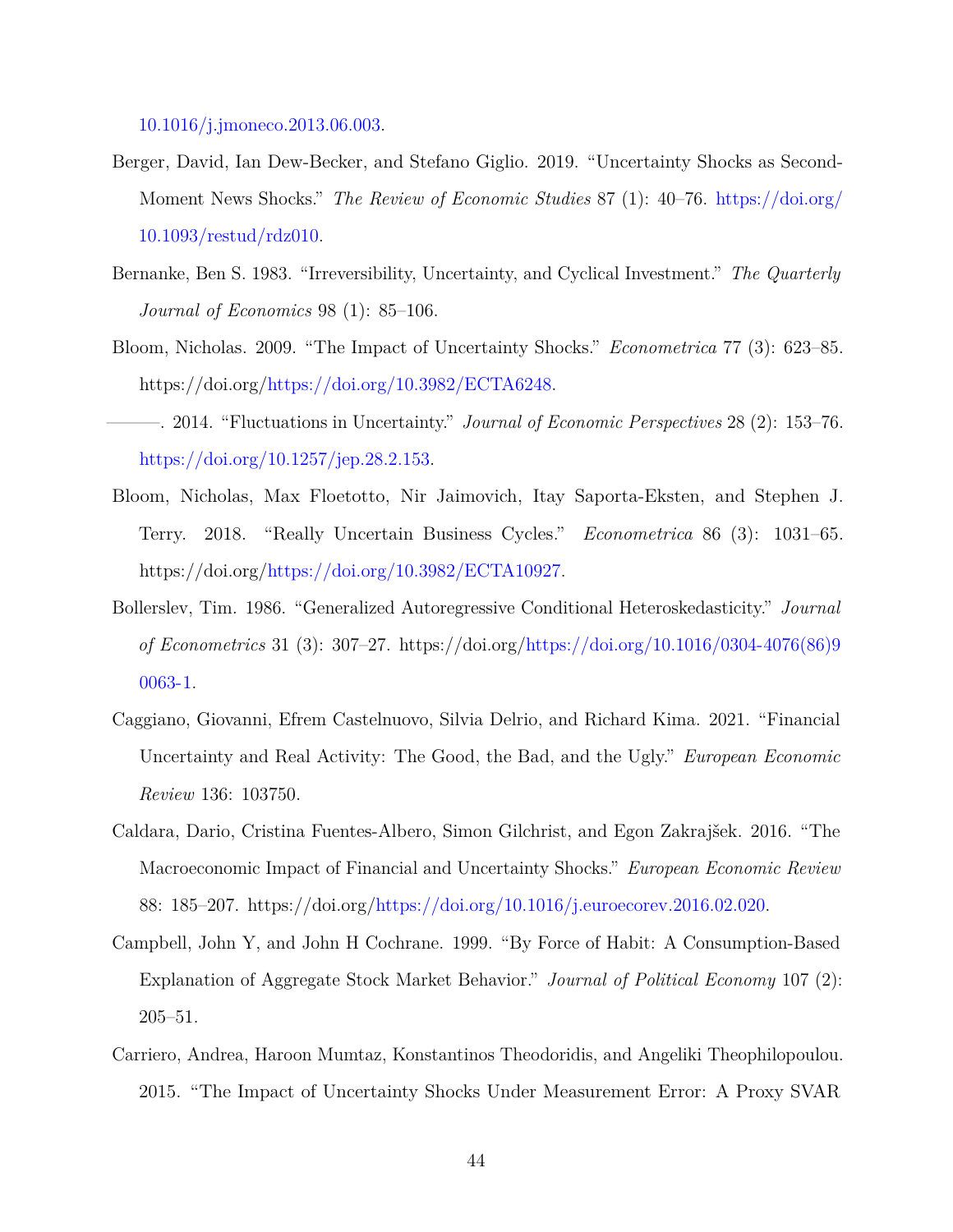Approach." *Journal of Money, Credit and Banking* 47 (6): 1223–38. https://doi.org[/https:](https://doi.org/10.1111/jmcb.12243) [//doi.org/10.1111/jmcb.12243.](https://doi.org/10.1111/jmcb.12243)

- <span id="page-44-4"></span>Chiu, Ching-wai Jeremy, Richard DF Harris, Evarist Stoja, and Michael Chin. 2018. "Financial Market Volatility, Macroeconomic Fundamentals and Investor Sentiment." *Journal of Banking & Finance* 92: 130–45.
- <span id="page-44-1"></span>Christiano, Lawrence J, Roberto Motto, and Massimo Rostagno. 2014. "Risk Shocks." *American Economic Review* 104 (1): 27–65.
- <span id="page-44-9"></span>Cohn, Alain, Jan Engelmann, Ernst Fehr, and Michel André Maréchal. 2015. "Evidence for Countercyclical Risk Aversion: An Experiment with Financial Professionals." *American Economic Review* 105 (2): 860–85.
- <span id="page-44-7"></span>Davidson, Russell, and Emmanuel Flachaire. 2008. "The Wild Bootstrap, Tamed at Last." *Journal of Econometrics* 146 (1): 162–69.
- <span id="page-44-6"></span>Di Tella, Sebastian, and Robert Hall. 2021. "Risk Premium Shocks Can Create Inefficient Recessions." *The Review of Economic Studies*, September. [https://doi.org/10.1093/rest](https://doi.org/10.1093/restud/rdab049) [ud/rdab049.](https://doi.org/10.1093/restud/rdab049)
- <span id="page-44-0"></span>Drechsler, Itamar, and Amir Yaron. 2011. "What's Vol Got to Do with It." *The Review of Financial Studies* 24 (1): 1–45.
- <span id="page-44-2"></span>Eeckhoudt, Louis, Christian Gollier, and Harris Schlesinger. 1996. "Changes in Background Risk and Risk Taking Behavior." *Econometrica: Journal of the Econometric Society*, 683–89.
- <span id="page-44-10"></span>Epstein, Larry G. 1988. "Risk Aversion and Asset Prices." *Journal of Monetary Economics* 22 (2): 179–92.
- <span id="page-44-8"></span>Fry, Renee, and Adrian Pagan. 2011. "Sign Restrictions in Structural Vector Autoregressions: A Critical Review." *Journal of Economic Literature* 49 (4): 938–60.
- <span id="page-44-5"></span><span id="page-44-3"></span>Gârleanu, Nicolae, and Stavros Panageas. 2015. "Young, Old, Conservative, and Bold: The Implications of Heterogeneity and Finite Lives for Asset Pricing." *Journal of Political Economy* 123 (3): 670–85.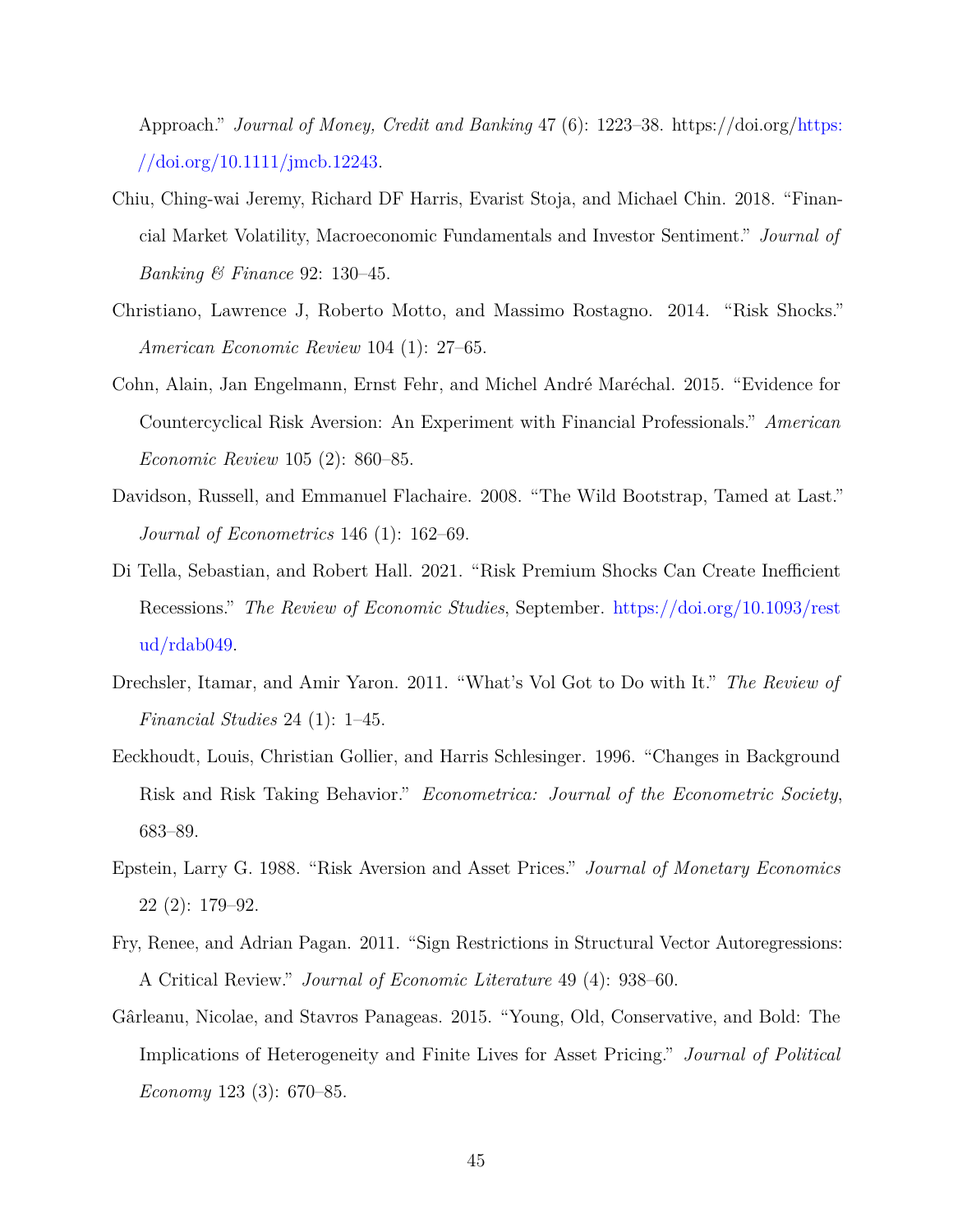- Gertler, Mark, and Peter Karadi. 2015. "Monetary Policy Surprises, Credit Costs, and Economic Activity." *American Economic Journal: Macroeconomics* 7 (1): 44–76. [https:](https://doi.org/10.1257/mac.20130329) [//doi.org/10.1257/mac.20130329.](https://doi.org/10.1257/mac.20130329)
- <span id="page-45-2"></span>Gilchrist, Simon, and Egon Zakrajšek. 2012. "Credit Spreads and Business Cycle Fluctuations." *American Economic Review* 102 (4): 1692–1720.
- <span id="page-45-4"></span>Gonçalves, Sılvia, and Lutz Kilian. 2004. "Bootstrapping Autoregressions with Conditional Heteroskedasticity of Unknown Form." *Journal of Econometrics* 123 (1): 89–120.
- <span id="page-45-7"></span>Gordon, Stephen, and Pascal St-Amour. 2000. "A Preference Regime Model of Bull and Bear Markets." *American Economic Review* 90 (4): 1019–33.
- <span id="page-45-10"></span><span id="page-45-9"></span>Guiso, Luigi. 2012. "Trust and Risk Aversion in the Aftermath of the Great Recession." *European Business Organization Law Review (EBOR)* 13 (2): 195–209.
	- ———. 2014. "Risk Aversion and Financial Crisis." EIEF Working Papers Series 1412. Einaudi Institute for Economics; Finance (EIEF). [https://ideas.repec.org/p/eie/wpaper](https://ideas.repec.org/p/eie/wpaper/1412.html) [/1412.html.](https://ideas.repec.org/p/eie/wpaper/1412.html)
- <span id="page-45-6"></span>Guiso, Luigi, and Monica Paiella. 2008. "Risk Aversion, Wealth, and Background Risk." *Journal of the European Economic Association* 6 (6): 1109–50.
- <span id="page-45-1"></span>Gürkaynak, Refet S, Brian P Sack, and Eric T Swanson. 2004. "Do Actions Speak Louder Than Words? The Response of Asset Prices to Monetary Policy Actions and Statements." *The Response of Asset Prices to Monetary Policy Actions and Statements (November 2004)*.
- <span id="page-45-0"></span>Heaton, John, and Deborah Lucas. 2000. "Portfolio Choice in the Presence of Background Risk." *The Economic Journal* 110 (460): 1–26.
- <span id="page-45-3"></span>Jurado, Kyle, Sydney C. Ludvigson, and Serena Ng. 2015. "Measuring Uncertainty." *American Economic Review* 105 (3): 1177–1216. [https://doi.org/10.1257/aer.20131193.](https://doi.org/10.1257/aer.20131193)
- <span id="page-45-8"></span>Kamstra, Mark J, Lisa A Kramer, and Maurice D Levi. 2003. "Winter Blues: A SAD Stock Market Cycle." *American Economic Review* 93 (1): 324–43.
- <span id="page-45-5"></span>Känzig, Diego R. 2021. "The Macroeconomic Effects of Oil Supply News: Evidence from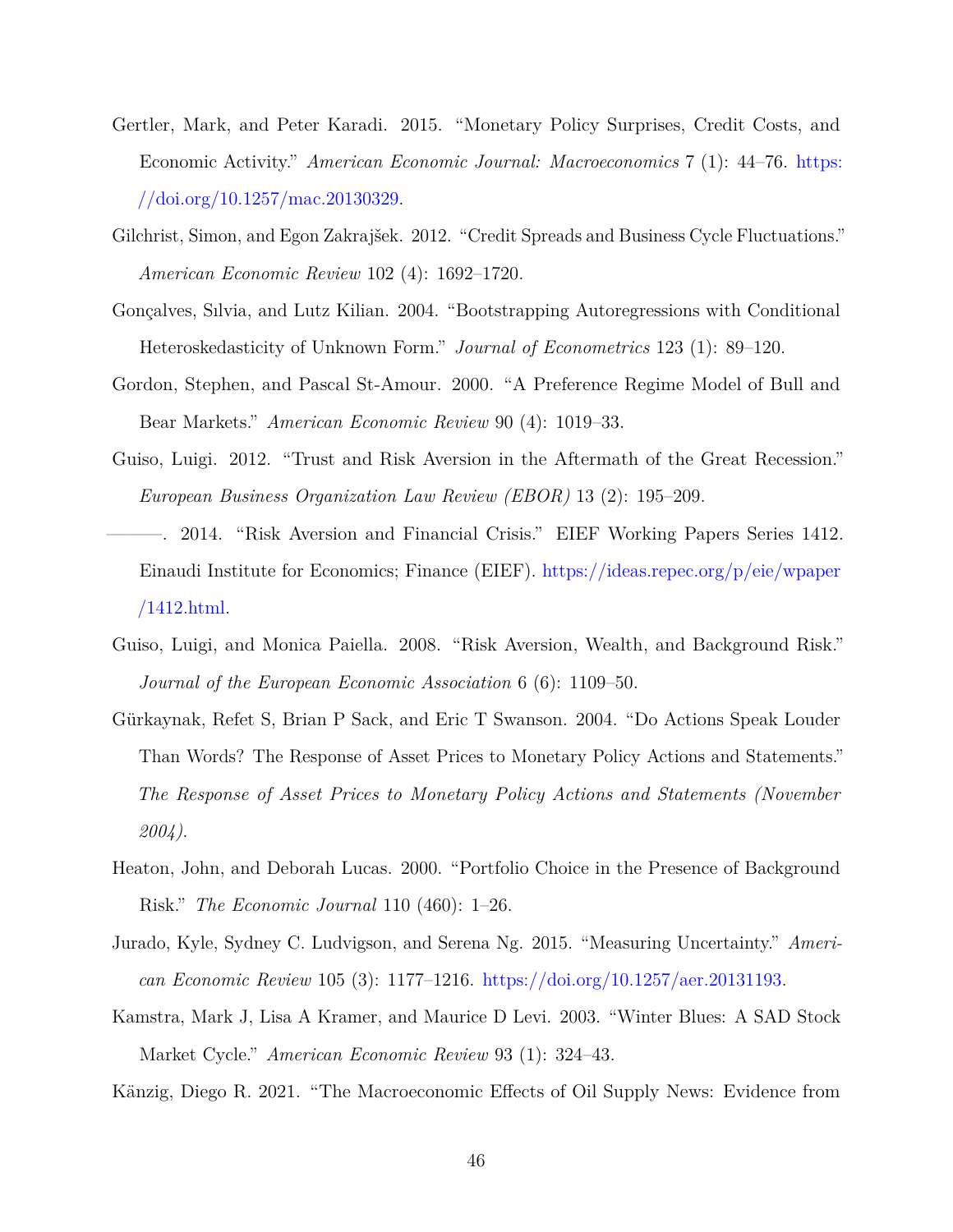OPEC Announcements." *American Economic Review*.

- <span id="page-46-1"></span>Kuttner, Kenneth N. 2001. "Monetary Policy Surprises and Interest Rates: Evidence from the Fed Funds Futures Market." *Journal of Monetary Economics* 47 (3): 523–44.
- <span id="page-46-10"></span>Kydland, Finn E, and Edward C Prescott. 1982. "Time to Build and Aggregate Fluctuations." *Econometrica: Journal of the Econometric Society*, 1345–70.
- <span id="page-46-3"></span>Longstaff, Francis A, and Jiang Wang. 2012. "Asset Pricing and the Credit Market." *The Review of Financial Studies* 25 (11): 3169–3215.
- <span id="page-46-2"></span>Ludvigson, Sydney C, Sai Ma, and Serena Ng. 2021. "Uncertainty and Business Cycles: Exogenous Impulse or Endogenous Response?" *American Economic Review*.
- <span id="page-46-6"></span>Martin, Ian. 2017. "What Is the Expected Return on the Market?" *The Quarterly Journal of Economics* 132 (1): 367–433.
- <span id="page-46-7"></span>Menzly, Lior, Tano Santos, and Pietro Veronesi. 2004. "Understanding Predictability." *Journal of Political Economy* 112 (1): 1–47.
- <span id="page-46-12"></span>Mertens, Karel, and Morten O. Ravn. 2013. "The Dynamic Effects of Personal and Corporate Income Tax Changes in the United States." *American Economic Review* 103 (4): 1212–47. [https://doi.org/10.1257/aer.103.4.1212.](https://doi.org/10.1257/aer.103.4.1212)
- <span id="page-46-4"></span>Miranda-Agrippino, Silvia, and Hélène Rey. 2021. "The Global Financial Cycle." National Bureau of Economic Research.
- <span id="page-46-8"></span>Montiel-Olea, José L, James H Stock, and Mark W Watson. 2016. "Uniform Inference in SVARs Identified with External Instruments." *Manuscript, Columbia University*.
- <span id="page-46-11"></span>Muir, Tyler. 2017. "Financial Crises and Risk Premia." *The Quarterly Journal of Economics* 132 (2): 765–809.
- <span id="page-46-0"></span>Piffer, Michele, and Maximilian Podstawski. 2017. "Identifying Uncertainty Shocks Using the Price of Gold." *The Economic Journal* 128 (616): 3266–84. [https://doi.org/10.1111/](https://doi.org/10.1111/ecoj.12545) [ecoj.12545.](https://doi.org/10.1111/ecoj.12545)
- <span id="page-46-9"></span><span id="page-46-5"></span>Ramey, Valerie A. 2016. "Macroeconomic Shocks and Their Propagation." *Handbook of Macroeconomics* 2: 71–162.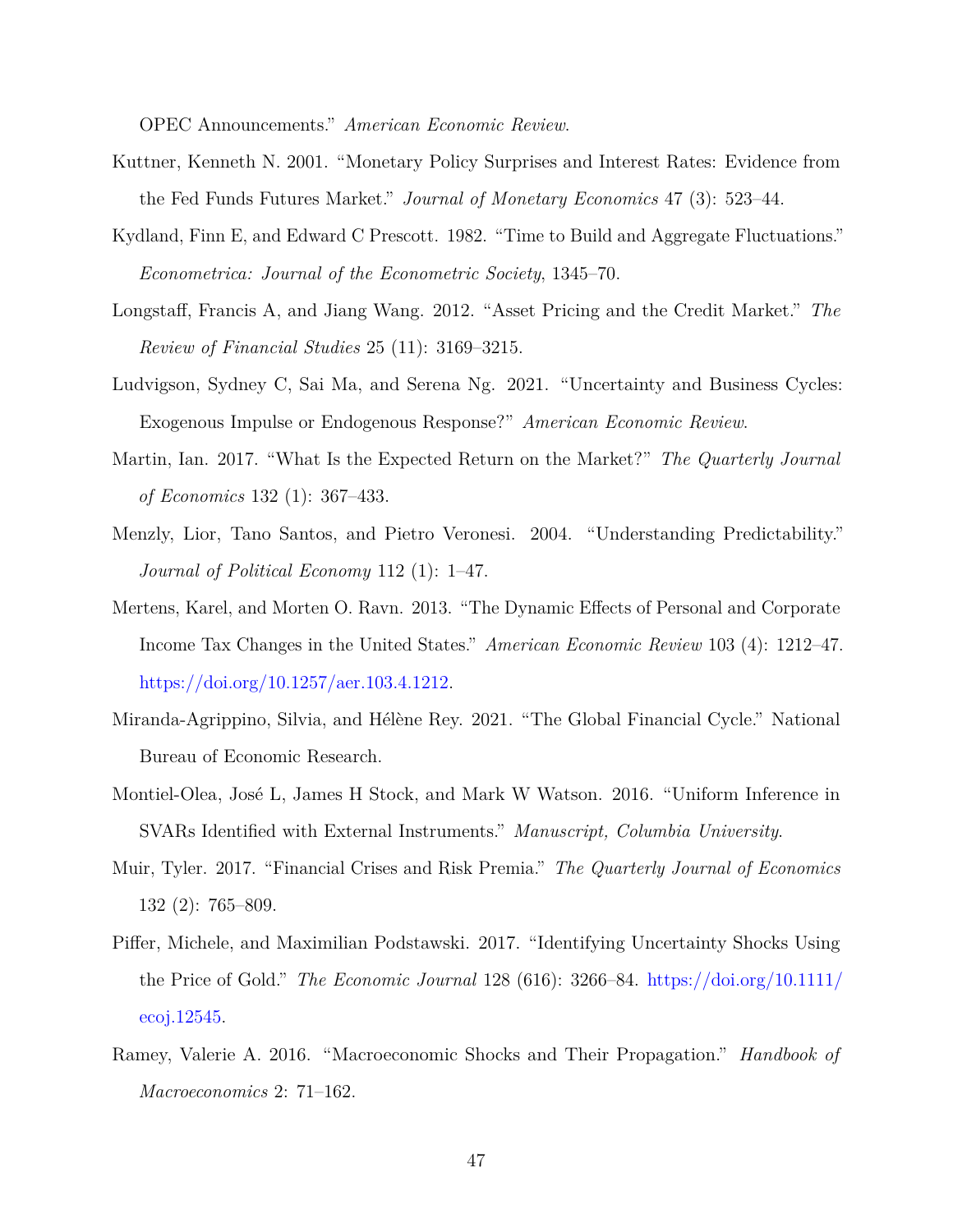- Smets, Frank, and Rafael Wouters. 2007. "Shocks and Frictions in US Business Cycles: A Bayesian DSGE Approach." *American Economic Review* 97 (3): 586–606.
- <span id="page-47-2"></span>Stock, James H, and Mark W Watson. 2018. "Identification and Estimation of Dynamic Causal Effects in Macroeconomics Using External Instruments." *The Economic Journal* 128 (610): 917–48.
- <span id="page-47-1"></span>Wachter, Jessica A. 2006. "A Consumption-Based Model of the Term Structure of Interest Rates." *Journal of Financial Economics* 79 (2): 365–99.
- <span id="page-47-0"></span>Xu, Shaofeng. 2016. "Interpreting Volatility Shocks as Preference Shocks." *Economics Letters* 149: 135–40.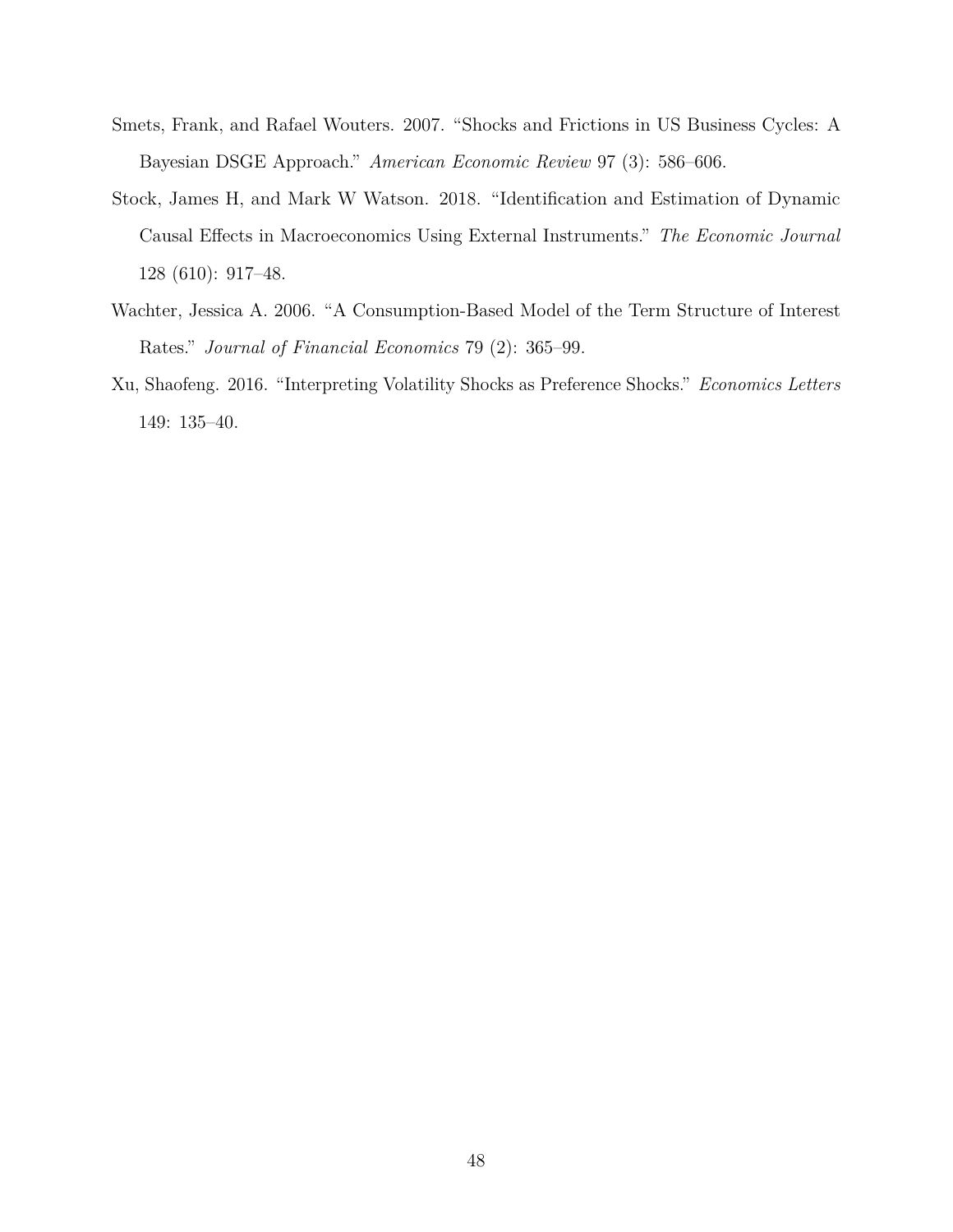# <span id="page-48-0"></span>**Online Appendix (not intended for publication)**

# **A Econometric framework**

# **A.1 Intuition**

To build the intuition, we first consider the simple case with one external instrument and one shock to identify. In a second step, we consider the more general case with  $l > 1$  instruments and shocks to identify. We further detail how the set identification of uncertainty and risk aversion shocks is achieved.

**Simple case with one instrument:** Let  $Y_t$  be a  $k \times 1$  vector of economic and financial variables. We consider the following structural representation of the VAR:

$$
\mathbf{Y}_t = C + \Phi \mathbf{Y}_{t-1} + S \epsilon_t \tag{16}
$$

In particular, we model the reduced form residuals of the VAR *u<sup>t</sup>* as a linear function of the structural shocks, that is  $u_t = S\epsilon_t$ . The structural shocks  $\epsilon_t$  are white noise processes with variance  $\Sigma_{\epsilon}$ . It follows that the variance-covariance matrix of the reduced form residuals is equal to  $\Sigma_u \equiv E(u_t u'_t) = E[S \Sigma_{\epsilon} S']$ .

The identification of the structural effect of uncertainty shocks by means of an external instrument is achieved as follows. For expositional purpose, assume that the variable we want to instrument is ordered first. We are interested in the first column of *S*, which we denote *s*1. This column tells us how the first structural shock  $\epsilon_{1,t}$  affects all the other variables contained in the VAR. Once  $s_1$  is known, we can easily derive several objects of interest such as IRFs and historical decompositions.

Assume there exists an external instrument  $z_t$  that is both relevant and exogenous. In other terms, it should be sufficiently correlated with the shock of interest but orthogonal to the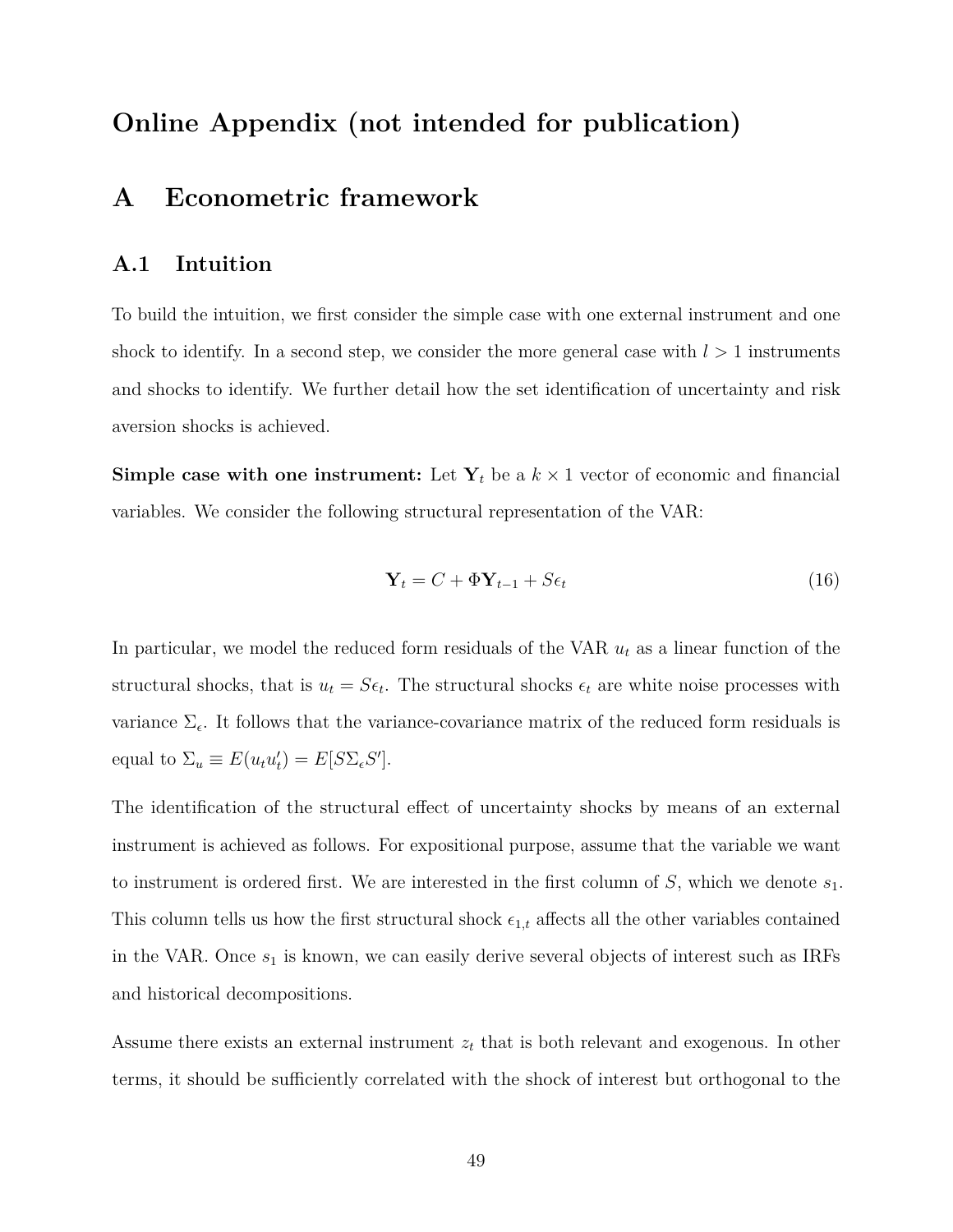other structural shocks of the model. Formally:

<span id="page-49-3"></span><span id="page-49-2"></span>
$$
E(z_t \epsilon_{1t}) = \alpha \neq 0 \tag{17}
$$

$$
E(z_t \epsilon_{2:k,t}) = 0_{k-1} \tag{18}
$$

With  $\epsilon_{1,t}$  the first structural shock of  $\epsilon_t$  and  $\epsilon_{2:k,t}$  the remaining structural shocks. We can partition the first column as:

<span id="page-49-0"></span>
$$
s_1 = \begin{bmatrix} s_{11} \\ s_{2:n} \end{bmatrix} \tag{19}
$$

Let denote  $\tilde{s}_{2:n,1} \equiv s_{2:n,1}/s_{11}$  and note that:

$$
\tilde{s}_{2:n,1} = E(z_t u_{2:n,t}) / E(z_t u_{1,t})
$$
\n(20)

Equation [\(20\)](#page-49-0) holds in population. In sample, it corresponds to the IV estimator of a regression of  $\hat{u}_{2:n,t}$  on  $\hat{u}_{1,t}$  using  $z_t$  as an instrument where  $\hat{u}_t =$  $\sqrt{ }$  $\widehat{u}_{1,t}$  *u*<sub>2:*n*,*t*</sub> $\left| \int_{0}^{t} \right|$  are the reduced form residuals from the VAR. To scale our coefficients, we assume that  $\Sigma_{\epsilon} = I_n$ .<sup>[6](#page-0-0)</sup> In this way, structural shocks correspond to a one-standard deviation increase. It follows that  $\Sigma_u = SS'$ and can be written as:

$$
\Sigma_u \equiv \begin{bmatrix} s_{11} & \mathbf{s}_{12} \\ s_{21} & \mathbf{s}_{22} \end{bmatrix} \begin{bmatrix} s_{11} & \mathbf{s}_{12}' \\ s'_{21} & \mathbf{s}'_{22} \end{bmatrix} = \begin{bmatrix} \sigma_{11} & \sigma_{12} \\ \sigma_{21} & \Sigma_{22} \end{bmatrix} \tag{21}
$$

We can show that:

<span id="page-49-1"></span>
$$
s_{11} = \pm \sqrt{\sigma_{11} - s_{12} s'_{12}} \tag{22}
$$

<sup>6</sup>Other normalizations are possible.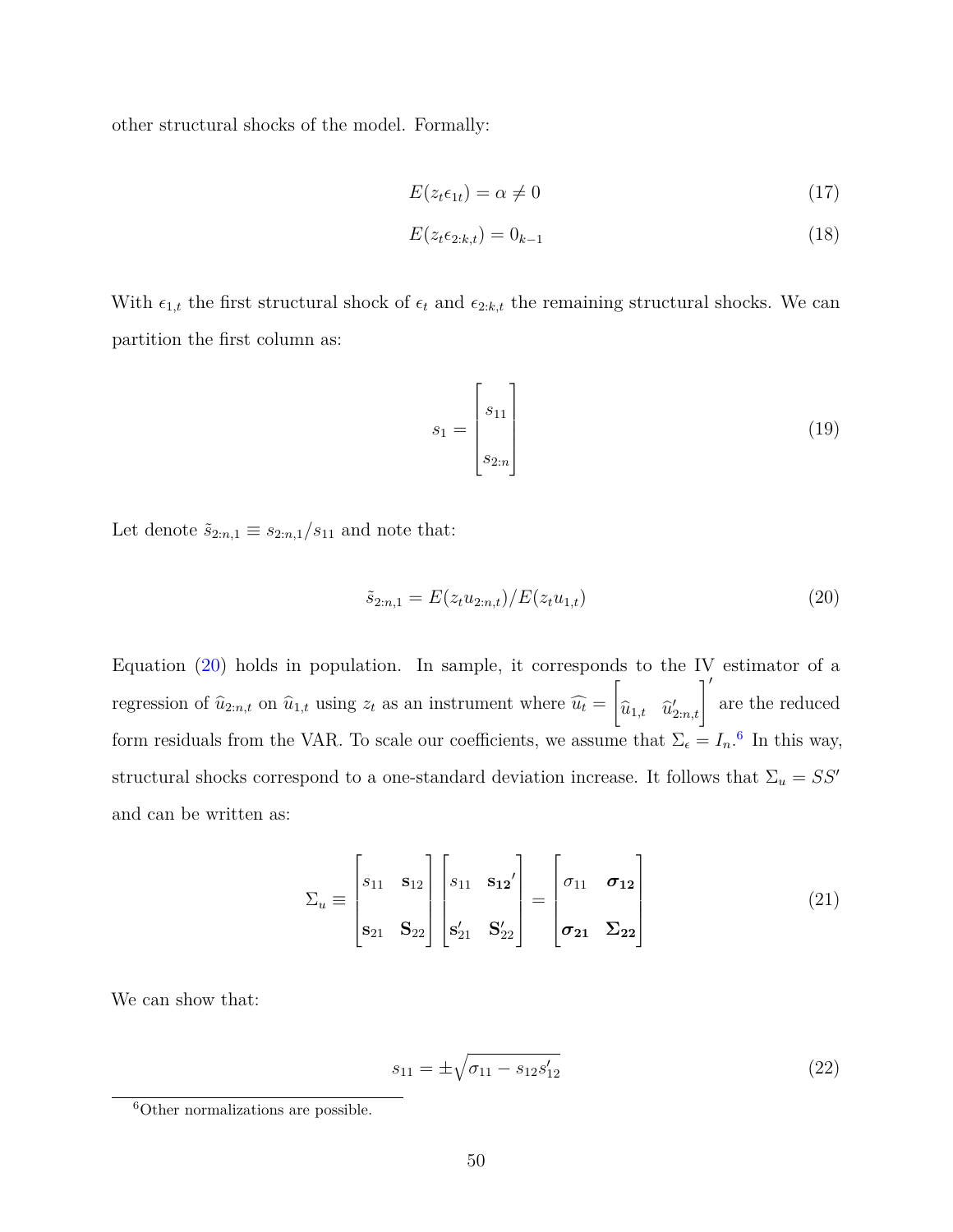and that:

<span id="page-50-0"></span>
$$
s_{12}s'_{12} = (\sigma_{21} - \tilde{s}_{21}\sigma_{11}) \left[ \Sigma_{22} - (\tilde{s}_{21}\sigma_{12} + \sigma_{21}\tilde{s}'_{21}) + \sigma_{11}\tilde{s}_{21}\tilde{s}'_{21} \right]^{-1}
$$
  

$$
(\sigma_{21} - \tilde{s}_{21}\sigma_{11})
$$
 (23)

Once we have  $(23)$ , we can easily compute  $(22)$ . This allows us to fully characterize  $s<sub>1</sub>$ , and thus to compute all the objects of interest such as IRFs, FEVD or historical decompositions. This external instrument approach is detailed in [Stock and Watson](#page-47-2) [\(2018\)](#page-47-2) and is applied in [Gertler and Karadi](#page-44-3) [\(2015\)](#page-44-3) in the context of monetary policy shocks. More recently, [Känzig](#page-45-5) [\(2021\)](#page-45-5) uses a similar approach to identify oil supply news shocks.

**Set identification:** We now turn to the description of the set identification approach. For simplicity, consider that we want to jointly identify 2 independent shocks with  $l = 2$  proxies. Without loss of generality, assume that the two shocks relate to the first and second variables of the VAR. Let us rewrite the reduced form residuals as follows:

$$
u_t = s^1 \epsilon_t^1 + s^2 \epsilon_t^2 + \tilde{S}\tilde{\epsilon}_t \tag{24}
$$

With  $b<sup>1</sup>$  and  $b<sup>2</sup>$  two column vectors that collect the effect of the first and second structural shocks on all the variables contained in the VAR and  $\tilde{\epsilon}_t$  a vector collecting the  $k-2$  remaining shocks. Assume now that we have two valid proxies  $z_t^1$  and  $z_t^2$  at disposition. By valid proxies, we mean that the proxies respect the relevance and exogeneity conditions expressed in [\(17\)](#page-49-2) and [\(18\)](#page-49-3) with the exception that each proxy is allowed to be correlated with the shocks that we aim to identify. That is:

$$
E(z_t^1 \epsilon_t^1) = \alpha_1 \neq 0 \tag{25}
$$

$$
E(z_t^2 \epsilon_t^2) = \alpha_2 \neq 0 \tag{26}
$$

$$
E(z_t^1 \tilde{\epsilon}_t) = E(z_t^2 \tilde{\epsilon}_t) = 0_{k-2}
$$
\n
$$
(27)
$$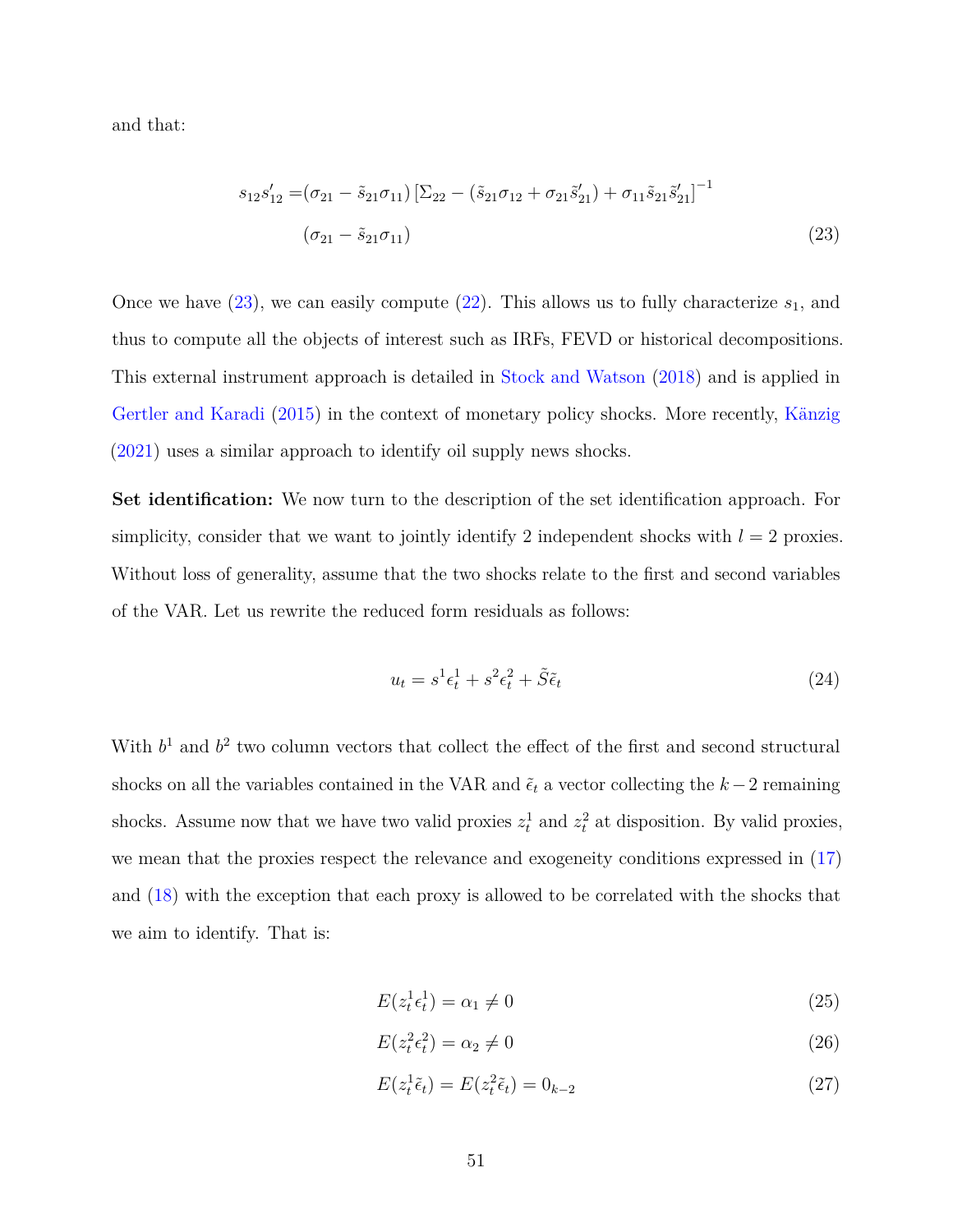With  $E(z_t^1 \epsilon_t^2)$  and  $E(z_t^2 \epsilon_t^1)$  not necessarily equal to zero, that is the proxy is allowed to be correlated with the other structural shock. We define:

$$
\Phi \equiv \begin{bmatrix} \phi_{11} & \phi_{12} \\ \phi_{21} & \phi_{22} \end{bmatrix} = \begin{bmatrix} E(\epsilon_t^1 z_t^1) & E(\epsilon_t^1 z_t^2) \\ E(\epsilon_t^2 z_t^1) & E(\epsilon_t^2 z_t^2) \end{bmatrix}
$$
\n(28)

Using the normalization  $E((\epsilon_t^1)^2) = E((\epsilon_t^2)^2) = 1$  and  $E((z_t^1)^2) = E((z_t^2)^2) = 1$ , it follows that  $\Phi$  can be interpreted as the correlation structure between the shocks of interest and the instruments. Identification of  $\epsilon_t^1$  and  $\epsilon_t^2$  is achieved by imposing restrictions on  $\Phi$ . In our setting, the first two variables in our VAR are the VIX and the S&P500 index (in that order), and the two elements we aim to identify are uncertainty and risk aversion shocks, respectively. Assuming that we have one proxy for each type of shock, the identification can be achieved by assuming i) that the uncertainty shock is more correlated with the uncertainty proxy than with risk aversion proxy, that is  $\phi_{11} - \phi_{12} > \psi > 0$  for  $\psi$  some positive constant, ii) that the risk aversion shock is more correlated with the risk aversion proxy than with uncertainty proxy, that is  $\phi_{22} - \phi_{21} > \psi > 0$ , and iii) that both proxies are positively correlated with the shocks they aim to identify, that is  $\phi_{11} > 0$  and  $\phi_{22} > 0$ . In our benchmark, we use  $\psi = 0$ but check that the results are robust to alternative values of  $\psi$ . Note that the identifiying restrictions do not require both proxies to be independent from each other. Given valid proxies, these identifying restrictions are rather mild and provide a flexibly way to identify the structural model without imposing any direct restrictions on the impulse response functions.

### **A.2 In practice**

To estimate *S*, the first step is to estimate the reduced form residuals  $\hat{u}_t$  and the sample variance-covariance matrix  $\hat{\Sigma}$  using the VAR.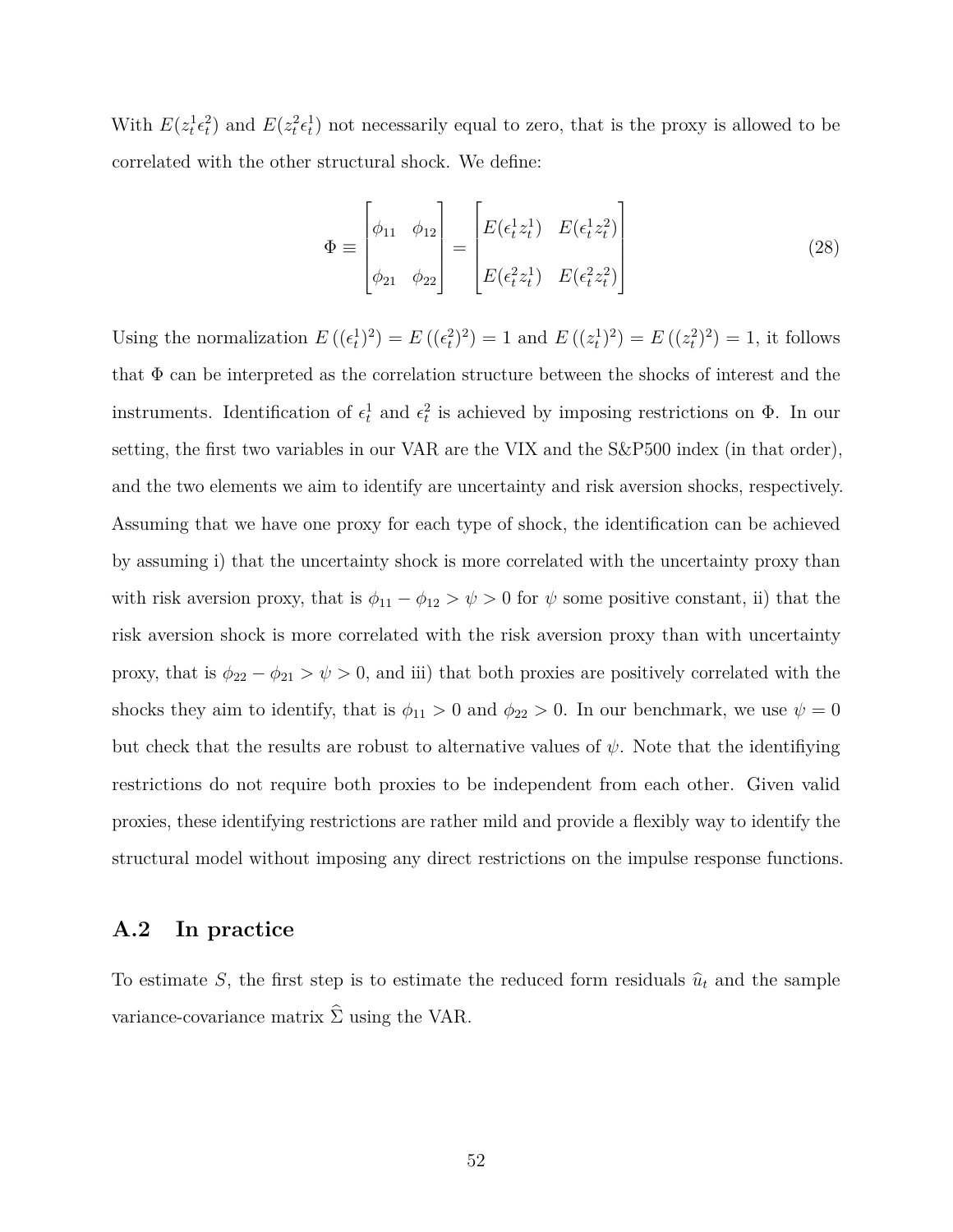Second, we define  $Z_t =$  $\lceil$   $z_t^{RA}$  $z_t^U$ 1 as the vector of proxies. We further define  $\hat{E} = \hat{E}(\hat{u}_t Z_t')$ . The

hat refers to the sample equivalent of the population value. Let  $E_{11}$  be the first *l* elements of *E*. *E*<sub>11</sub> is thus of dimension  $l \times l$ . Let *E*<sub>21</sub> be the last *k* − *l* elements, and is thus of dimension  $(k-l)\times l$ .

In population, we have  $E(u_t Z_t') = S \epsilon_t Z_t' + 0$ . Thus,  $E_{11} = S_{11} \epsilon_t Z_t' = B_{11} \Phi$ . Also,  $E_{21} =$  $S_{21} \epsilon_t Z'_t = S_{21} \Phi$ . Recall that  $(AB)^{-1} = B^{-1}A^{-1}$ . Thus,  $E_{21} E_{11}^{-1} = S_{21} \Phi \Phi^{-1} S_{11}^{-1} = S_{21} S_{11}^{-1}$ . We can now define  $\hat{\Lambda} = \hat{E}_{21} \hat{E}_{11}^{-1}$  as a consistent estimator of  $S_{21} S_{11}^{-1}$ .

Now, we partition the matrix *S* as follows:

$$
S = \begin{bmatrix} S_{11} & S_{12} \\ S_{21} & S_{22} \end{bmatrix} \tag{29}
$$

$$
\Sigma = \begin{bmatrix} \Sigma_{11} & \Sigma_{12} \\ \Sigma_{21} & \Sigma_{22} \end{bmatrix}
$$
 (30)

With  $S_{11}$  is  $l \times l$ ,  $S_{22}$  is  $(k-l) \times (k-l)$ ,  $S_{12}$  is  $l \times (k-l)$  and  $S_{21}$  is  $(k-l) \times l$ . Similarly for Σ.

We can estimate  $\hat{\tilde{S}}$  (a  $k \times l$  matrix) using:

$$
\hat{\tilde{S}} = \begin{bmatrix} \hat{S}_{11} \\ \hat{\Lambda} \hat{S}_{11} \end{bmatrix}
$$
\n(31)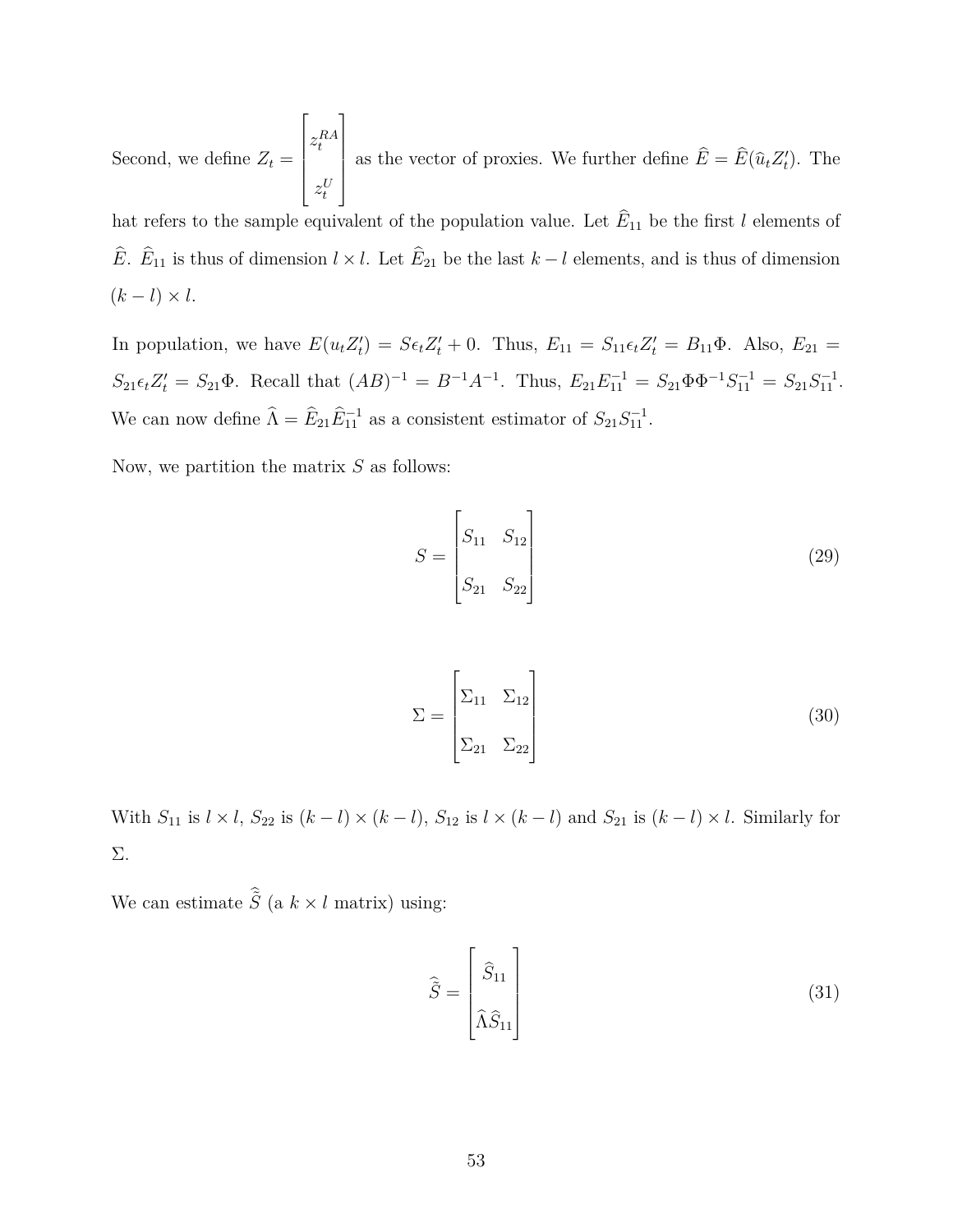We can show that:

$$
\widehat{S}_{11}\widehat{S}_{11}' = \widehat{\Sigma}_{11} - \widehat{S_{12}S_{12}}'
$$
\n(32)

And that:

$$
\widehat{S_{12}S_{12}}' = (\widehat{\Sigma}_{21} - \widehat{\Lambda}\widehat{\Sigma}_{11})'\widehat{\Gamma}^{-1}(\widehat{\Sigma}_{21} - \widehat{\Lambda}\widehat{\Sigma}_{11})
$$
\n(33)

With:

$$
\widehat{\Gamma} = \widehat{\Sigma}_{22} + \widehat{\Lambda}\widehat{\Sigma}_{11}\widehat{\Lambda}' - \widehat{\Sigma}_{21}\widehat{\Lambda}' - \widehat{\Lambda}\widehat{\Sigma}'_{21}
$$
\n(34)

With only one instrument,  $\hat{S}_{11}\hat{S}_{11}'$  is a scalar and is thus unique up to its sign. Here, as we have  $l > 1$  instruments,  $\hat{S}_{11} \hat{S}_{11}'$  is a matrix and is thus not uniquely identified. This gives rise to an identification problem that can be adressed using set identification. In particular, we have  $\hat{S}_{11} = \hat{S}_{11}^C Q$  where  $\hat{S}^C$  is the lower Cholesky decomposition of  $\hat{\Sigma}_{11} - \hat{S}_{12}S_{12}$ <sup>'</sup> and *Q* is a random orthornormal matrix according to the Haar measure. [Mertens and Ravn](#page-46-12) [\(2013\)](#page-46-12) identify *B* using the special case  $Q = I$  and a recursive ordering. Here, identification is achieved by imposing restrictions on the correlation structure. In particular, we identify  $\hat{B}$  by imposing restrictions on the estimated moments  $\Phi = \hat{S}_{11}^{-1} \hat{E}_{11}$  as is explained in the main text. Without loss of generality, we order the uncertainty variable first and the  $S\&P500$  variable second. We normalize the element [1,1] of  $\hat{S}_{11}$  to be positive. Similarly, we normalize the

element [2,2] of  $\widehat{S}_{11}$  to be negative. This ensures that a positive uncertainty shocks leads to an *increase* of the uncertainty variable, whereas a positive risk aversion shock leads to a *decrease* in the S&P500 variable.

# **B Robustness checks**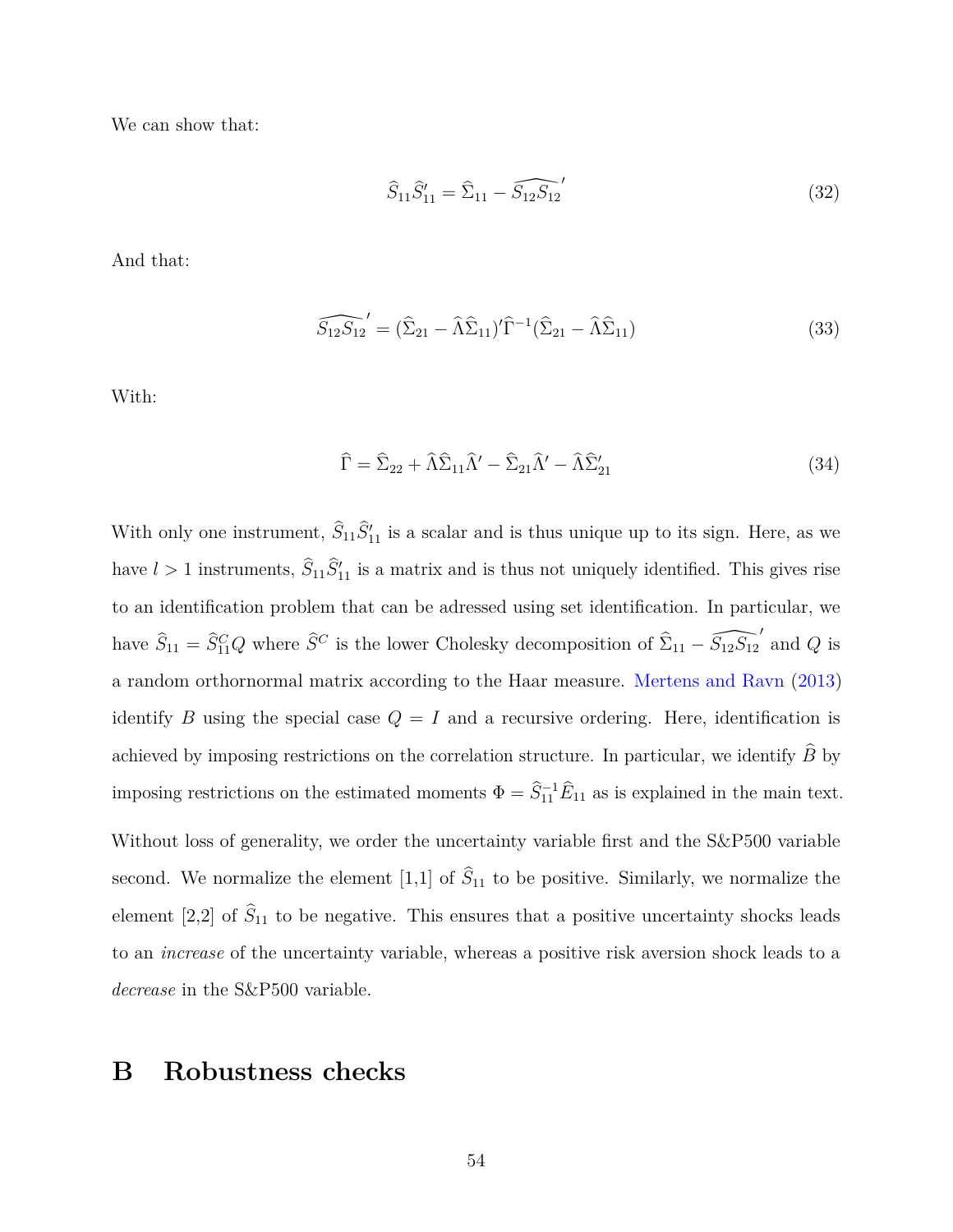# **B.1 Different set of events**

In this section, we perform a few robustness checks to check the validity of the results. Because the proxies are built using a narrative approach, a potential concern is that it is the particular choice of events that drives the results. We thus reestimate the model by using different set of events. In particular, we drop randomly 20% of the selected events and plot the resulting IRFs in Figure [8](#page-55-0) and [9.](#page-56-0) As we can see, results remain similar with different set of events.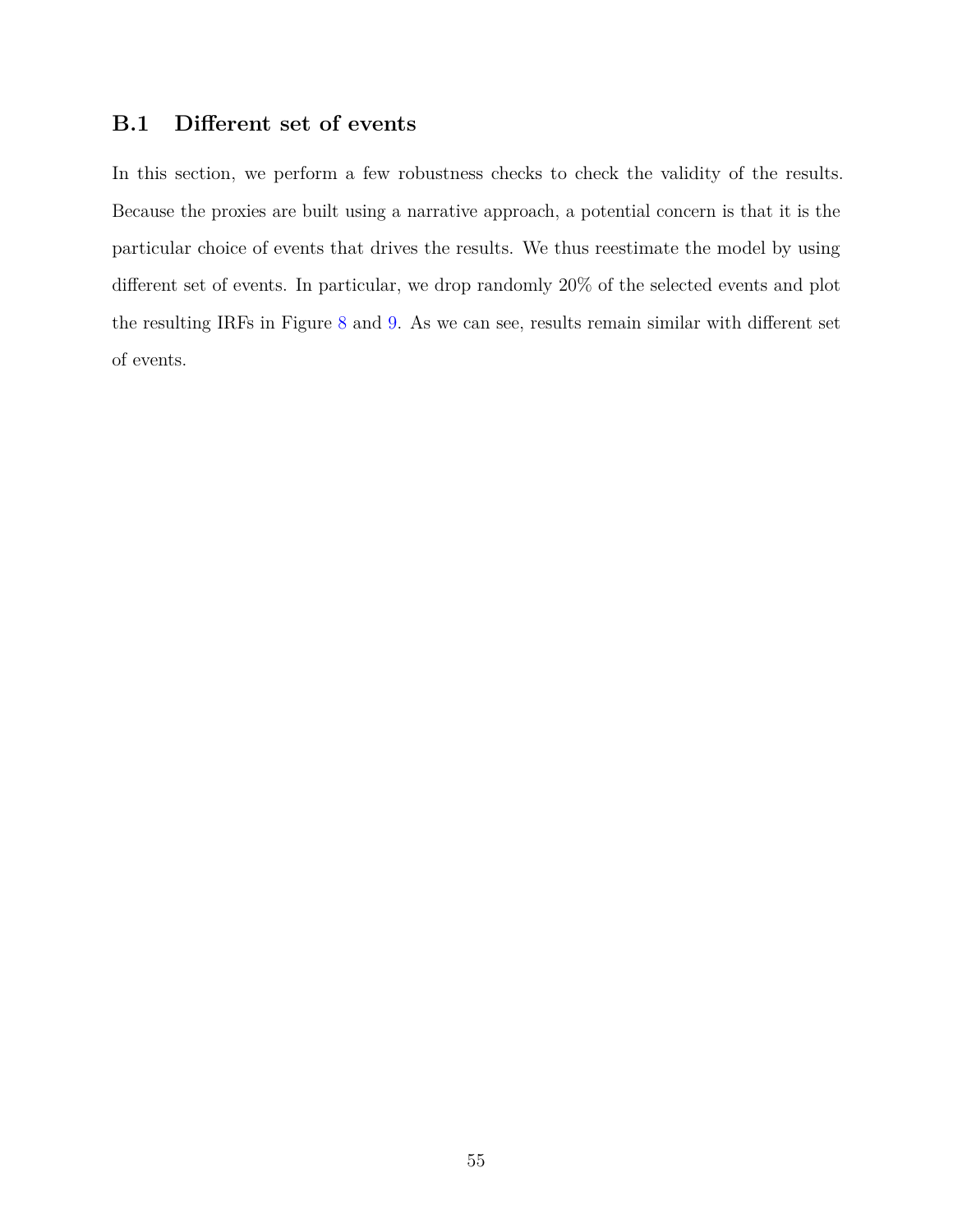<span id="page-55-0"></span>

Figure 8: IRFs from an uncertainty shocks with different selected events

#### *Notes:*

For each of the IRFs, we randomly drop 20% of the volatility events and set identify the uncertainty shocks using the new proxies with the adjusted list of events. We repeat the procedure 60 times. The black line indicates the IRF from the baseline specification.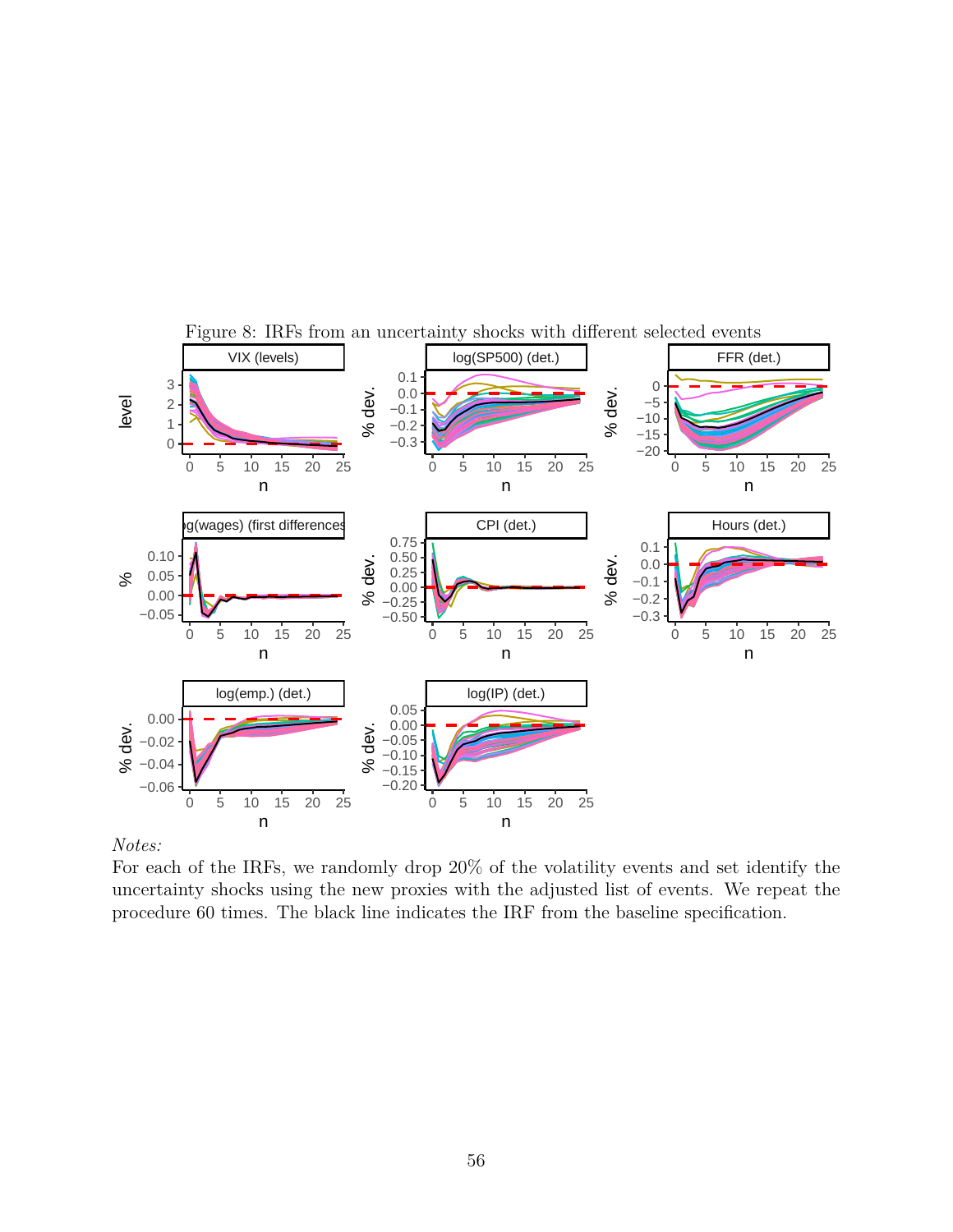<span id="page-56-0"></span>

### Figure 9: IRFs from a risk aversion shocks with different selected events

### *Notes:*

For each of the IRFs, we randomly drop 10% of the volatility events and set identify the risk aversion shocks using the new proxies with the adjusted list of events. We repeat the procedure 60 times. The black line indicates the IRF from the baseline specification.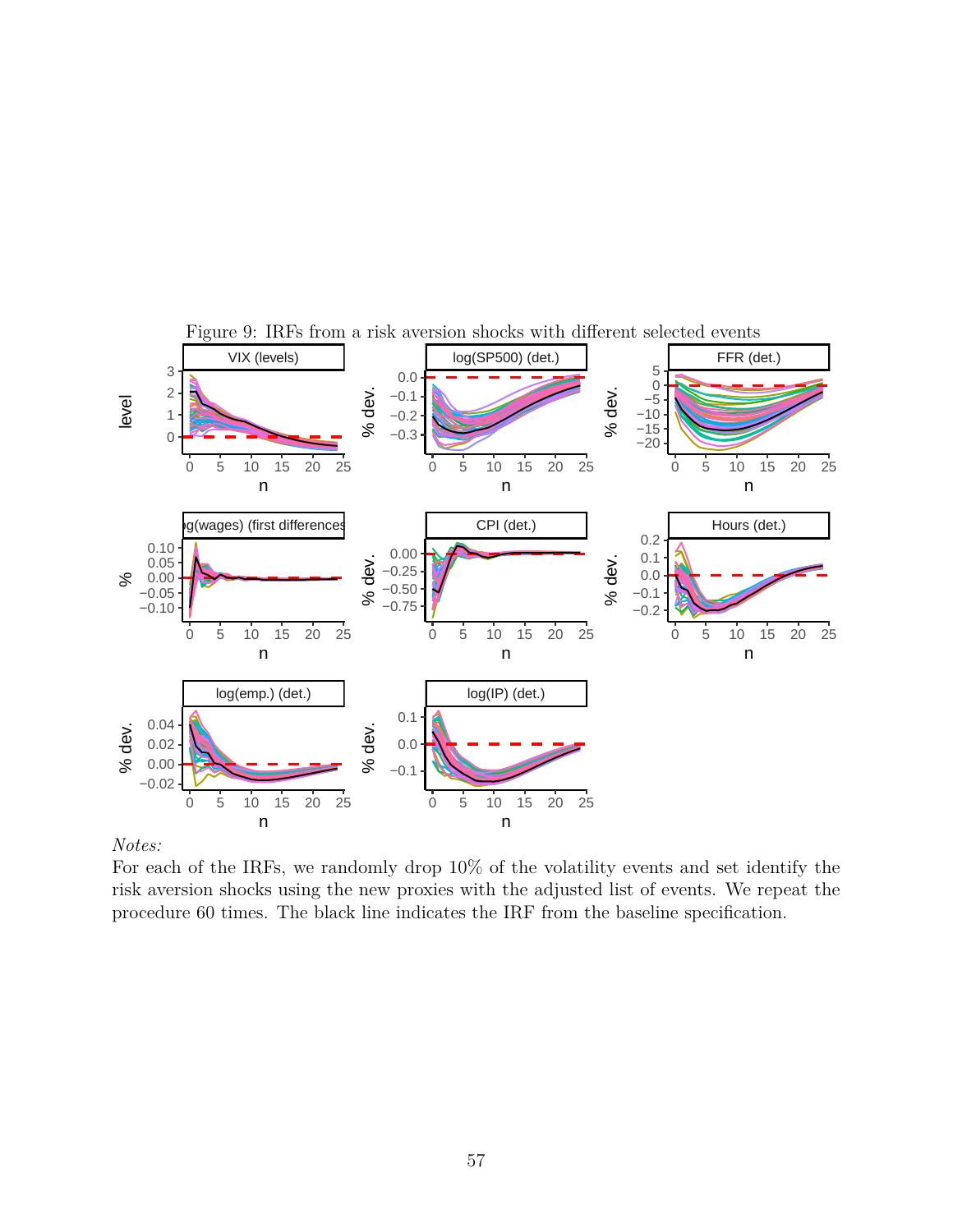# **C Figures not included in the text**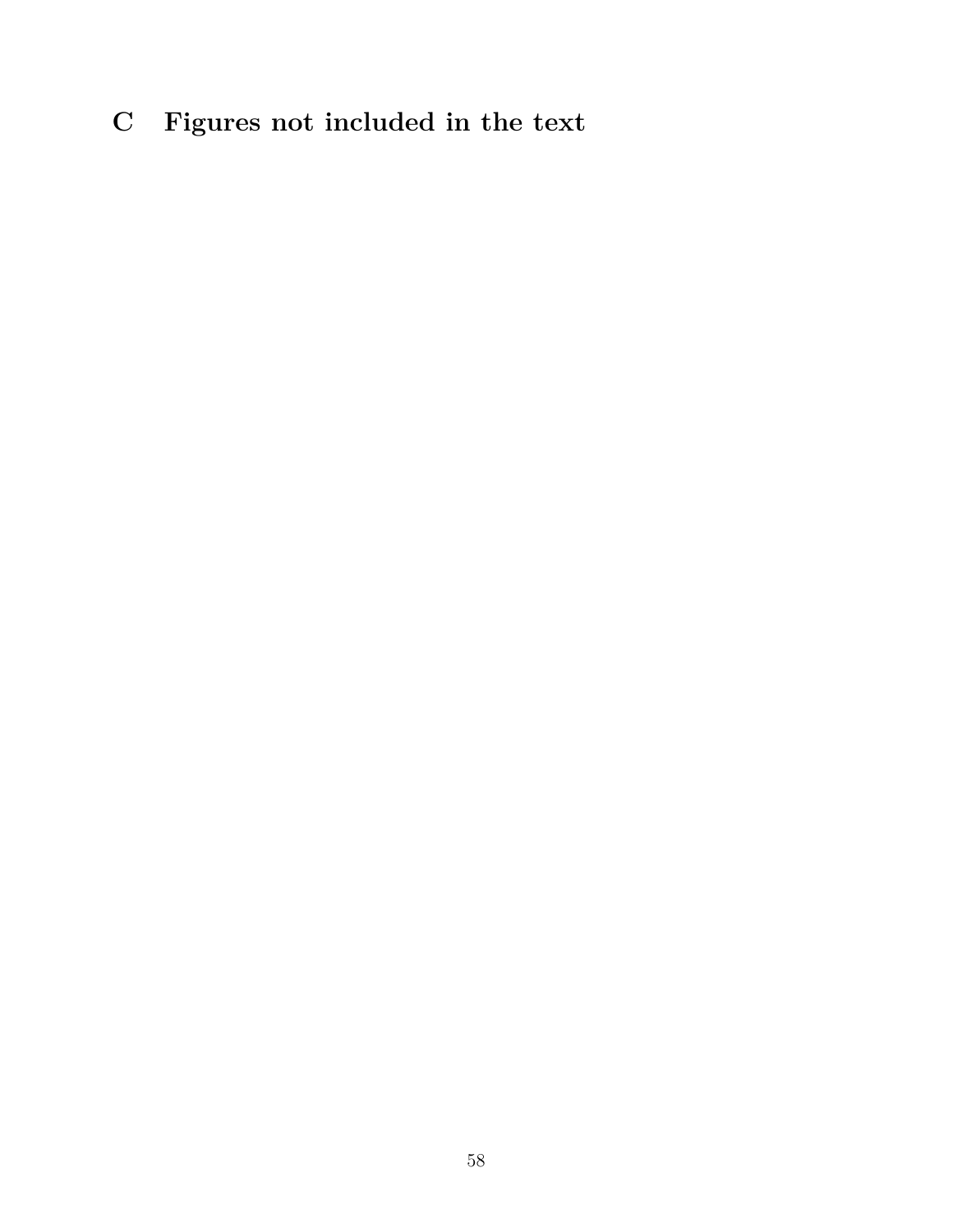

<span id="page-58-0"></span>Figure 10: Variations in risk aversion and uncertainty around the election of Donald Trump.

*Notes:* The timing of the election of Donald Trump is retrieved using Bloomberg News. The uncertainty and risk aversion indices are taken from Bekaert et al. (2021)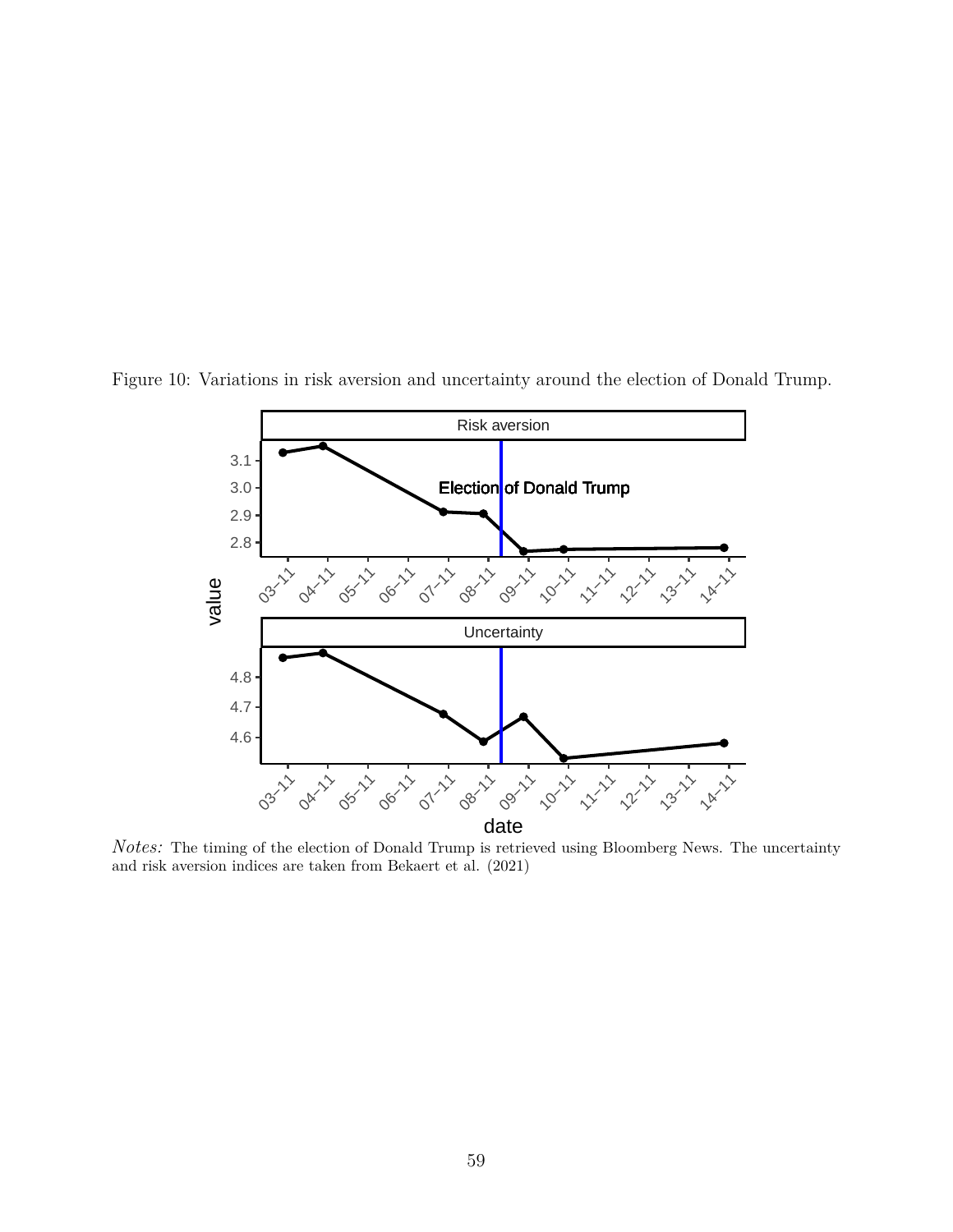| Date       | Event                                                                    | RA shock | Unc. shock |
|------------|--------------------------------------------------------------------------|----------|------------|
| 1994-04-07 | Genocide in Rwanda                                                       | $-0.01$  | $-0.77$    |
| 1997-07-02 | Thailand unpegs currency                                                 | $-0.07$  | $-2.51$    |
| 1998-08-07 | US embassy bombings in Kenia and Tanzania                                | 0.14     | 0.02       |
| 1998-09-23 | LTCM default                                                             | 0.20     | 1.27       |
| 1999-03-24 | Clinton announces US join NATO bombing in Kosovo                         | $-0.02$  | $-0.20$    |
| 2000-09-28 | Second Intifada                                                          | 0.06     | 0.36       |
| 2000-11-08 | George W. Bush declared winner in Florida                                | 0.04     | 0.07       |
| 2001-09-11 | $9/11$ attack                                                            | 0.68     | 3.08       |
| 2001-12-23 | Argentine default                                                        | $-0.03$  | $-0.14$    |
| 2002-07-21 | Worldcom bankruptcy                                                      | 0.64     | 1.06       |
| 2004-03-11 | Madrid train bombings                                                    | 0.09     | 0.13       |
| 2005-07-07 | London bombing                                                           | 0.00     | 1.26       |
| 2006-07-12 | 2nd Lebanon War                                                          | 0.04     | 0.79       |
| 2007-09-14 | Northern Rock receives liquidity support by BoE                          | 0.03     | 1.41       |
| 2008-02-17 | Northern Rock in state ownership                                         | 0.02     | 0.40       |
| 2008-09-17 | Emergency lending to AIG                                                 | 0.66     | 1.52       |
| 2008-11-05 | Obama elected                                                            | 0.68     | $-2.51$    |
| 2008-12-27 | Israel-Gaza conflict                                                     | 0.13     | 0.33       |
| 2010-05-10 | EFSF adopted                                                             | $-0.55$  | $-2.51$    |
| 2011-03-07 | UN Security Council establishes no-fly zone in Libya                     | 0.08     | 0.27       |
| 2011-11-12 | Berlusconi resigning, beginning of Mario Monti                           | $-0.21$  | 1.29       |
| 2012-03-30 | Tuareg offensive in Mali after coup starts                               | 0.01     | 0.46       |
| 2012-06-24 | Mursi elected president of Egypt                                         | 0.11     | 1.92       |
| 2012-09-12 | German Court approves ESM                                                | $-0.02$  | $-0.68$    |
| 2013-04-15 | Boston marathon bombing                                                  | 0.17     | 3.08       |
| 2013-10-01 | US government shutdown                                                   | $-0.05$  | 0.65       |
| 2014-02-18 | Maidan riots in Ukraine                                                  | 0.02     | $-0.12$    |
| 2014-06-10 | IS seizes Mosul                                                          | $-0.01$  | 0.03       |
| 2016-06-24 | Result from the Brexit vote                                              | 0.49     | 3.08       |
| 2016-11-09 | Donald Trum elected president                                            | $-0.14$  | 1.60       |
| 2019-01-15 | UK parliament rejects Theresa May's deal                                 | $-0.02$  | 0.04       |
| 2020-01-30 | WHO declares COVID-19 a Public Health Emergency of International Concern | 0.15     | 0.59       |
| 2020-03-11 | WHO declares Covid-19 a pandemic                                         | 0.68     | 3.08       |
| 2020-11-09 | Pfizer-Biontech announce COVID-19 Vaccine                                | $-0.06$  | $-0.21$    |

<span id="page-59-0"></span>Table 4: List of volatility events with variations in the uncertainty and risk aversion proxies

<sup>a</sup> The volatility events are recoverd from an updated database from Piffer and Podstawski (2017).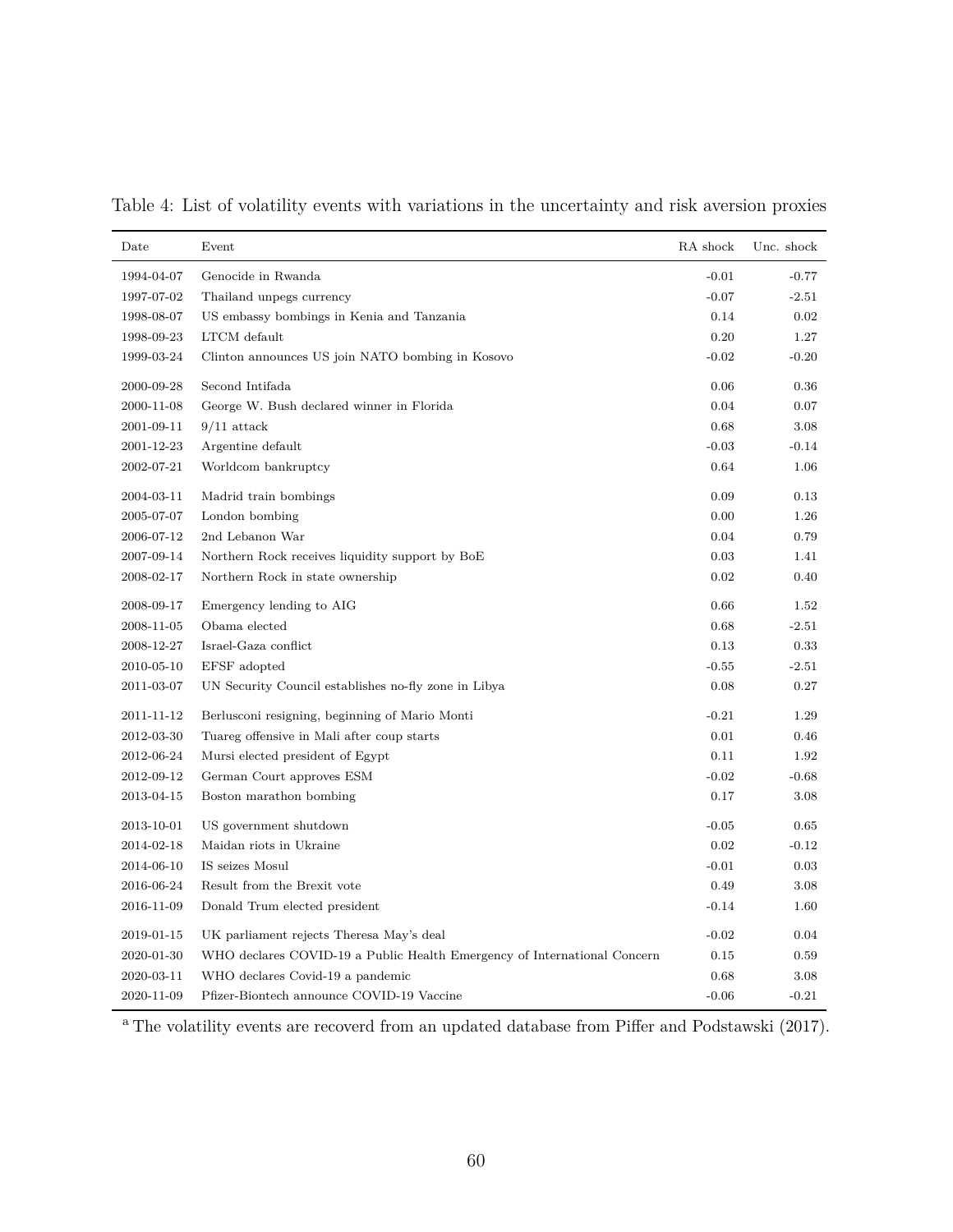<span id="page-60-0"></span>

#### *Notes:*

The graphs plot the IRFs of the 8 variables contained in the VAR following an shock to the VIX that is recursively identified (VIX ordered second). The median IRFs is based on 1,000 bootstrap replications satisfying the restrictions discussed in Section 3 and is obtained using the median target specification of Fry and Pagan (2014). The confidence intervals are obtained by targeting the 10th, 32th, 68th and 90th percentiles, respectively. The IRFs correspond to a one standard deviation shock on the VIX. Wages and CPI are expressed in log-differences (monthly growth). The VIX is in levels. The other variables are expressed in percentage deviation from the HP trend.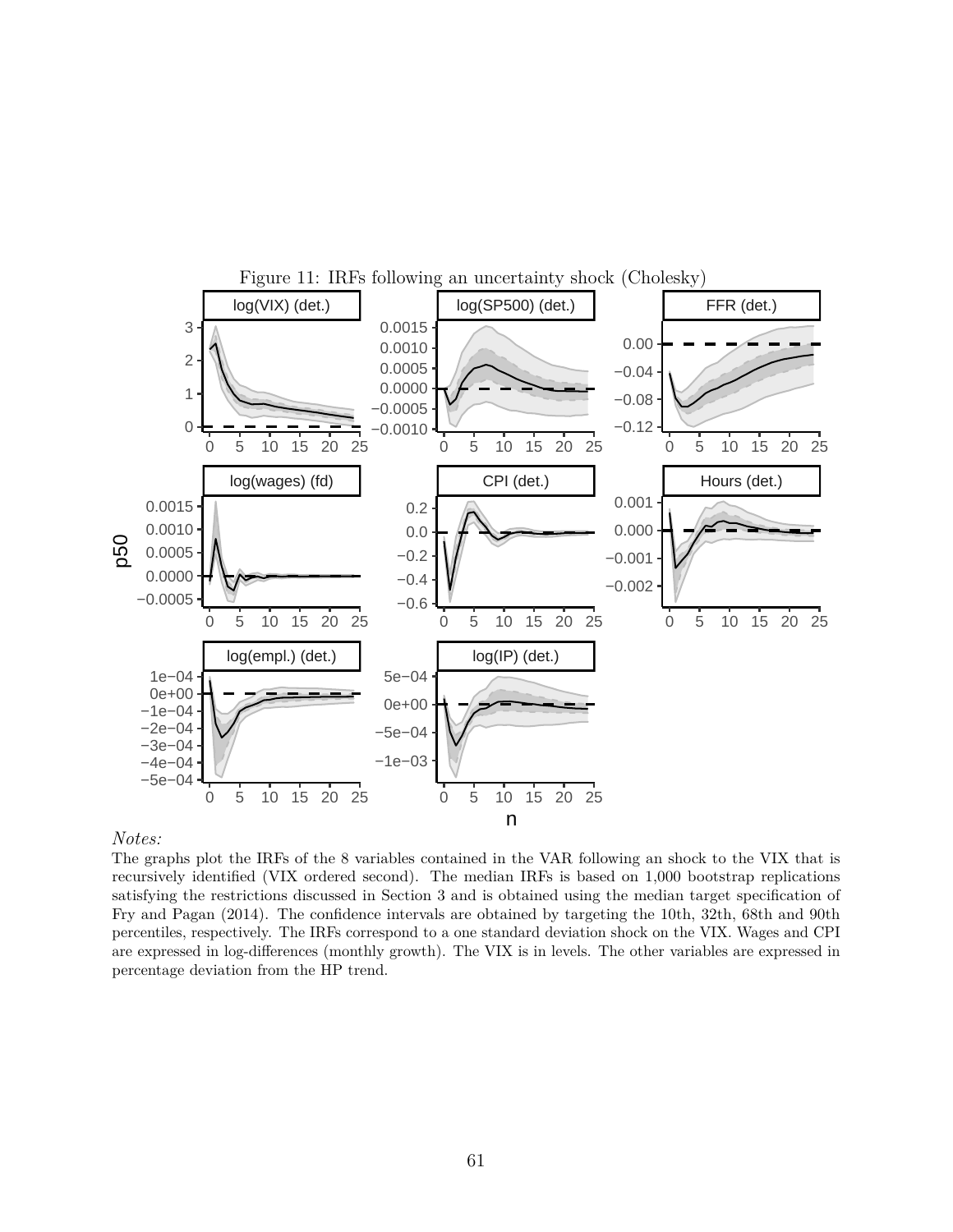<span id="page-61-0"></span>

*Notes:* Source: Datastream, Fred.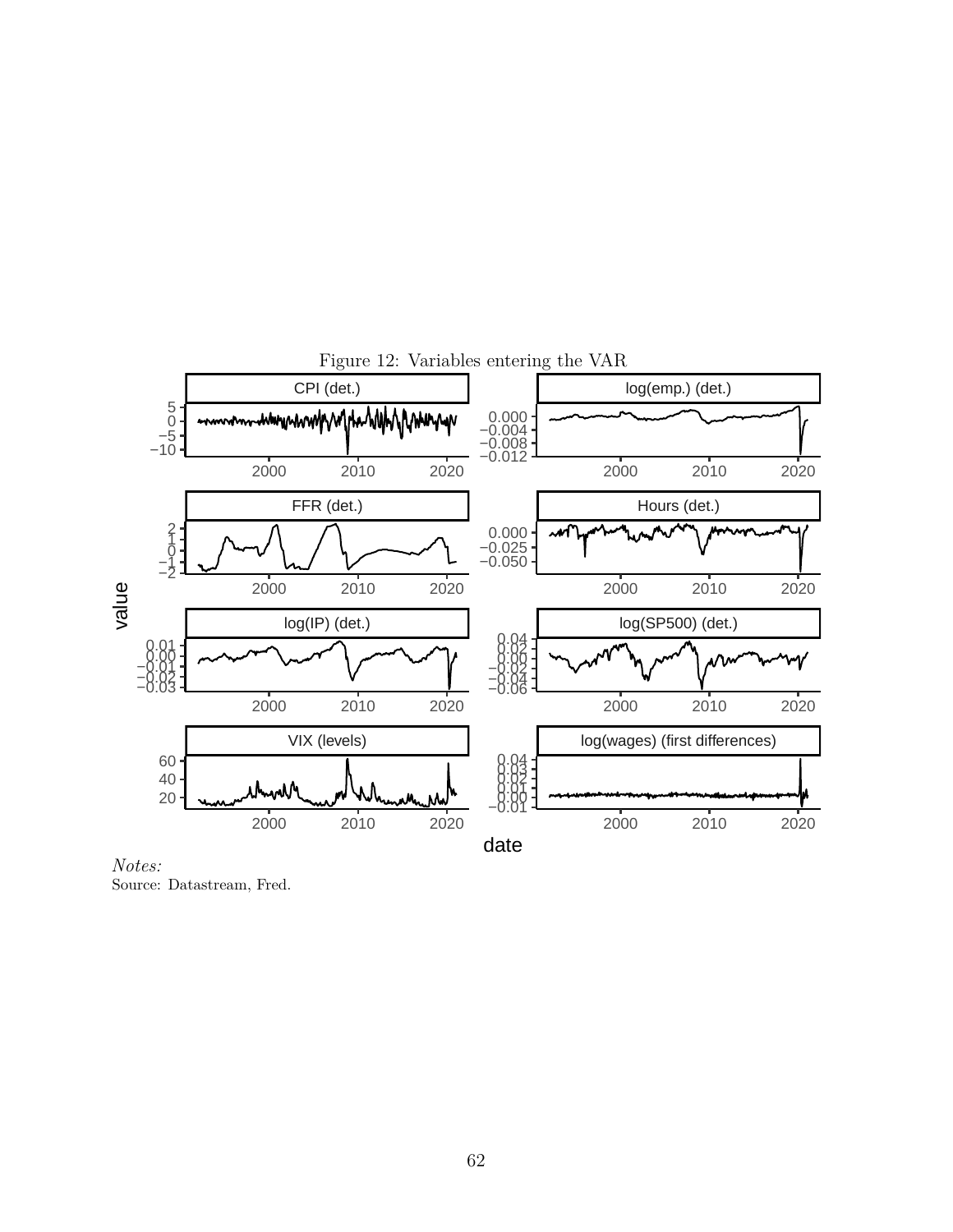

<span id="page-62-0"></span>Figure 13: Historical decomposition for all endogenous variables